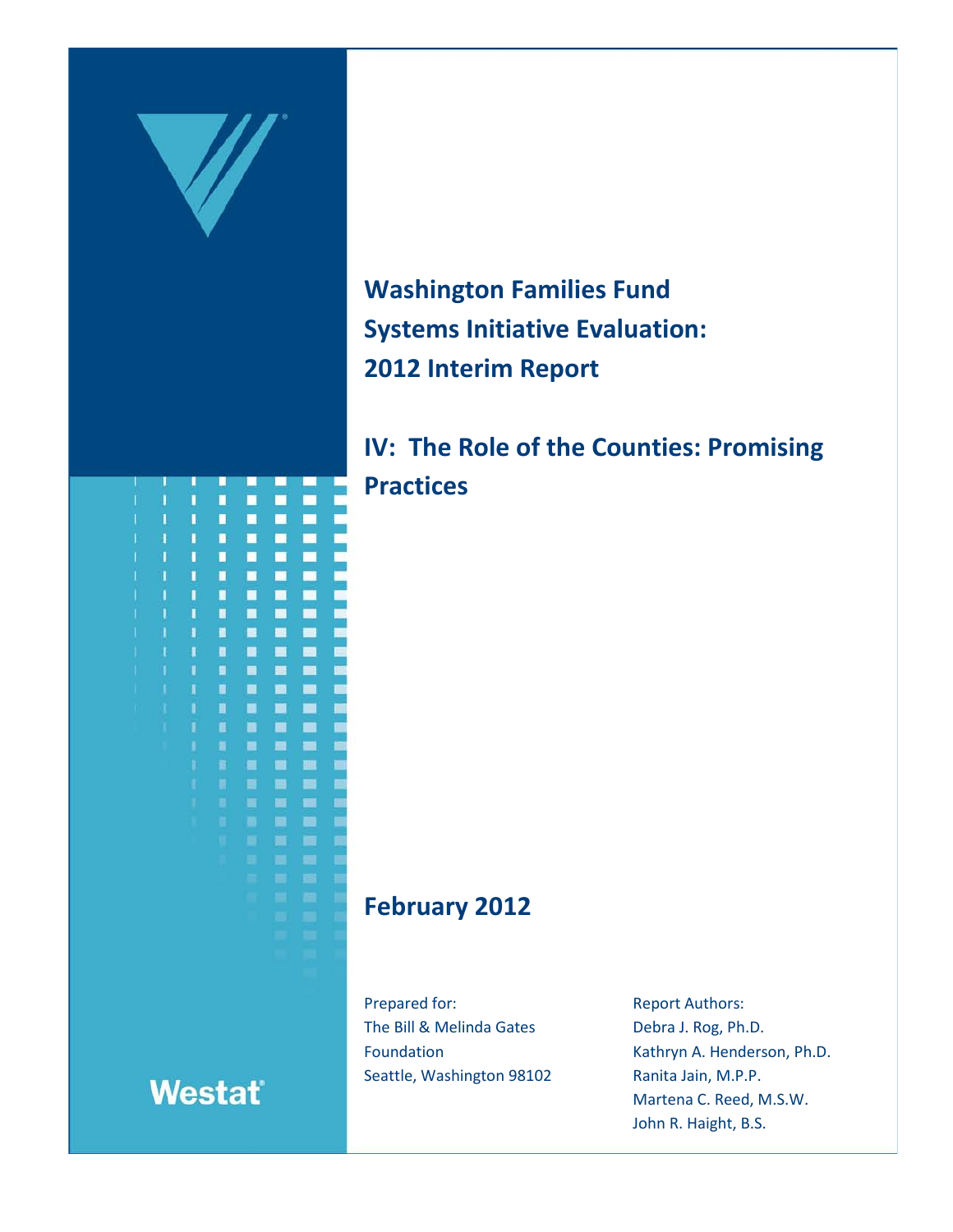#### **Overview**

The Washington Families Fund (WFF) Systems Initiative is a \$60 million comprehensive systems change intervention aimed at ending family homelessness. Implemented in three counties in the Puget Sound region of Washington State (King, Pierce, and Snohomish), the Initiative is guided by a theory of change that builds on proven and best practices as well as emerging new concepts from a number of communities across the United States. The Initiative, created over the course of several years by the Bill and Melinda Gates Foundation (BMGF), was approved in October 2007 and officially launched in 2009. Building Changes, a local nonprofit organization with a long history of working on homelessness issues at local, state, and federal levels that was designated in 2004 by the state to oversee a public and private pool of funds for statewide supportive housing programs, was selected by BMGF in 2009 as the intermediary to operate the Initiative. The three communities were funded to conduct a three-stage planning process, culminating at the end of 2010 in five-year implementation plans that are currently being put into action<sup>[1](#page-1-0)</sup>.

Westat, a national research firm with extensive background in the evaluation of program and system-level interventions for homeless families, has been commissioned to conduct a longitudinal evaluation of both the implementation and outcomes of the Initiative. This first set of coordinated reports documents both the baseline status of the systems for homeless families in each of the counties prior to the Initiative and the implementation of the Initiative in its first two years after the launch (2009–2011). The reports are intended to provide a foundation of understanding of the Initiative and to provide formative feedback to BMGF, Building Changes, and stakeholders in the Initiative counties.

The eight brief reports, all under the title, *Washington Families Fund Systems Initiative Evaluation 2012 Interim Report*, are available on BuildingChanges.org. They include the following:

### Executive Summary

Summary of Key Baseline and Early Implementation Findings

- I. The Role of Funder
- II. The Role of the Intermediary
- III. The Role of the Evaluation
- IV. The Role of the Counties: Promising Practices
- V. Interagency Collaboration and Data-Driven Decision Making
- VI. Advocacy

 $\overline{a}$ 

<span id="page-1-0"></span><sup>&</sup>lt;sup>1</sup> Due to changes in the economic climate since the strategy was initially approved in 2007 and the length of time it took for the Initiative to unfold, BMGF has decided to extend the timeframe of the Initiative for an additional three years to allow for economic recovery.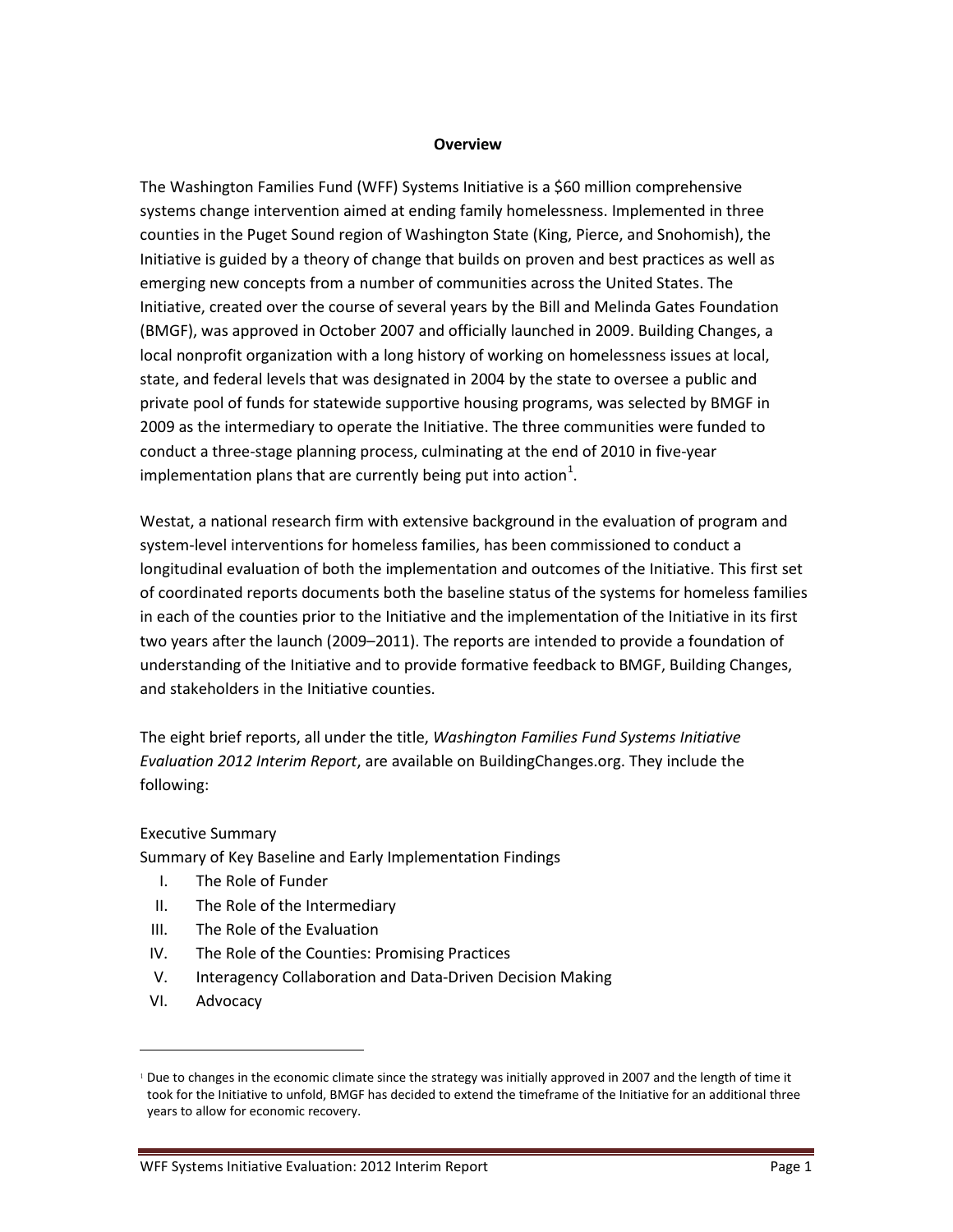Three sets of appendices include additional description and analysis of the implementation of the Initiative in each of the Initiative counties (Appendices I A-C); the role of selected organizations in the system and in the Initiative (Appendices II A-G); and the list of key informants for Westat's site visits in summer 2009 and February 2011 (Appendix III).

This report provides a summary of the implementation of the three county Initiatives in the first "focus area" of the Theory of Change: the five pillars of promising practices. The report begins with a brief summary of the overall status of each county, followed by a more detailed summary of the implementation of each pillar.

# **Brief Overview of the Washington Families Fund Systems Initiative**

## **Theory of Change**

As outlined in Figure IV-1, the WFF Systems Initiative Theory of Change outlines five pillars of activity, based on research and best practices that are believed to be key system delivery components to reducing and ultimately ending family homelessness:

- **Coordinated Entry**: Implementation of a common way for families to access homeless services and for providers to quickly link families to the resources they need;
- **Prevention**: Keeping families who are at risk of homelessness housed and linked with the right services;
- **Rapid Housing**: Moving families rapidly into permanent housing, whenever possible;
- **Tailored Services**: Getting families the right services at the right level—and at the right time—for each family; and
- **Economic Opportunities**: Creating stronger connections to family wage jobs for the recently homeless.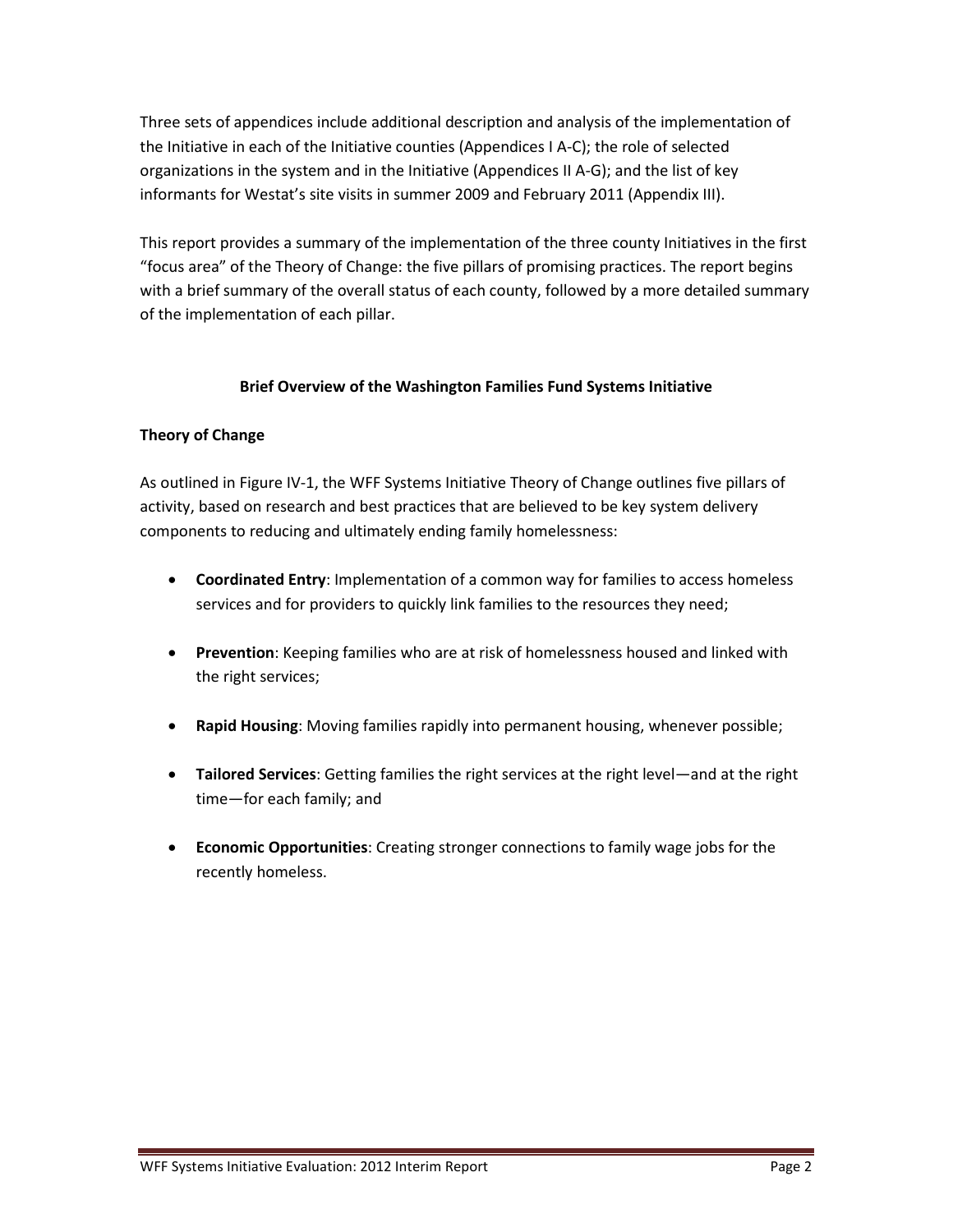

**Figure IV-1. Washington Families Fund Systems Initiative Theory of Action**

Each county chooses a lead agency in charge of both the planning process and the allocation of funding for the initiative. Within King County Government the Department of Community and Human Services leads the Initiative, *Moving Forward*. This department hosts the regional staffing for the Committee to End Homelessness, serves as the countywide lead on homelessness and housing programs, and manages mental health and drug and alcohol services, employment, domestic violence, and youth programs.

In Pierce County, the Department of Community Connections leads the initiative, *Outside In: A Plan to End Family Homelessness*. In 2009, the Department of Community Services and Department of Human Services worked together to develop the plan for the WFF Systems Initiative. In 2010, the Homeless Programs Administrator from the Department of Human Services was appointed the county lead for the Initiative by the County Executive and the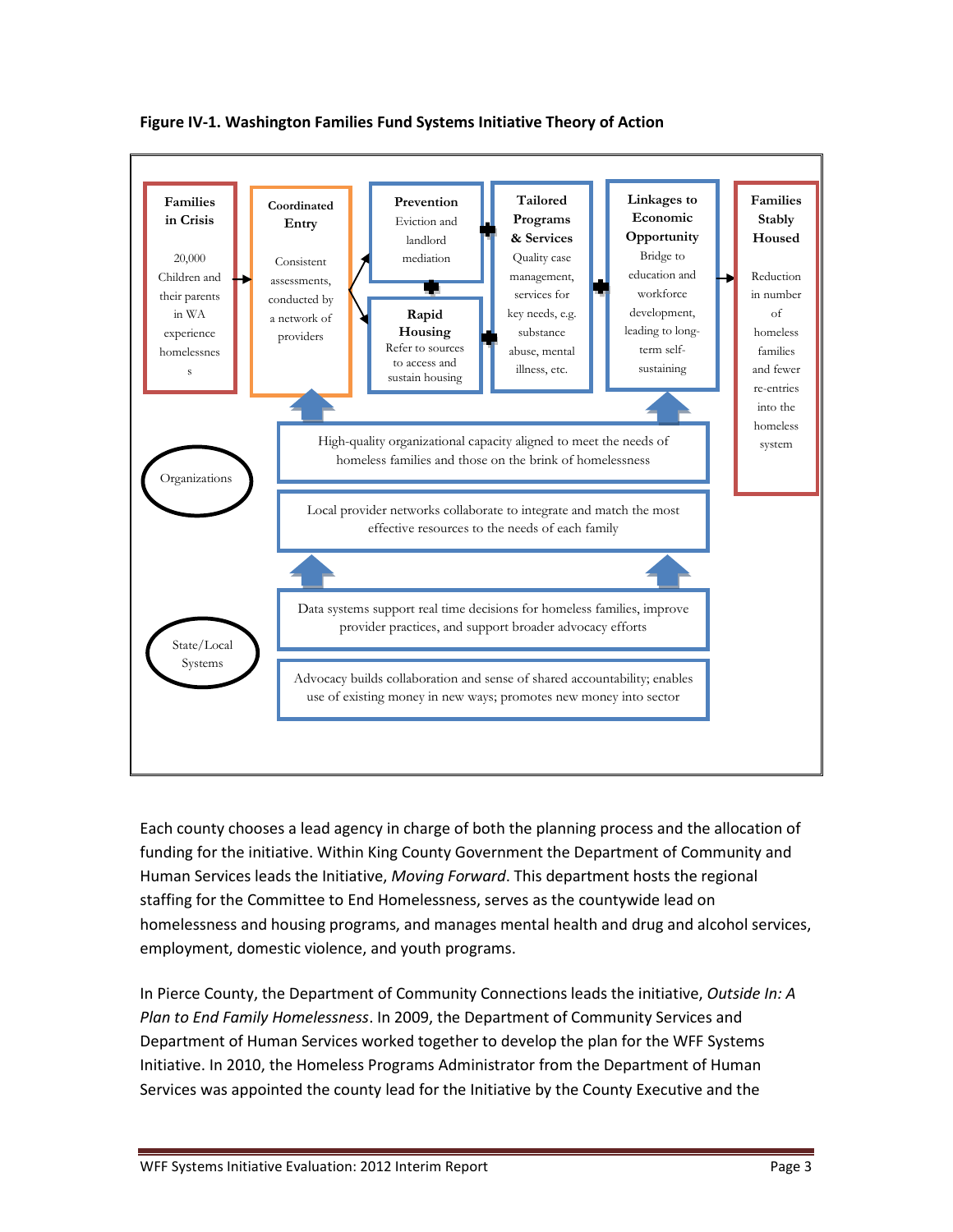Department of Human Services and the Department of Community Services were merged to form the Department of Community Connections. As a result of this merger, the Homeless Programs Administrator became the manager of a new division, Mental Health and Homeless, and continues to lead the Initiative.

In Snohomish County, the Department of Human Services chose the Workforce Development Council of Snohomish County (WDCSC) as the lead fiscal agent, in charge of the *Investing In Families* Initiative because it had expertise as a convener and because it was believed that they could play a pivotal role in getting families connected to job training and employment.

## **County Planning Process**

All three counties were provided up to \$200,000 to support a three-phase planning process that culminated in a tailored approach to addressing the five pillars (as well as the other three Focus Areas of the Theory of Change). This planning process included (1) a Landscape Assessment Phase that involved a cross-departmental analysis of each county's existing resources and systems for addressing the needs of homeless families; (2) a Strategy Development Phase that led to the outline of specific strategies for addressing gaps and problems in the systems, with particular focus on the five pillars; and (3) an Implementation Planning Phase that outlined the timelines, responsibilities, and desired outcomes for the strategies in the Strategic Plan. Each phase resulted in a product (Landscape Assessment, Strategic Plan, and Implementation Plan) that was vetted by both BMGF and Building Changes and needed to be approved before continuing to the next planning phase.

During this planning phase, BMGF and Building Changes provided supports to guide the process. This included actively participating in planning committee meetings in each of the Initiative counties, as well as holding monthly meetings with each of the county leads to provide guidance in the development of their plans. Building Changes staff also offered technical assistance support to each of the counties during their planning process. Finally, BMGF sponsored trips in which the county leads and other stakeholders at the state level visited communities outside of Washington to learn how they developed and implemented programs associated with the five pillars.

In October 2010, Pierce County had its final Implementation Plan approved, and shortly afterwards in November, the plans for King and Snohomish Counties were approved. With the plans approved, each county became eligible for system infrastructure support from BMGF and System Innovation Grants (SIG) from Building Changes. BMGF's infrastructure grants are meant to support the one-time expenditures necessary for the early stages of implementation of the county plans. There no requirements for the counties to match these infrastructure funds with other public resources. The SIG grants, administered by Building Changes, are intended to support targeted investments to providers to support the implementation of the pillars. Throughout the span of the Initiative, Building Changes will receive \$30 million from BMGF to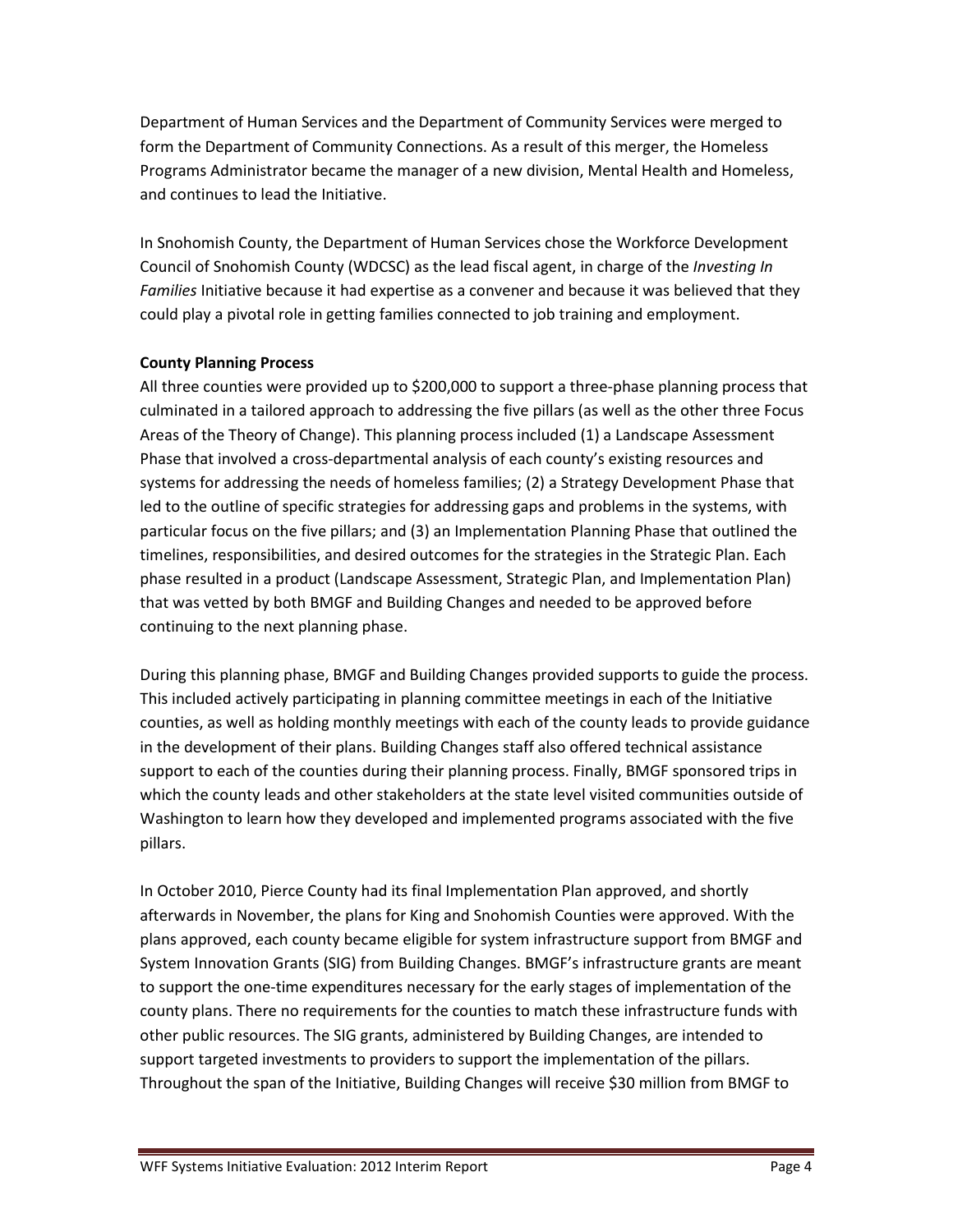re-grant as SIGs. In order to receive these funds, each SIG dollar must be matched with \$2.50 of public funds.

Table IV-1 displays the status of each of the pillars in the three counties as of February 2012. As the table shows, in their implementation plans, the three counties all placed more initial attention on coordinated entry/ centralized intake than any of the other pillars. The goal of coordinated entry in all three counties is to streamline the process of accessing housing and services for families and to better match families according to their needs. Pierce County's centralized intake system for homeless families and individuals, Access Point for Housing (AP4H), was launched on January 31, 2011. Snohomish County launched its Investing In Families pilot project in July 2011. In King County, the coordinated entry and assessment plan was scheduled to be launched by April 2012.

| <b>County</b> | <b>Coordinated</b><br><b>Entry</b> | <b>Prevention</b> | <b>Rapid</b><br><b>Housing</b> | <b>Tailored</b><br><b>Services</b> | <b>Economic</b><br><b>Opportunities</b> |
|---------------|------------------------------------|-------------------|--------------------------------|------------------------------------|-----------------------------------------|
| <b>King</b>   | O                                  | O                 | $- -$                          | --                                 | --                                      |
| <b>Pierce</b> |                                    | $\bullet$ /--     | ∩                              | --                                 |                                         |
| Snohomish     | $\odot$                            | $\odot$           | $\odot$                        | $\boldsymbol{\odot}$               | $\odot$                                 |

### **Table IV-1. Status of the Implementation by County as of February 2012**

### **Legend**

- Full system implementation
- $\odot$  Pilot/partial implementation
- O Ready to launch
- -- Under development

As indicated in Table IV-1, King County is preparing to launch prevention activity in tandem with its coordinated entry system, with a focus on diversion and targeting families most at risk for homelessness. Also, King County, with its housing stabilization approach, is undertaking a number of development activities in preparation for rolling out reforms that touch upon rapid housing, tailored services, and economic opportunities, but in a staged approach.

Pierce County initially incorporated prevention assistance as part of its centralized intake system; however, the system experienced unanticipated high demand for prevention services, and the county now plans for AP4H staff to no longer conduct assessments, but instead to refer at-risk families to community providers. For rapid housing, Pierce County is developing a catalog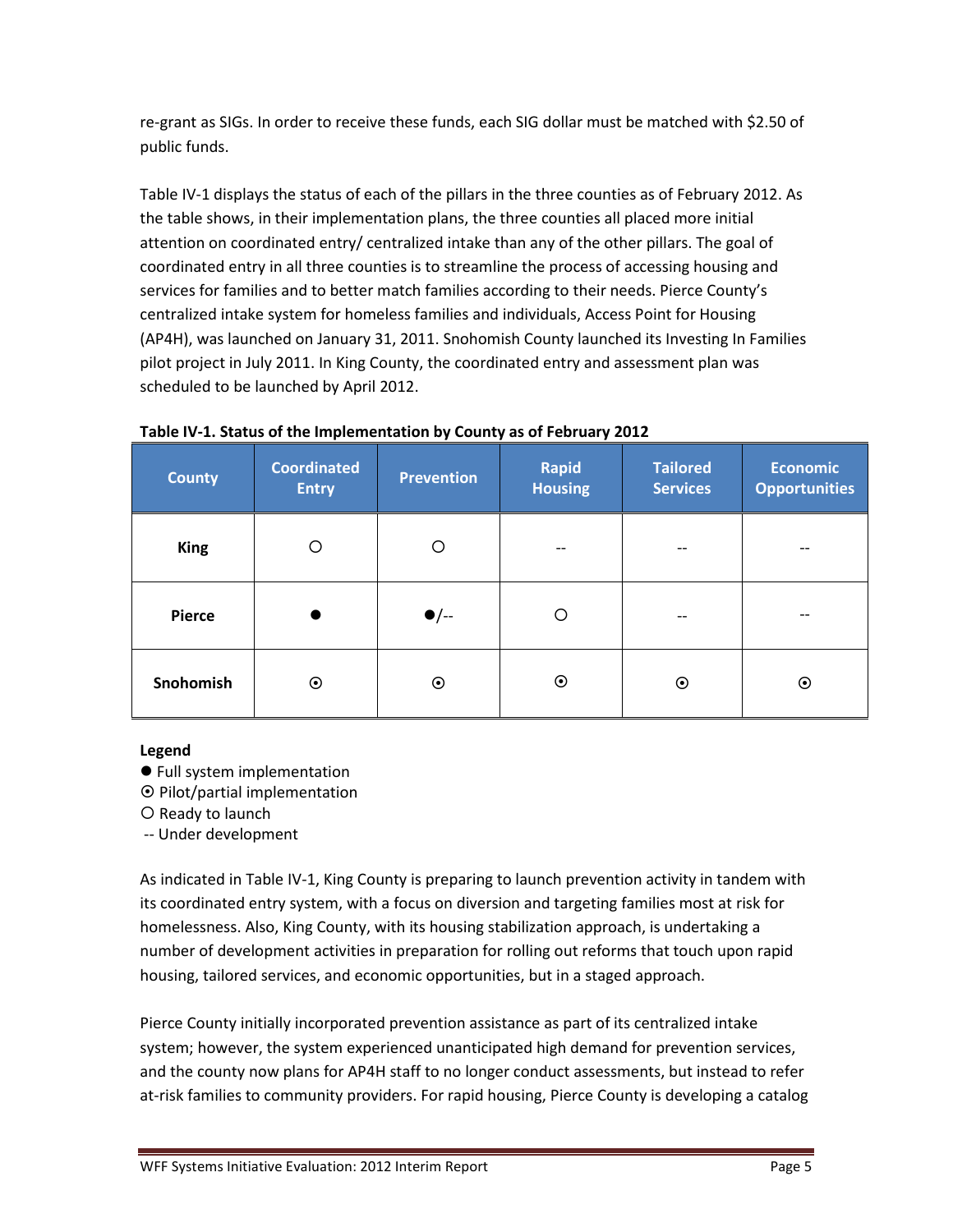of affordable housing options and implementing a landlord liaison program. Finally, programs for tailored services and economic opportunity are under development.

Snohomish County is implementing all pillars with a pilot sample of 75 families, though with less emphasis on rapid housing than the other pillars.

The following sections describe how each county is approaching each pillar and its status as of February 2012. The sections also provide a brief description of the baseline status of each county in the pillar area to provide an understanding of the nature of the changes that have occurred since 2009. Following the accounts of the activity in the five pillars are descriptions of the extent to which county stakeholders, at the time of the February 2011 site visit, were aware of the approaches being considered or in place in each county, the degree to which they accepted the direction of the change, and the degree to which they had participated in the planning and were participating in its implementation.

## **Pillar 1: Coordinated Entry**

## *Background and Baseline Status*

Coordinated entry refers to a common or coordinated point of entry into a system and involves a common assessment to identify a family's needs and housing barriers in order to match families to the most appropriate services and housing available. In Pierce County, this process is referred to as centralized intake. The concept behind centralizing or coordinating intake decisions is that it will lead to families entering the most appropriate services more quickly (NAEH, 2011). Several communities across the country have developed coordinated entry models, some centralizing their intake in one location— either physically or virtually— where the same staff administers the assessment to all who request services.

As Table IV-2 describes, in both King and Pierce, there was no "system" of entry prior to the Initiative. In both counties, families in need of shelter or housing called 211 or went directly to a shelter provider. In Pierce, there also was a shelter availability line that families could call to see where there might be a vacancy. In both systems, when families called 211 (or the shelter availability line), they were provided a listing of organizations to contact. In both systems, stakeholders that we interviewed cited the problems with the 211 or telephone systems: information from the lines was only as good as the data the agencies provided, and the systems were not always up-to-date because shelters had limited capacity to call the 211 agency with updates. Families with whom we spoke in focus groups in 2009 cited that they either had to make several calls to find housing, ask friends for help, or ask their Department of Social and Health Services (DSHS) case managers where they could seek help. The burden in each county was placed on families to navigate housing systems with multiple uncoordinated points of entry, necessitating many calls to check in with multiple providers and, for those providers that had wait lists, to check in regularly to see if a slot had opened.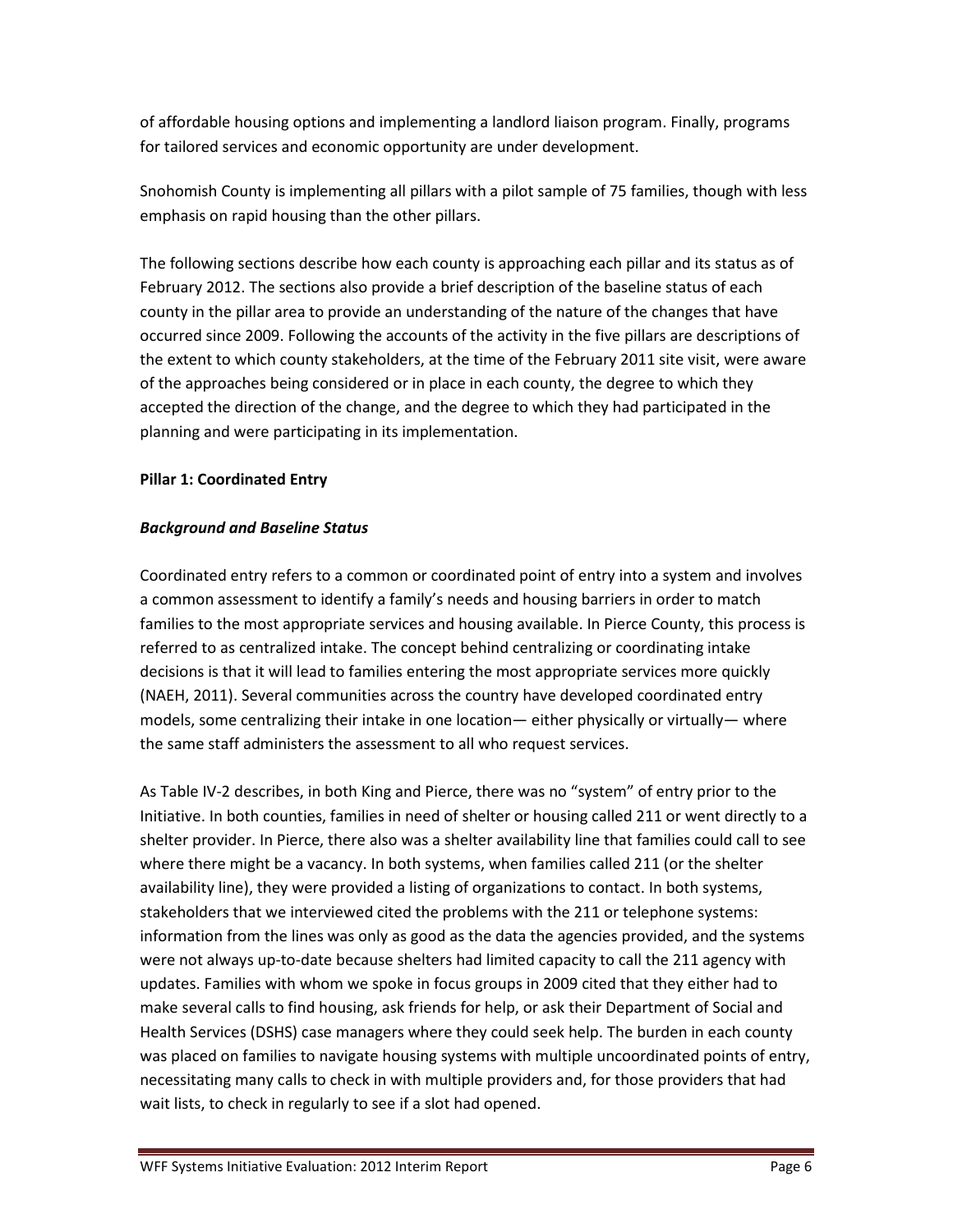In addition, there was no matching of shelter to needs. There was no common intake process among housing providers and no centralized information on the eligibility criteria for the different providers. Unfortunately, this meant that families often spent considerable time, effort, and at times, expense, to search for housing for which they were not qualified.

The baseline situation in Snohomish County differed from King and Pierce Counties, but had its own share of difficulties. At the time of the site visit in 2009, Snohomish County operated a coordinated entry system for families called Coordinated Case Management (CCM). CCM was developed in 2007 in response to a need for a single entry point for homeless families. It was housed at Volunteers of America in Everett, and was operated by two case managers. Families who called 211 or contacted participating providers directly were referred to CCM. When they called CCM, they were administered a brief screening tool to determine the types of housing for which they were eligible. At that time, families could specify that they were looking for emergency shelter, transitional housing, or both. Once intake was complete, families were placed on a computerized wait list for housing. Families were expected to call CCM at least once a month to maintain their position on the wait list. CCM case managers would routinely clean the list of families who were no longer calling in. Providers with available housing slots would reference the CCM data management system to identify families who met their program's eligibility criteria.

The goal of the CCM system was to create a more direct pathway to housing. However, noted both in Snohomish County's Landscape Assessment and during interviews with providers and families in the system, there were not enough shelter and transitional housing units to take people off of the wait list in a reasonable amount of time. Under the CCM system, families often waited between six and nine months to receive housing. Moreover, families did not receive needed services while they were on the wait list because there was no system in place or funding available to assess families and give them referrals.

# *System Initiative Design*

Of the five pillars, this one is the only one fully implemented or ready to launch across the three counties. The counties all placed more initial attention to this pillar than the other four pillars, but in response to different baseline conditions. As Table IV-2 outlines, each of the counties has hired a non-profit organization to lead and manage the coordinated entry process.

**King County.** In King County, the coordinated entry and assessment model, to be launched by April 2012, is led by Catholic Community Services of King County (CCS). Families calling into 211 will receive an appointment for an in-person assessment and an email or text message reminder of the appointment. Five Assessment Specialists (all of whom will be bilingual) will be co-located throughout the county with 8-9 different agencies serving families. In addition to the assessment specialists, CCS has a program director, an immigrant/refugee family coordinator,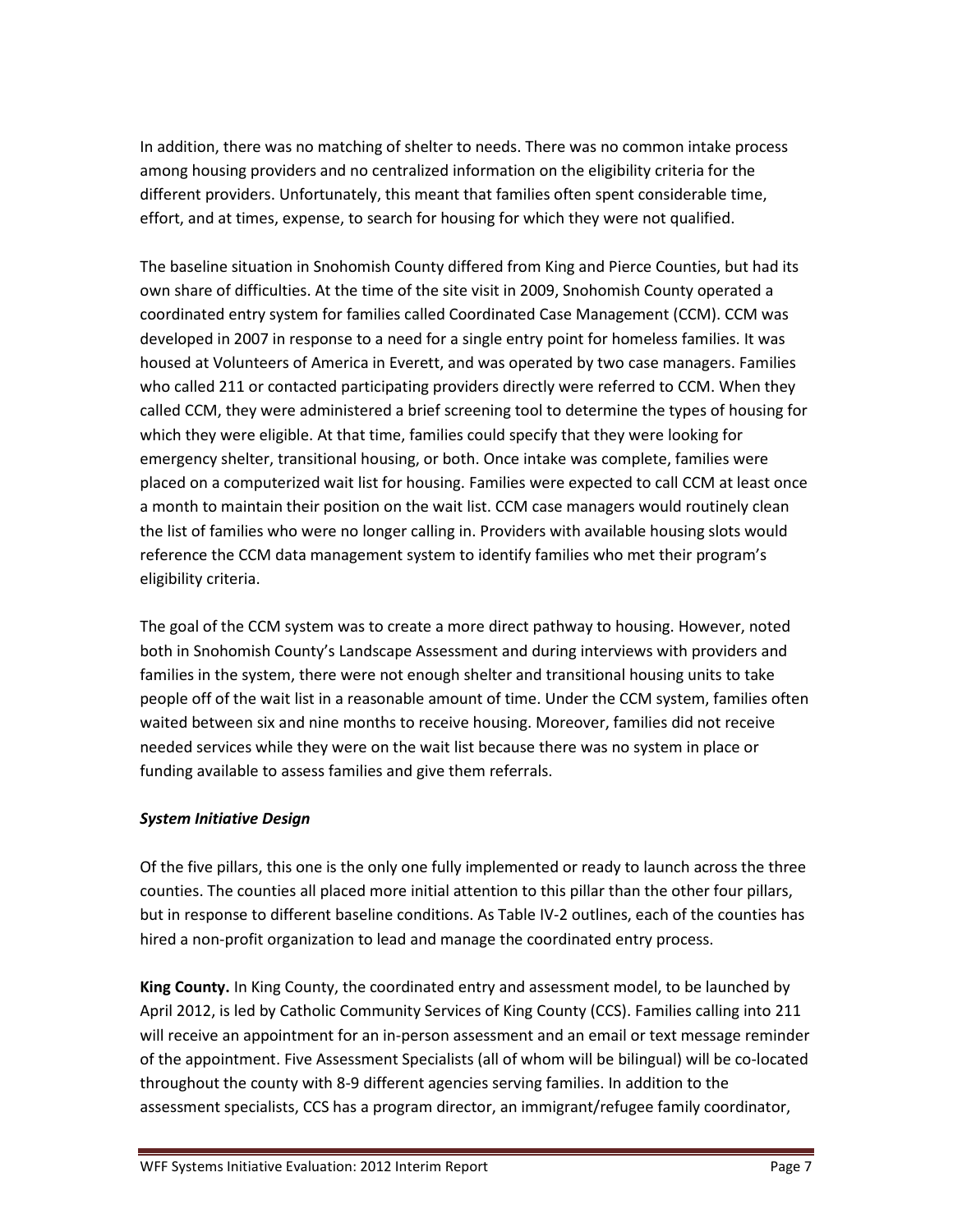and two additional staff—one who will deal more with agencies (i.e., keeping track of units and availability) and one coordinator working on the client side (appointment changes, doing checks on how families are triaged on the matching level of services, double checking assessments for continuity, making sure assessments are being done well, etc.). All staff will be trained in conducting assessments to fill in as needed. The assessment tool will be strengths-based. There will also be a tool to match a family's needs to the housing that is available (i.e., emergency shelter, permanent supportive housing, transitional housing, service-enriched housing, rapid housing). Safe Harbors, the county's Homeless Management Information System (HMIS) system, is developing a customized module that will capture data from the entire process, including the 211 interaction, setting the appointment with the Assessment Specialist, and including the data from the assessment. In addition, the system will have data from the agencies on resources available as well as information on the agency's eligibility criteria and other key factors.

**Pierce County.** Pierce County's first centralized entry system for both homeless families and individuals, Access Point for Housing (AP4H), was launched on January 31, 2011. Associated Ministries operates the system. The original design was for a Centralized Intake Assessment and Tracking (CIAT) system that assesses and matches those in need of prevention or housing to the provider that best fits their circumstances. Because initial demand for prevention services outstripped the supply, the system has been streamlined to focus just on those families needing housing, with prevention cases referred to existing providers. A single telephone number is used to reach the AP4H, and an initial telephone screening is completed to determine the family's needs. If eligible, each family is offered a face-to-face comprehensive intake assessment within two business days of the phone screening. The main location for AP4H is based at Associated Ministries' office in Tacoma, Washington and four AP4H satellite offices, based at local shelters and food banks, are operating in rural areas of the county. Each assessment is entered into the HMIS database in real time, and AP4H intake staff conduct a real-time search for open housing units and to match clients to programs based off the agency profiles. Services beyond housing and prevention that are assessed as needing attention will be pointed out to the receiving agency to ensure those services are provided or brokered for the family.

**Snohomish County.** The pilot project launched in July 2011 as planned, and its prior system, CCM, was dissolved in December 2010. In June, Catholic Community Services Western Washington (CCSWW) received a SIG grant to implement the coordinated entry system and a separate SIG grant to establish a flexible fund for families participating in the pilot project. The pilot project is being operated out of both an urban (Everett) and a rural location (Monroe). Three positions are running the system: A Coordinated Intake Specialist administers the screening and assessment tools that categorizes families into high, medium, and low need and triages them into one of three paths; a Housing Specialist assists with locating housing, and a Navigator develops a self-sufficiency plan with families and brokers needed services. All three positions are co-located in Everett, but the staff also spends a few days each week in Monroe. An additional Coordinated Intake center is also slated to open in Everett in early 2012. The county identified and entered into memoranda of understanding (MOU) with the organizations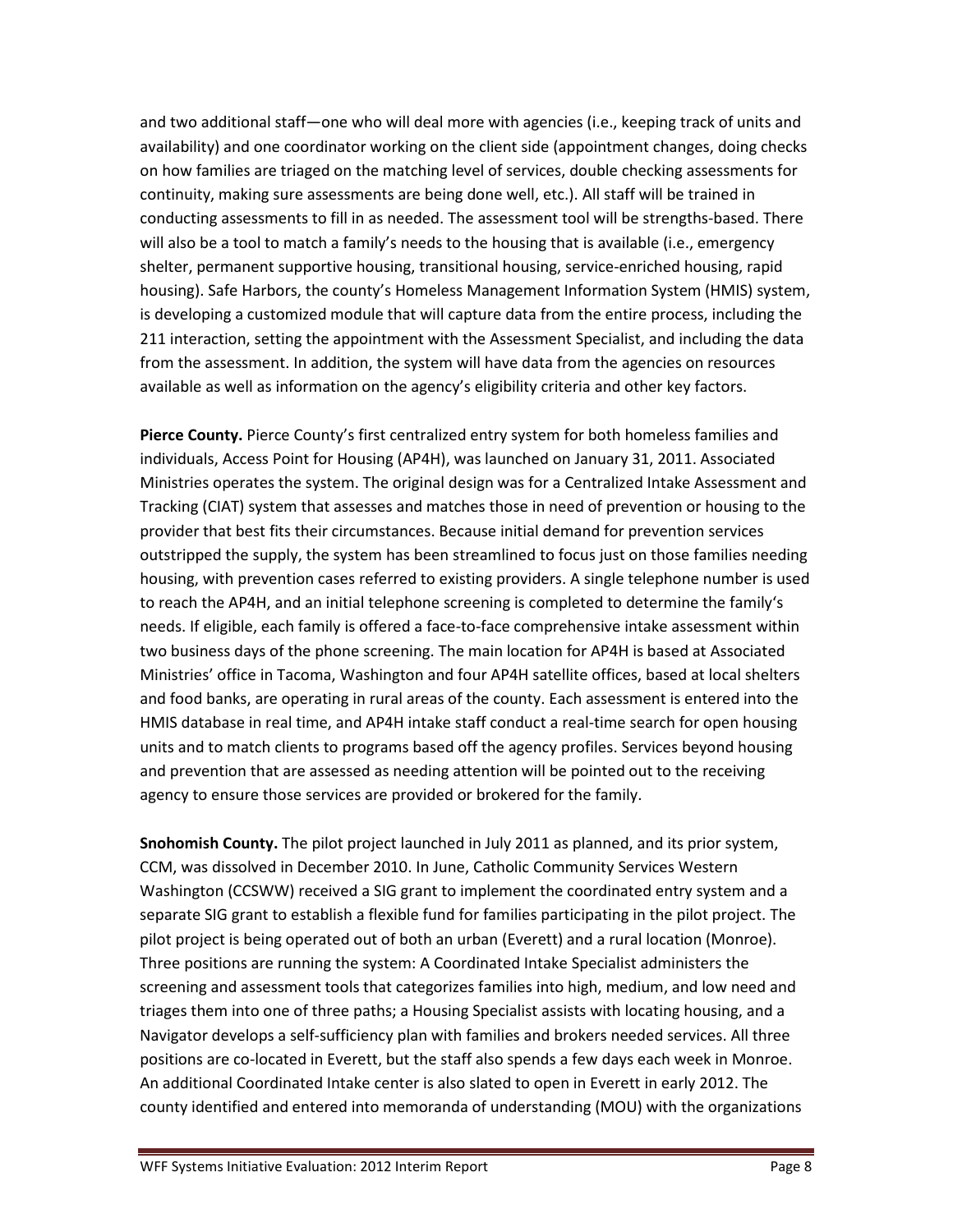that would refer a specific number of families to the pilot project. The county deliberately chose organizations that serve diverse groups of families, including those with low, medium, and high needs. As of December 2011, 75 families had been referred to coordinated entry, triaged into one of three paths, and served by the Housing Specialist and the Navigator, if necessary. Data are entered into a ClientTrack, Snohomish County's HMIS data system. This data can be accessed by any of the providers. During this time, the Housing Authority of Snohomish County (HASCO) was awarded 50 FUP vouchers. The Investing in Families Strategic Advisory Coordinating Committee agreed that the 50 FUP voucher recipients also could be enrolled through the IIF Coordinated Intake Process and be served by the Navigator.

| <b>King</b>                   | <b>Pierce</b>                                            | <b>Snohomish</b>                   |  |
|-------------------------------|----------------------------------------------------------|------------------------------------|--|
| <b>Baseline Status</b>        |                                                          |                                    |  |
| No Coordination               | No Coordination                                          | <b>Coordinated Case Management</b> |  |
| Families call 211 or go to    | Families call 211 or shelter<br>$\overline{\phantom{a}}$ | (CCM)                              |  |
| shelter                       | availability line, or contact                            | Operated by 2 case                 |  |
| Families calling 211 are      | shelter directly                                         | managers                           |  |
| referred to providers and     | Families calling 211 or<br>$\overline{\phantom{a}}$      | Families referred to CCM by        |  |
| given a list of organizations | shelter availability line are                            | 211 and shelters                   |  |
| to call                       | referred to providers and                                | Brief screening conducted,         |  |
| No coordinated intake or      | given a list of organizations                            | family request type of             |  |
| assessment (all shelter       | to call                                                  | housing (ES, TH), and put on       |  |
| specific)                     | No coordinated intake or                                 | computerized wait list             |  |
| No systemic matching of       | assessment (all shelter                                  | Families call in at least 1x a     |  |
| shelter                       | specific)                                                | month to keep on wait list         |  |
| Families move between         | No role for HMIS                                         | Providers with available           |  |
| shelters after 90day limit    |                                                          | housing would reference            |  |
| No role for HMIS              |                                                          | CCM to identify families with      |  |
|                               |                                                          | matching eligibility criteria      |  |

## **Table IV-2. Pillar 1: Coordinated Entry**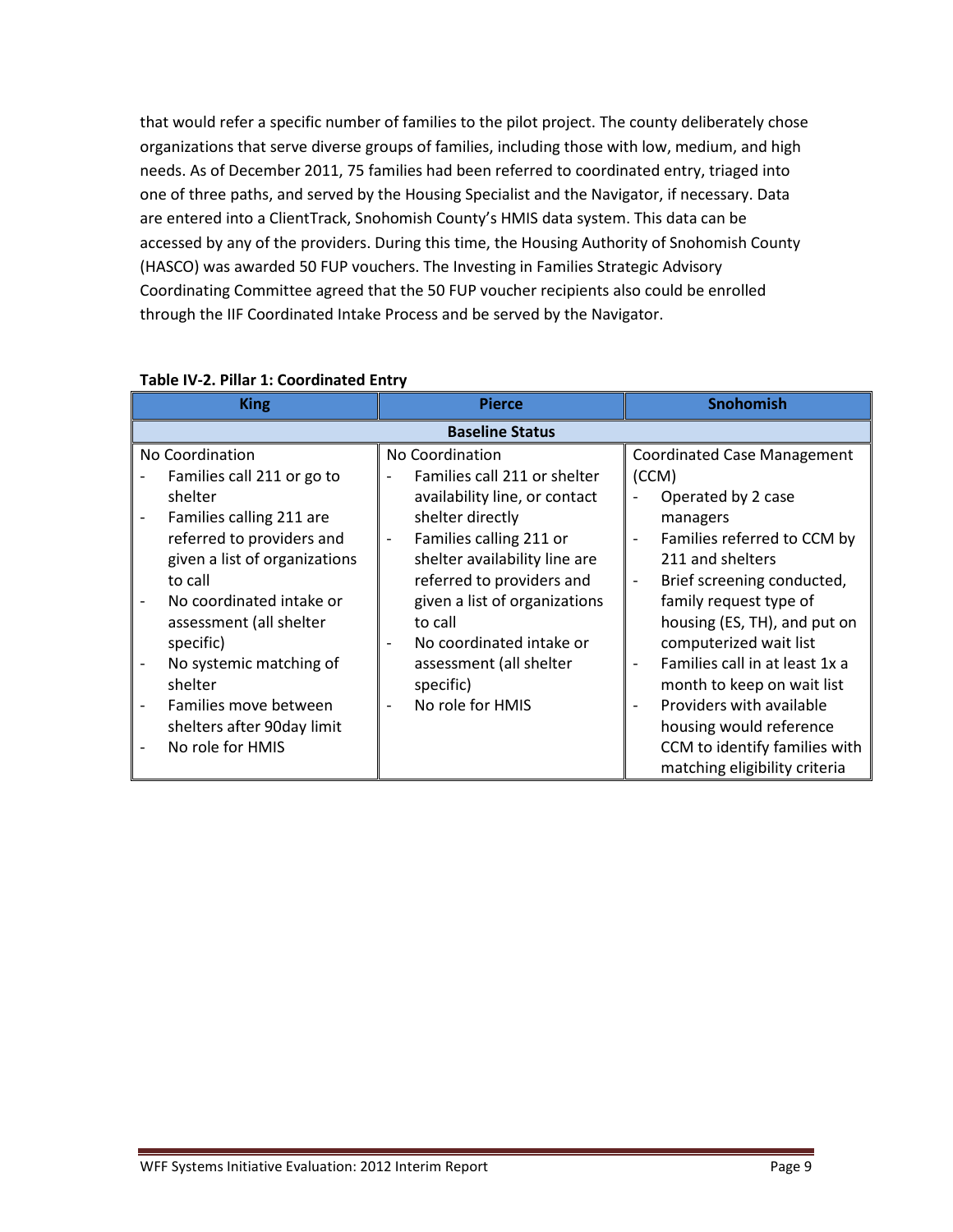| rabic rv-z. Finar 1. Coorumated Liftry (continued)<br><b>King</b>                                                                                                                                                                                                                                                                                                                                                                                                     | <b>Pierce</b>                                                                                                                                                                                                                                                                                                                                                                                                                                                                             | <b>Snohomish</b>                                                                                                                                                                                                                                                                                                                                                                                                                                                                                                                         |  |
|-----------------------------------------------------------------------------------------------------------------------------------------------------------------------------------------------------------------------------------------------------------------------------------------------------------------------------------------------------------------------------------------------------------------------------------------------------------------------|-------------------------------------------------------------------------------------------------------------------------------------------------------------------------------------------------------------------------------------------------------------------------------------------------------------------------------------------------------------------------------------------------------------------------------------------------------------------------------------------|------------------------------------------------------------------------------------------------------------------------------------------------------------------------------------------------------------------------------------------------------------------------------------------------------------------------------------------------------------------------------------------------------------------------------------------------------------------------------------------------------------------------------------------|--|
| <b>System Initiative Design</b>                                                                                                                                                                                                                                                                                                                                                                                                                                       |                                                                                                                                                                                                                                                                                                                                                                                                                                                                                           |                                                                                                                                                                                                                                                                                                                                                                                                                                                                                                                                          |  |
| Coordinated Entry and<br>Assessment<br>CCS operates the process<br>All families call 211 and<br>$\overline{a}$<br>referred to 1 of 8 locations<br>to meet with an assessment<br>specialist in the county<br>Assessment specialist<br>$\overline{a}$<br>conducts a uniform<br>assessment and matches<br>family to array of housing<br>options available<br>HMIS is used to capture data<br>$\overline{a}$<br>from entire process and help<br>to manage the C-E process | <b>Access Point for Housing</b><br>AM operates the process<br>All families call a number<br>$\overline{\phantom{0}}$<br>Families undergo 15 minute<br>$\frac{1}{2}$<br>screening interview and in-<br>person assessment at one of<br>5 offices<br>Based on assessment, family<br>$\frac{1}{2}$<br>is referred to housing<br>program with availability<br>that matches needs<br>HMIS is used to capture data<br>$\frac{1}{2}$<br>from entire process and help<br>to manage the C-E process | Coordinated Entry and<br>Assessment - Pilot<br>CCSWW operates the<br>process<br>MOUs with specific agencies<br>outline how many families<br>can be referred during the 3-<br>month pilot period<br>A Coordinated Intake<br>Specialist, a Navigator, and a<br><b>Housing Resource Specialist</b><br>are co-located<br>The CI specialist administers<br>uniform screening and<br>determines level of need<br>(low, medium, high). The<br>family may then be served<br>by the Housing Resource<br>Specialist and/or Navigator,<br>as needed |  |
|                                                                                                                                                                                                                                                                                                                                                                                                                                                                       | <b>Status</b>                                                                                                                                                                                                                                                                                                                                                                                                                                                                             |                                                                                                                                                                                                                                                                                                                                                                                                                                                                                                                                          |  |
| <b>Scheduled To Launch</b><br>April 2012<br>In phases                                                                                                                                                                                                                                                                                                                                                                                                                 | Implemented<br>January 31, 2011                                                                                                                                                                                                                                                                                                                                                                                                                                                           | Pilot Implemented<br><b>July 2011</b><br>$\qquad \qquad \blacksquare$<br>75 families referred and<br>triaged as of 12/2011<br>50 FUP vouchers awarded in<br>$\overline{\phantom{a}}$<br>2011 also administered<br>through CI and served by<br>Housing Specialist and<br>Navigator                                                                                                                                                                                                                                                        |  |

# **Table IV-2. Pillar 1: Coordinated Entry (continued)**

### *Challenges*

Being the first "out the door," Pierce County's AP4H system has experienced the most challenges to date that have helped guide or confirm the course of the other two counties. Unfortunately, the contract for Associated Ministries, the lead organization operating AP4H, only provided for two months for planning and startup before full implementation, which did not provide sufficient time to get all key system components in place before AP4H was launched. For example, AP4H's central operations were based in the agency's main office in Tacoma, Washington. However, the space was not sufficiently configured to receive clients for screenings and intake appointments (e.g., a small lobby without seating space for a number of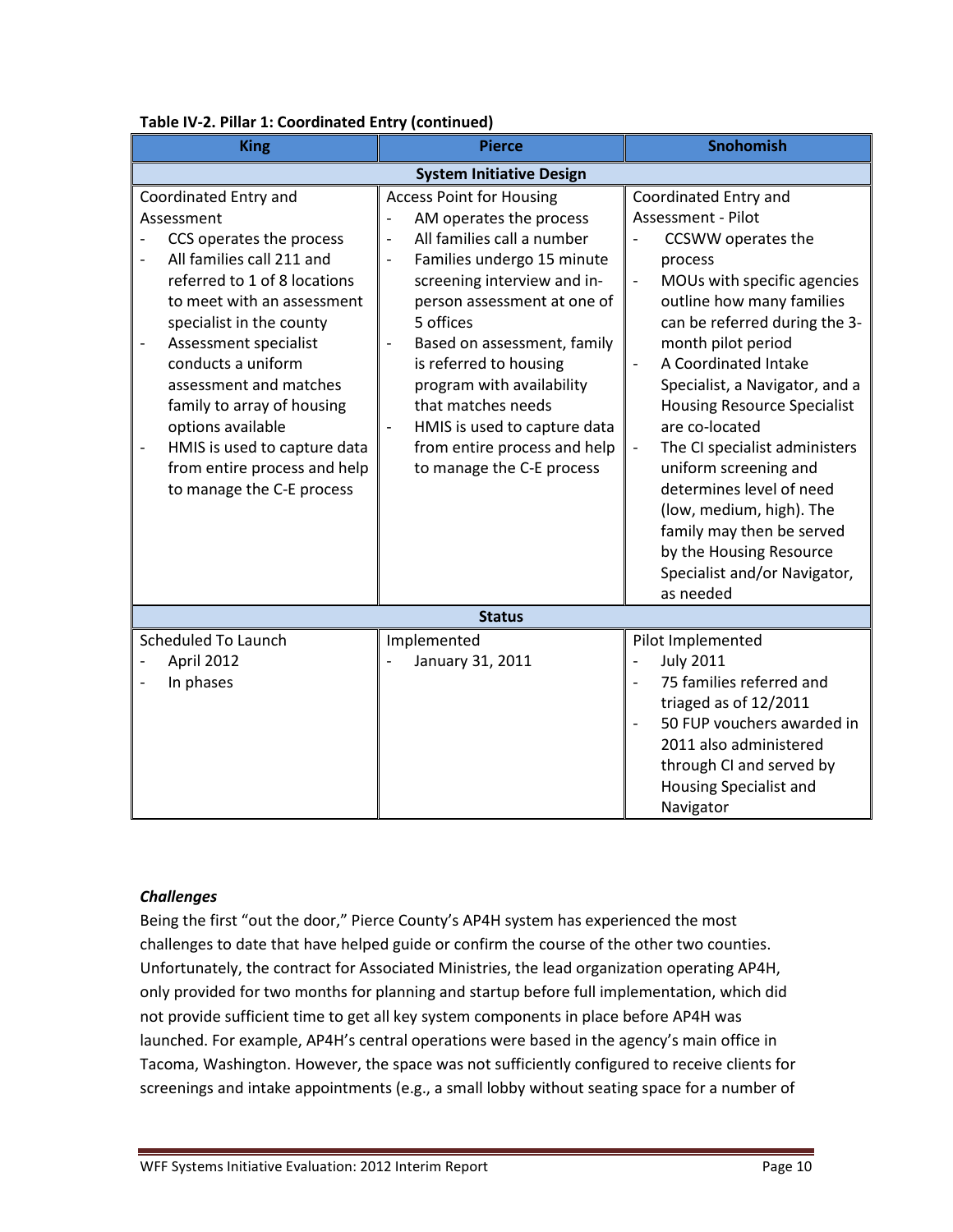people). In addition, a week before the program launch, Associated Ministries had hired, but had not been able to fully train many of the intake and assessment staff. Other missing component that were not in place prior to AP4H's implementation were the satellite offices to screen and conduct intake assessments for families in rural areas of the County. Finally, the intake and assessment tool for centralized intake was not finalized as of implementation. The tool was largely based on the intake assessment used in the Homeless Prevention and Rapid Re-Housing Program (HPRP) awarded to each of the counties in 2009 for three years with ARRA funds.

Not having these components in place hindered AP4H from effectively responding to prevention and housing assistance requests. This challenge was compounded by AP4H receiving an unanticipated high volume of calls, almost four times the number of households projected. As a result of this, AP4H experienced a backlog of voicemails, and families did not undergo an intake assessment or receive the planned prevention or housing referral within the next 24 hours. Also, shelter and transitional housing providers reported having empty beds or housing slots while waiting for AP4H referrals.

Mid-course corrections to the system have now been made in Pierce County in response to these challenges. These included discontinuing screening and assessment of needs for prevention services, bringing on additional AP4H staff to conduct intake and assessments, and having HMIS fully in place to collect data that ultimately helped inform these changes. The county leads report that by September 2011, eight months after the launch of AP4H, the system was able to readily conduct screenings and assessments and make immediate referrals to housing providers.

### **Pillar 2: Prevention**

### *Background and Baseline Status*

Homeless prevention programs aim to reduce the number of households entering the homeless assistance system, thus reducing the costs to the homeless assistance and other systems. Their main purpose is to avoid a disruptive and costly homelessness episode for households. Communities implementing these programs target households that they believe would become homeless without the receipt of assistance and, in turn, would be stable in permanent housing after receiving assistance. Homelessness prevention can include financial assistance to pay back rent or utilities, short-term rental assistance until rent can be paid independently, case management and legal assistance to remain in current housing, and assistance to obtain new housing without entering a shelter.

Prevention has figured prominently in King and Snohomish County's ten-year plans, but prior to the Initiative, it represented a small amount of the total homeless-related funding in each site and noted as insufficient to meet the need and demand. Although a range of assistance was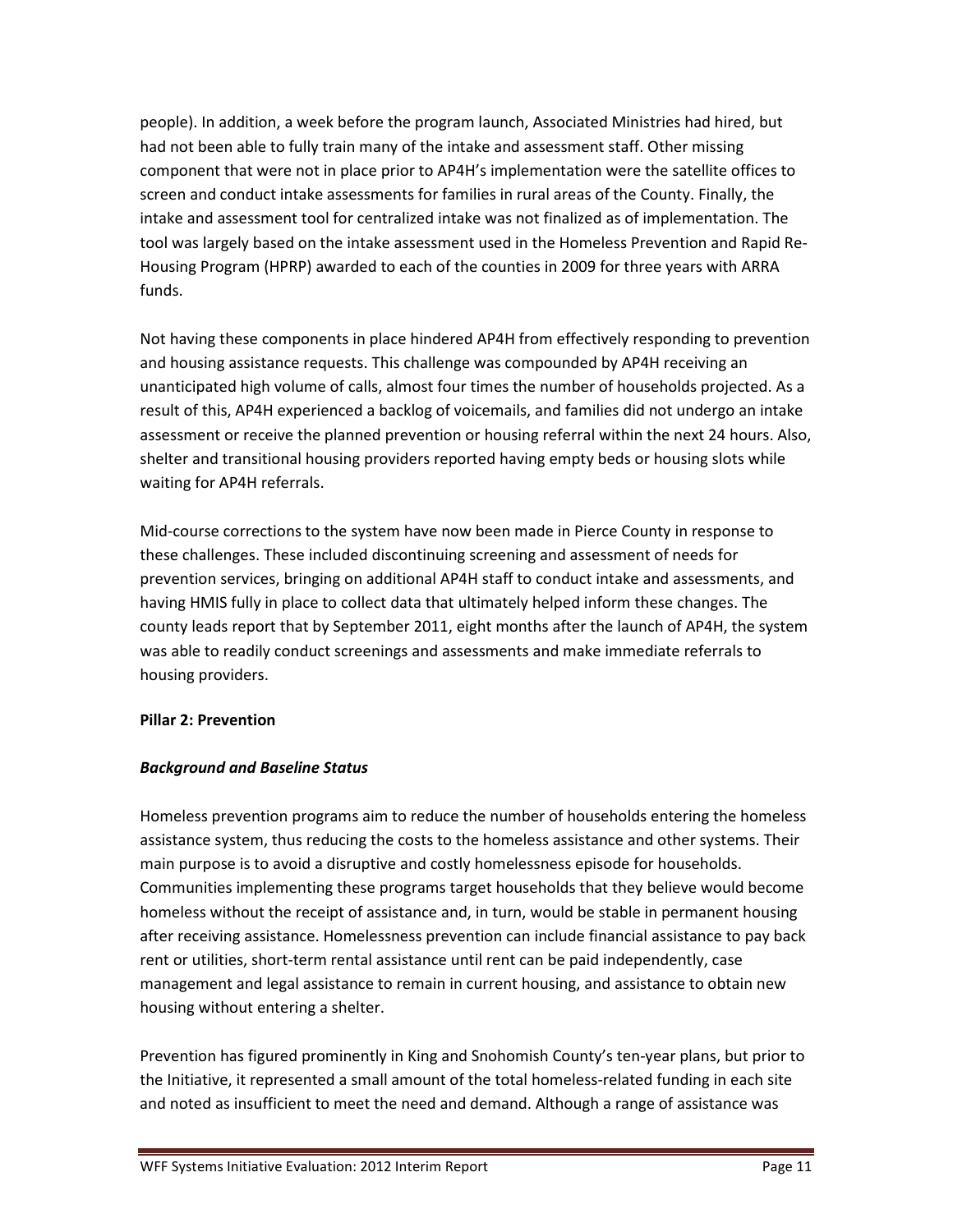available in each of the three counties, the programs were typically small, uncoordinated, and offered one-time financial assistance such as short-term rental subsidies, eviction prevention, transportation assistance, utility assistance, and other types of one-time assistance. For example, in Snohomish County the amount of money available for short-term rental assistance was limited and was often gone within the first few days of the month. Moreover, there was limited legal assistance for families to mediate tenant-landlord conflicts, prevent evictions, or assist with foreclosures. A number of the homeless parents who participated in the focus groups during the site visits indicated they had received prevention services before becoming homeless; nevertheless, they noted it required a great deal of effort to piece together enough resources to be beneficial and, even then, they only managed to delay eviction or losing their housing for an additional month or two.

Across the counties, prevention funding has been provided without additional services (such as case management) accompanying them and generally has eligibility criteria that exclude homeless families (e.g., proof of employment). There were a couple of key exceptions, such as the Landlord Liaison Program in King County, that provided more ongoing assistance and were targeted to homeless families. The Landlord Liaison Project, operated by the YWCA, provides services to reduce barriers to accessing housing and to screening for those with credit problems; provides funds for eviction prevention; and builds relationships with landlords to have a pool of landlords ready to house the families who have been previously denied housing.

In all of the counties, prevention services were not coordinated among agencies and there was no system for accessing and/or administering those services. For example, in Pierce County, while some organizations in the community (i.e., schools, utility companies, DSHS case workers, and food banks), may interact with the same families in need of prevention services, there were no mechanisms in place to offer a coordinated response to the needs of at-risk families. Similarly, in Snohomish County, a network of seven Family Support Centers located throughout the county often served as the first point of contact for many families seeking prevention and early intervention services, but there was no system in place to identify families who might be in need of prevention services. According to the county's Landscape Assessment, the system at baseline did not intervene early enough or aggressively enough to serve families who were at risk of homelessness, the public school system was underutilized as a first line of defense against homelessness for vulnerable families, and families requiring prevention services did not have access to case management.

Finally, none of the counties had data to support an understanding of the need for, or effectiveness of, prevention services. Families were not formally enrolled into services with a housing provider, and thus not entered into HMIS. In addition, since the limited prevention funds were disbursed on a first-come, first serve basis, the counties did not have a solid understanding of the level of need in the community.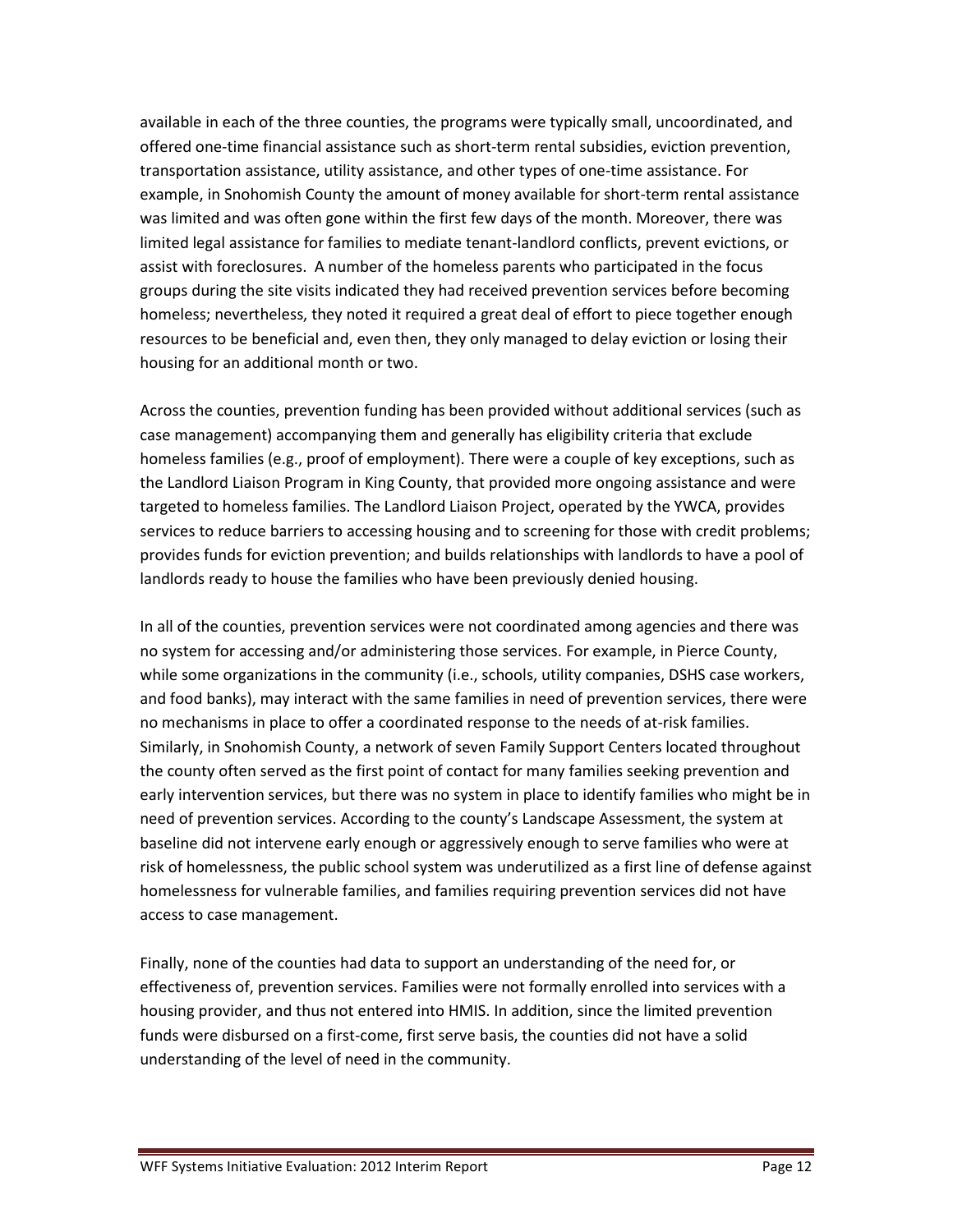One of the requirements for use of HPRP funds, however, was that program activity needed to be documented in local HMIS systems helping to facilitate the counties' collection of data to support an understanding of the need and effectiveness of prevention assistance.

# *System Initiative Design*

**King County.** King County plans to incorporate a prevention/diversion focus as part of the coordinated entry process, and to focus more squarely and deeply on prevention in Phase 2 of its implementation. However, a Phase 1 prevention effort involves collaborating with the City of Seattle on a project they initiated in the fall of 2011. The project provides funding (based on investments from several sources, including the Building Changes SIG grant) to organizations to assist low-income families and individuals at risk of homelessness. The funds, awarded through an RFP process, will provide for temporary financial assistance and housing relocation and stabilization services, including landlord negotiations, housing stability case management, financial empowerment services and budgeting, and security and/or utility deposits. The project also provides an opportunity to partner with Early Childhood Education and Assistance Program (ECEAP). Through this project, homeless prevention programming will be integrated into ECEAP programs to identify young families who are homeless so that they can be stabilized and housed. This program also will be infused with additional funding through a Living Cities grant that will include financial empowerment. The county has provided some infrastructure funding to expand the Living Cities dollars so that the financial empowerment activity can be extended to all of King County.

**Pierce County.** As noted under Coordinated Entry, Pierce County's original plans for prevention included having it as part of the County's first centralized intake system that was launched at the end of January 2011. Associated Ministries initially proposed that once at-risk families are determined eligible for prevention services, they would then be routed to an in-house prevention specialist for services. Families would then be immediately offered shallow rent subsidies. If needed, families also would be offered a graduated subsidy plan to extend the rental assistance and would include case management services to help connect them to services available in the county and re-gain housing stability. However, the centralization of prevention services encountered many of the same challenges as centralized intake (detailed in the Pillar 1 section).

The largest challenge was the unanticipated high demand for prevention services. With \$335,000 of funding, Associated Ministries projected serving up to 250 to 300 at-risk families with three months of financial and case management assistance. However, within four months, Associated Ministries had expended all of its prevention dollars and could no longer serve at-risk families. Once funds were expended by Associated Ministries, AP4H discontinued conducting intake assessments on at-risk families, but referred them to other prevention providers in the community. Moving forward, the county plans for AP4H to continue taking calls for prevention assistance, but no will longer conduct a full screening or match at-risk families to the most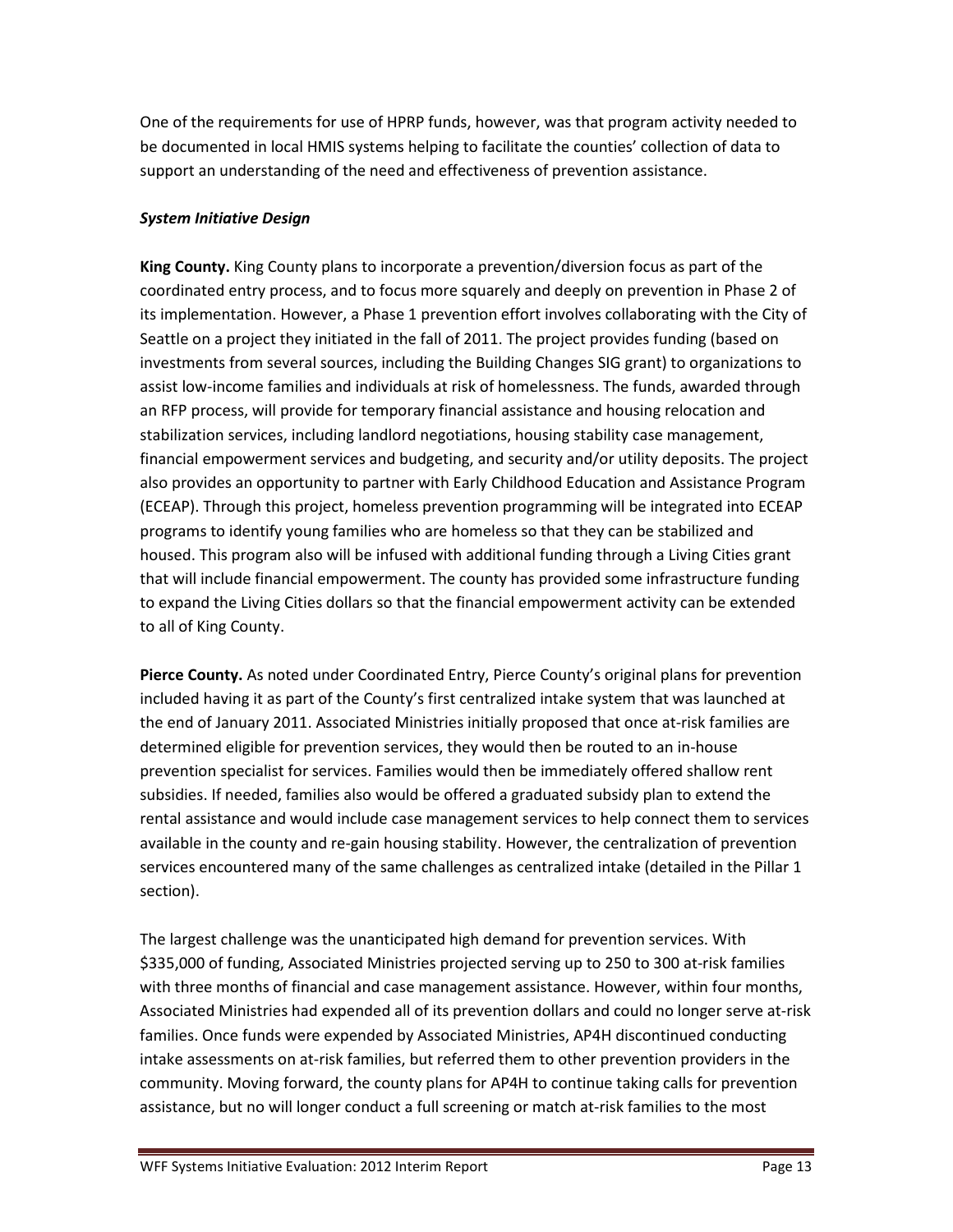appropriate prevention resource. Instead, AP4H staff will refer at-risk families to the community providers who have prevention assistance. This process is similar to the one that was in place at baseline. The only difference is that families can now be referred to organizations with prevention resources from both AP4H and 211.

**Snohomish County.** The *Investing in Families* Implementation plan lays out two objectives for prevention: (1) to develop an early warning, outreach, and diversion system for families and youth who are at risk of homelessness, and (2) to use best practices research to develop a menu of diversion/prevention services to include, but not be limited to, mediation, information, referral, coaching, family strengthening, and access to financial assistance and supportive services.

# **Table IV-3. Pillar 2: Prevention**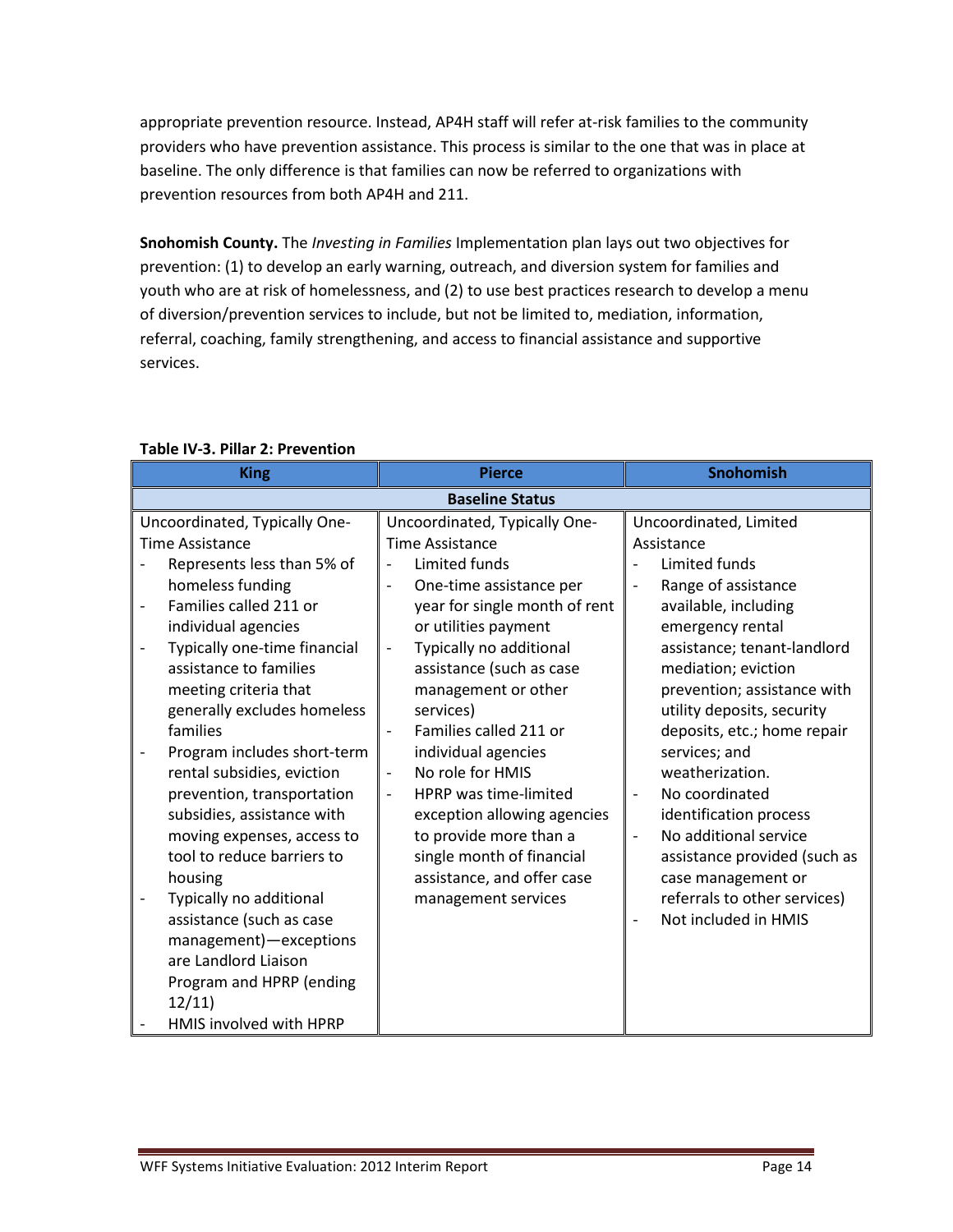| <b>King</b>                                                                                                                                                                                                                                                                                                                                                                                                                                                                            | <b>Pierce</b>                                                                                                                                                                                                                                                                                                                            | <b>Snohomish</b>                                                                                                                                                                                                                                                                                                                                                                                                                                                |  |
|----------------------------------------------------------------------------------------------------------------------------------------------------------------------------------------------------------------------------------------------------------------------------------------------------------------------------------------------------------------------------------------------------------------------------------------------------------------------------------------|------------------------------------------------------------------------------------------------------------------------------------------------------------------------------------------------------------------------------------------------------------------------------------------------------------------------------------------|-----------------------------------------------------------------------------------------------------------------------------------------------------------------------------------------------------------------------------------------------------------------------------------------------------------------------------------------------------------------------------------------------------------------------------------------------------------------|--|
| <b>System Initiative Design</b>                                                                                                                                                                                                                                                                                                                                                                                                                                                        |                                                                                                                                                                                                                                                                                                                                          |                                                                                                                                                                                                                                                                                                                                                                                                                                                                 |  |
| Focus on Flexible, Expanded<br><b>Resources Targeted to</b><br>Stabilization<br>Shelter diversion<br>incorporated where possible<br>in C-E to focus on families<br>who can be assisted where<br>they are or moved to RRH<br>Prevention plans under<br>$\overline{\phantom{0}}$<br>development and slated for<br>Phase 2 of the Initiative<br>Current focus on prevention<br>$\overline{\phantom{0}}$<br>involved with city of<br>Seattle's ECAP initiative and<br><b>Living Cities</b> | <b>Focus on More Coordination</b><br>Initial pairing of prevention<br>$\overline{a}$<br>for at-risk families with<br>centralized intake system<br>discontinued due to inability<br>to meet unanticipated high<br>demand<br>HMIS data collected on all<br>$\overline{\phantom{a}}$<br>efforts and will be able to<br>inform redevelopment | Early Warning System with<br>Range of Diversion/Prevention<br><b>Services</b><br>Early warning system<br>includes a system in which<br>partners will be trained to<br>use a brief screening tool to<br>identify families with<br>housing instability<br>Pilot project included<br>$\overline{a}$<br>referrals from organizations<br>that serve at risk families<br>Investments in conflict<br>mediation and legal<br>assistance to prevent or stop<br>evictions |  |
|                                                                                                                                                                                                                                                                                                                                                                                                                                                                                        | <b>Status</b>                                                                                                                                                                                                                                                                                                                            |                                                                                                                                                                                                                                                                                                                                                                                                                                                                 |  |
| Diversion<br>Ready to launch April 2012<br>Prevention<br>Under development and<br>slated for Phase 2                                                                                                                                                                                                                                                                                                                                                                                   | Prevention as part of<br><b>Coordinated Entry</b><br>Implemented January 31,<br>2011<br>Discontinued in May 2011<br>$\qquad \qquad -$<br>Centralized intake now<br>$\overline{a}$<br>refers requests to existing<br>providers and no longer<br>conducts assessments<br>Prevention plans under<br>redevelopment                           | Early Warning, Outreach,<br>Diversion<br>Under development -<br>screening tool being drafted;<br>unclear about status with<br>agencies that would conduct<br>early warning system;<br>Agencies identified who can<br>$\overline{\phantom{0}}$<br>provide prevention services                                                                                                                                                                                    |  |

### **Table IV-3. Pillar 2: Prevention (continued)**

As part of the early warning system, the county leads included referral partners in the *Investing in Families* Pilot Project organizations that serve low-income families who are at risk of homelessness in the future, such as WorkSource Snohomish County, Everett Public Schools, and Head Start. These families are referred to the Coordinated Intake Specialist, who administers a one-page screening tool to determine their level of need. If families do not have immediate housing needs, they are provided with prevention services, such as one-time rental assistance and bus passes. The plan is that when *Investing in Families* rolls out across the county, organizations that serve families at risk of homelessness will use the one-page screening tool to determine the level of need of their clients and be able to make appropriate referrals.

As part of the pilot project, Volunteers of America was awarded a SIG grant from Building Changes to provide prevention services. It also received an SIG grant to fund a dispute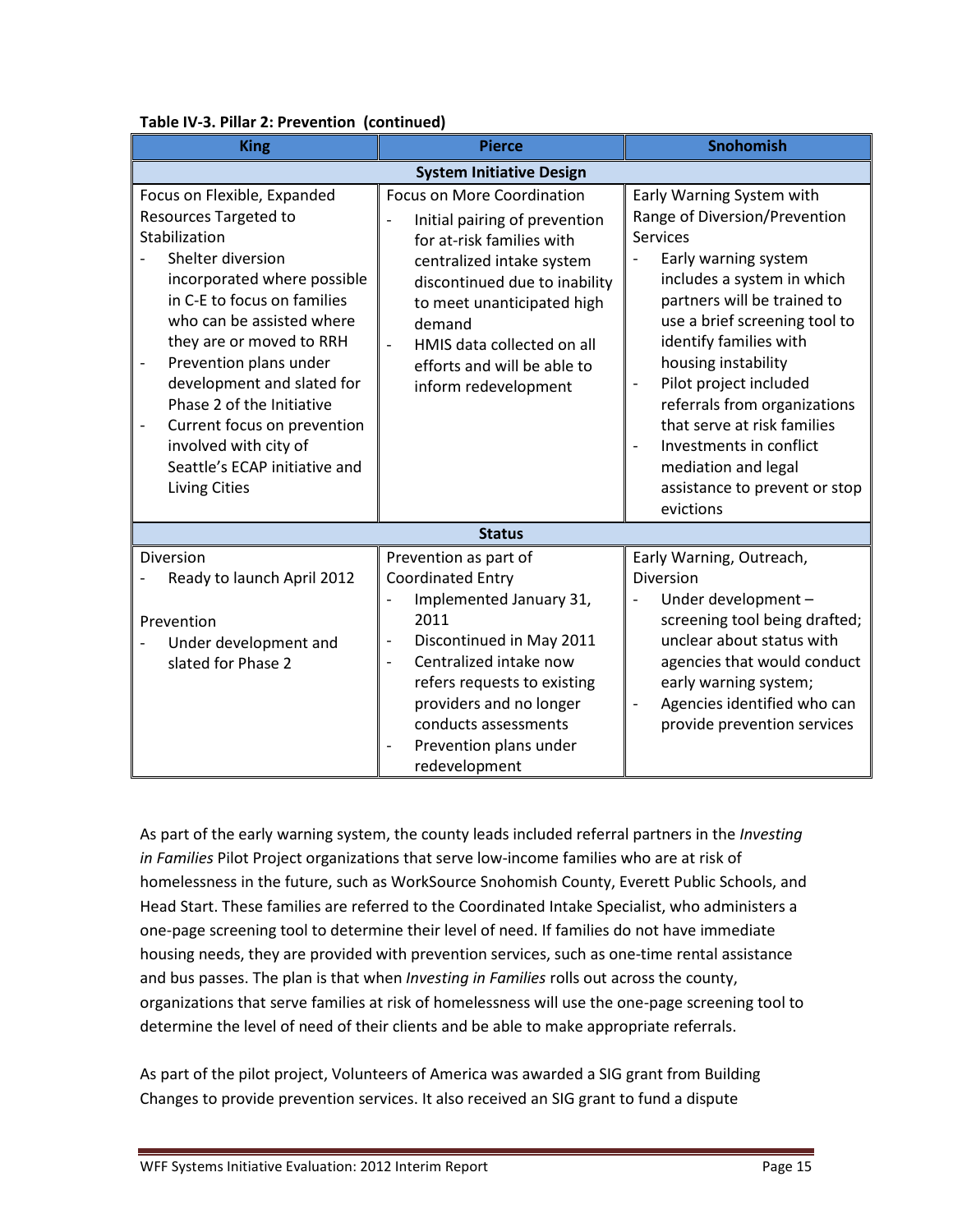resolution center so that tenants and landlords who are experiencing conflict can work to resolve those conflicts before they escalate to eviction. An additional SIG grant was awarded to Snohomish County Legal Services for a team of two legal advocates who represent families by filing briefs, preventing eviction notices from being filed, and putting a stop to eviction notices that have already been filed so that the family can stay in their housing.

# *Challenges*

The primary challenges that all three counties face in implementing the prevention pillar center on the lack of understanding of which families will benefit most from prevention assistance. In King and Snohomish counties there is no good concept of the demand for prevention services as there are no data systems in place to collect this information. Pierce learned early in the launch of AP4H that the demand for prevention assistance is high. They received almost four times the number of calls projected, the majority of which were for prevention services rather than housing assistance. However, even with this high demand for service, Pierce County does not have a clear understanding of which families resources should be targeted. Currently, within all three counties, there are insufficient resources to address the expected need, and they are faced with the challenge of targeting what resources there are to the appropriate families.

### **Pillar 3: Rapid Housing**

### *Background and Baseline Status*

Rapid housing programs provide temporary financial assistance and services to prevent individuals and families from becoming homeless and help those who are experiencing homelessness to be quickly re-housed and stabilized. The funds under these programs are intended to target individuals and families who would be homeless but for this assistance. Rapid housing programs can provide for short-term or medium-term rental assistance and a variety of types of housing relocation and stabilization services, including such activities as mediation, credit counseling, security or utility deposits, utility payments, moving cost assistance, and case management (NAEH, 2009).

In 2009 and even through 2011, the concept of rapid housing was relatively new in all but King County, and few programs were in place across the three counties. HPRP had been recently introduced, but there were few other resources available to move families into housing or to support them while they transitioned into permanent housing. (In King County, Journey Home, Stable Families, and the Landlord Liaison Project were notable exceptions.) Even for the transitional housing that was developed as part of the Sound Families Initiative, there had been a cliff of services; the contracts for housing were longer than the contracts for services, and a number of programs were faced with the prospects of operating the housing without services.

In addition, few programs have specialized staff that focus on housing search and reducing tenant screening barriers to help families locate housing. There also are limited resources and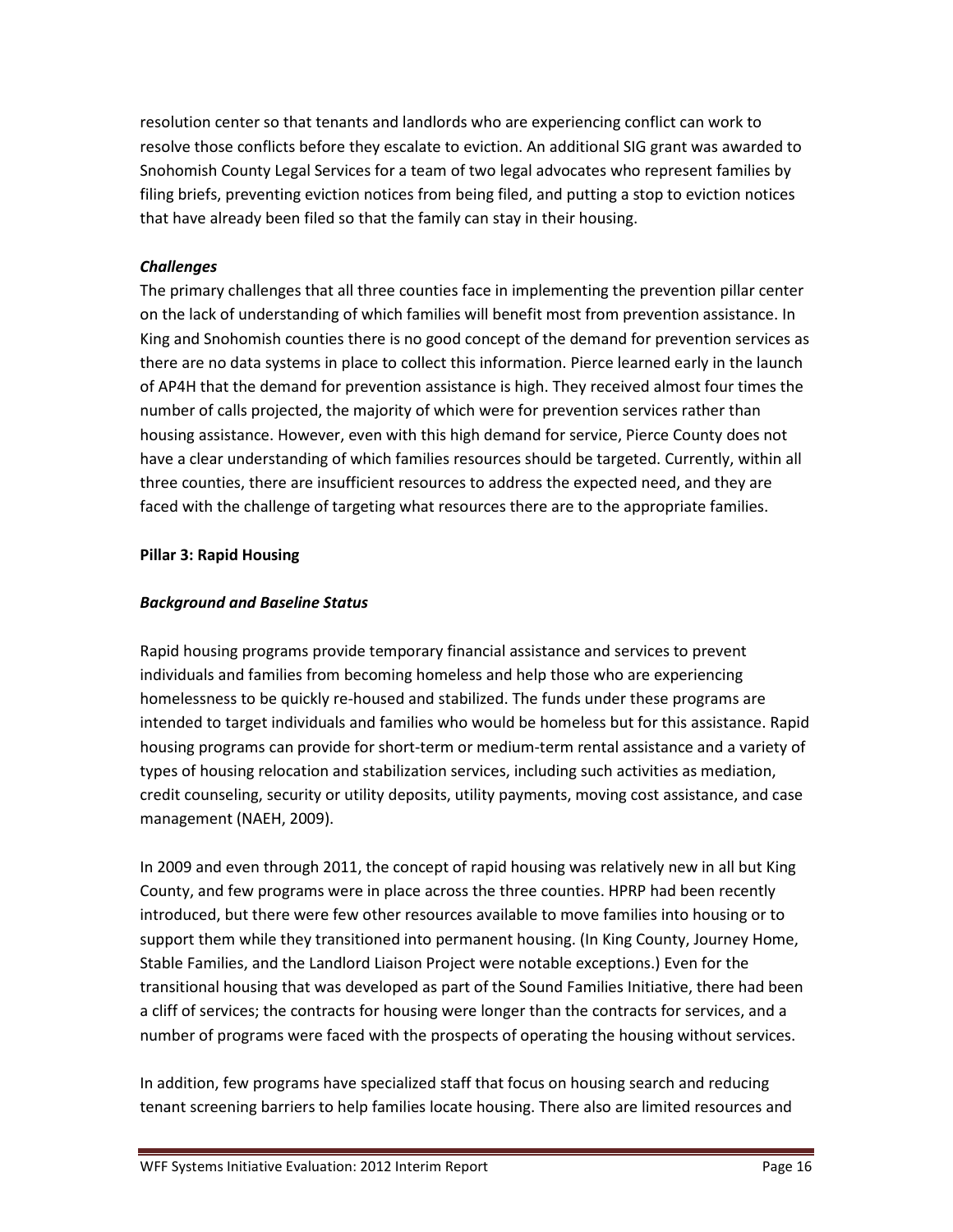programs that support landlord recruitment, including incentives and on-going support/assistance. The Landlord Liaison Project, again, stands out as an exception.

At baseline all of the counties also had a similar focus on the continuum of housing: that is, families generally moved from shelter to transitional housing before moving to permanent housing. In King County, for example, once families entered shelter, the perception was that they tended to stay in the system longer than single individuals (up to the maximum allowed length) and may cycle through again to another shelter and then often move into transitional housing programs prior to obtaining permanent housing. Few families moved directly from a homeless situation to housing and even more rarely from shelter into permanent housing. Because HMIS data were not available at this time in any of the three counties, all understanding of family movement through the system is based on key informant reports, but the unanimous view is that families move through the continuum before getting into more permanent housing.

Several factors across and within the counties perpetuated this continuum and prevented movement directly into housing. First, a primary challenge to rapid housing noted in all three counties was the lack of affordable housing and the lack of housing subsidies to increase access to market-rate housing. For example, in Pierce County, it was estimated that there was a need for 30,000 units of affordable housing for all low-income populations. However, the county's housing inventory count indicated there were 16,515 total units of affordable housing available for both individuals and families. The Pierce County Housing Authority (PCHA) and Tacoma Housing Authority (THA) owned and operated 11,012 (67%) of these affordable housing units. The remaining units were created through multiple public funding sources that target homeownership, domestic violence victims, and special needs housing. The county also had market rate housing stock available, but this was largely unaffordable for the homeless family population. The Washington Center for Real Estate Research conducted an Apartment Market Survey (2009), and found that in 2009 the average fair market rent for a 2-bedroom apartment was \$804 with an average vacancy rate of 6.1 percent. Assuming a 30 percent contribution of income towards rent, a family would need an annual income of \$32,160, and an hourly wage of \$15.47, to afford a two-bedroom apartment in Pierce County.

Similarly, in Snohomish County, it was noted that the county was not always in accordance with Washington State's Growth Management Act, passed in 1990, which ensured that affordable housing was included in every jurisdiction's comprehensive development plans. The Landscape Assessment noted that the shortage of affordable housing units and housing subsidies was particularly marked in rural areas of Snohomish County, and that the lack of affordable housing acted as a deterrent to families at every point in the housing continuum, resulting in some families re-entering shelter or experiencing recurring homelessness.

In addition to the lack of affordable housing stock, throughout the three counties there was a lack of housing subsidies to increase the affordability of market rate housing and to prevent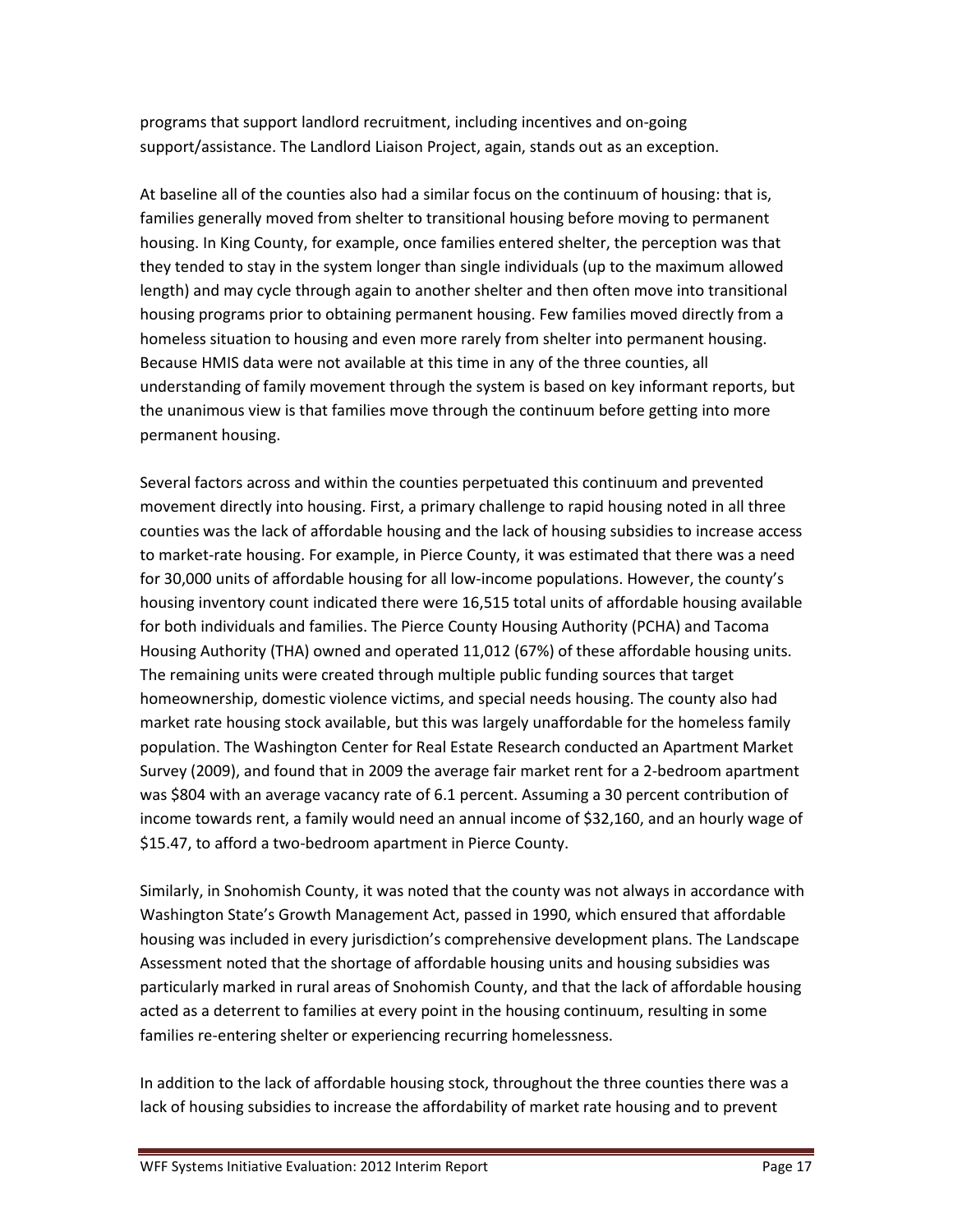transitional housing from getting backed up. In some instances, families may need to cycle through multiple transitional housing programs if Section 8 resources are not available. Those interviewed by us spoke of the need for additional and more flexible rental and financial assistance dollars.

| <b>King</b>                                                                                                                                                                                                                                                                                                                                                                                                                                                                                   | <b>Pierce</b>                                                                                                                                                                                                                                                                                                                                                                                                                                                                                                                                                                                                           | <b>Snohomish</b>                                                                                                                                                                                                                                                                        |  |
|-----------------------------------------------------------------------------------------------------------------------------------------------------------------------------------------------------------------------------------------------------------------------------------------------------------------------------------------------------------------------------------------------------------------------------------------------------------------------------------------------|-------------------------------------------------------------------------------------------------------------------------------------------------------------------------------------------------------------------------------------------------------------------------------------------------------------------------------------------------------------------------------------------------------------------------------------------------------------------------------------------------------------------------------------------------------------------------------------------------------------------------|-----------------------------------------------------------------------------------------------------------------------------------------------------------------------------------------------------------------------------------------------------------------------------------------|--|
| <b>Baseline Status</b>                                                                                                                                                                                                                                                                                                                                                                                                                                                                        |                                                                                                                                                                                                                                                                                                                                                                                                                                                                                                                                                                                                                         |                                                                                                                                                                                                                                                                                         |  |
| No Triage System<br>Families stay in shelter and<br>TH system longer than<br>individuals and cycle among<br>shelters<br>Limited affordable housing<br>does not allow for back door<br>Families typically move from<br>shelter to TH before housing<br>Focus of providers on<br>$\qquad \qquad -$<br>preparing families to be<br>"housing ready"<br>Follow-up services rarely<br>provided<br>Limited services for housing<br>search, tenant screening<br>barriers, and landlord<br>recruitment | Limited Housing Availability,<br>Rely on Transitional Housing<br>Shortage of affordable<br>housing, with demand<br>outstripping supply<br>General belief that current<br>system with transitional<br>housing was adequate to<br>meet housing needs of<br>families<br>Widespread belief in the<br>$\overline{\phantom{a}}$<br>system that the focus should<br>be on economic<br>opportunities to help<br>families afford market-rate<br>housing and not on altering<br>current continuum of care<br>path<br>Existing resources include<br>HPRP which is the County's<br>first implementation of a<br>rapid housing model | Limited Housing Availability,<br>Long Wait List<br>CCM system led to long wait<br>list instead of direct path to<br>housing due to limited<br>resources<br>Section 8 resources were<br>largely unavailable<br>Provider reluctance to move<br>away from traditional<br>continuum of care |  |

# **Table IV-4. Pillar 3: Rapid Housing**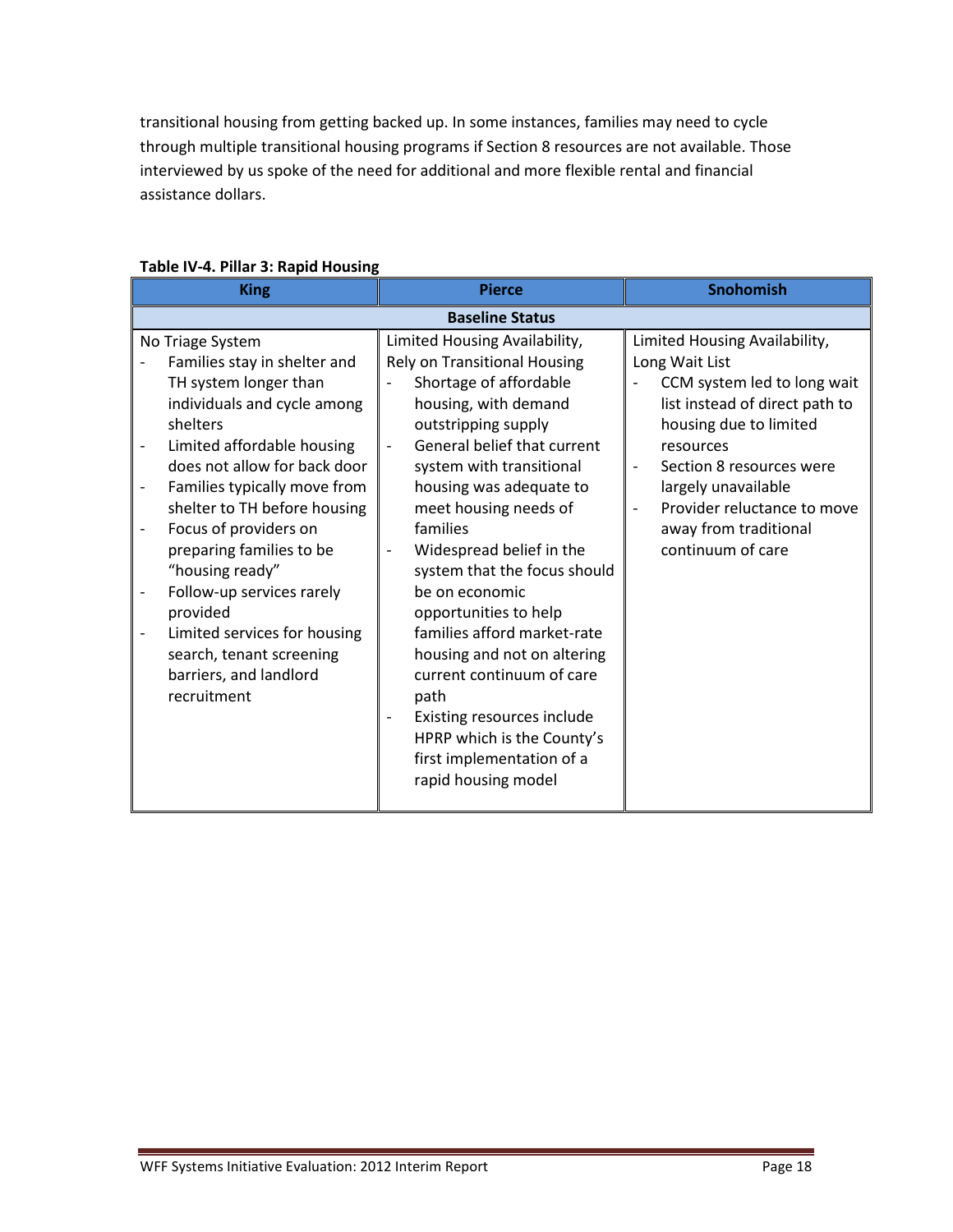| <br><b>King</b>                                                                                                                                                                                                                                                                                                                                                                                              | <b>Pierce</b>                                                                                                                                                                                                                                                                                                                                                                                                                                                                                                                                                                                                                                                                                                          | Snohomish                                                                                                                             |
|--------------------------------------------------------------------------------------------------------------------------------------------------------------------------------------------------------------------------------------------------------------------------------------------------------------------------------------------------------------------------------------------------------------|------------------------------------------------------------------------------------------------------------------------------------------------------------------------------------------------------------------------------------------------------------------------------------------------------------------------------------------------------------------------------------------------------------------------------------------------------------------------------------------------------------------------------------------------------------------------------------------------------------------------------------------------------------------------------------------------------------------------|---------------------------------------------------------------------------------------------------------------------------------------|
| <b>System Initiative Design</b>                                                                                                                                                                                                                                                                                                                                                                              |                                                                                                                                                                                                                                                                                                                                                                                                                                                                                                                                                                                                                                                                                                                        |                                                                                                                                       |
| Housing Stabilization and<br><b>Systems Transformation</b><br>Team member hired at<br>county level to move the<br>system from housing<br>readiness to housing<br>stabilization approach<br>Focus on aligning case<br>management practices to<br>focus on housing stability (as<br>well as aligning tailored<br>services (Pillar 4) and linkage<br>to economic and<br>educational opportunities<br>(Pillar 5) | Housing Locator System and<br>Landlord Liaison<br>Housing locator and<br>Landlord Liaison project,<br>closely modeled after<br>programs in King and<br>Spokane counties<br>Housing locator is a website<br>$\qquad \qquad -$<br>that catalogs available public<br>and private affordable<br>housing.<br>With this system developed,<br>$\overline{\phantom{a}}$<br>MDC will recruit 250<br>property owners/landlords<br>to participate, and will offer<br>tenant education,<br>landlord/tenant outreach,<br>and have risk pool of funds<br>to incentivize landlords<br>THA piloting a prevention,<br>rapid housing, and tailored<br>services program for up to<br>50 families with a child in an<br>elementary school. | <b>Housing Stabilization</b><br>System for accessing and<br>addressing housing stability<br>through Housing Specialist                |
|                                                                                                                                                                                                                                                                                                                                                                                                              | <b>Status</b>                                                                                                                                                                                                                                                                                                                                                                                                                                                                                                                                                                                                                                                                                                          |                                                                                                                                       |
| Under Development/Scheduled<br>to Launch<br>Conducted survey of<br>community readiness,<br>preparing providers for<br>realignment, developing<br>toolkit to transition to<br>approach, conducting a<br>funding analysis to see<br>flexibility in funding<br>Will work with first cohort of<br>organizations in summer of<br>2012                                                                             | Ready to Launch                                                                                                                                                                                                                                                                                                                                                                                                                                                                                                                                                                                                                                                                                                        | <b>Under Development</b><br>Assessment tool to<br>determine housing needs<br>Hired Housing Specialist to<br>serve as landlord liaison |

# **Table IV-4. Pillar 3: Rapid Housing (continued)**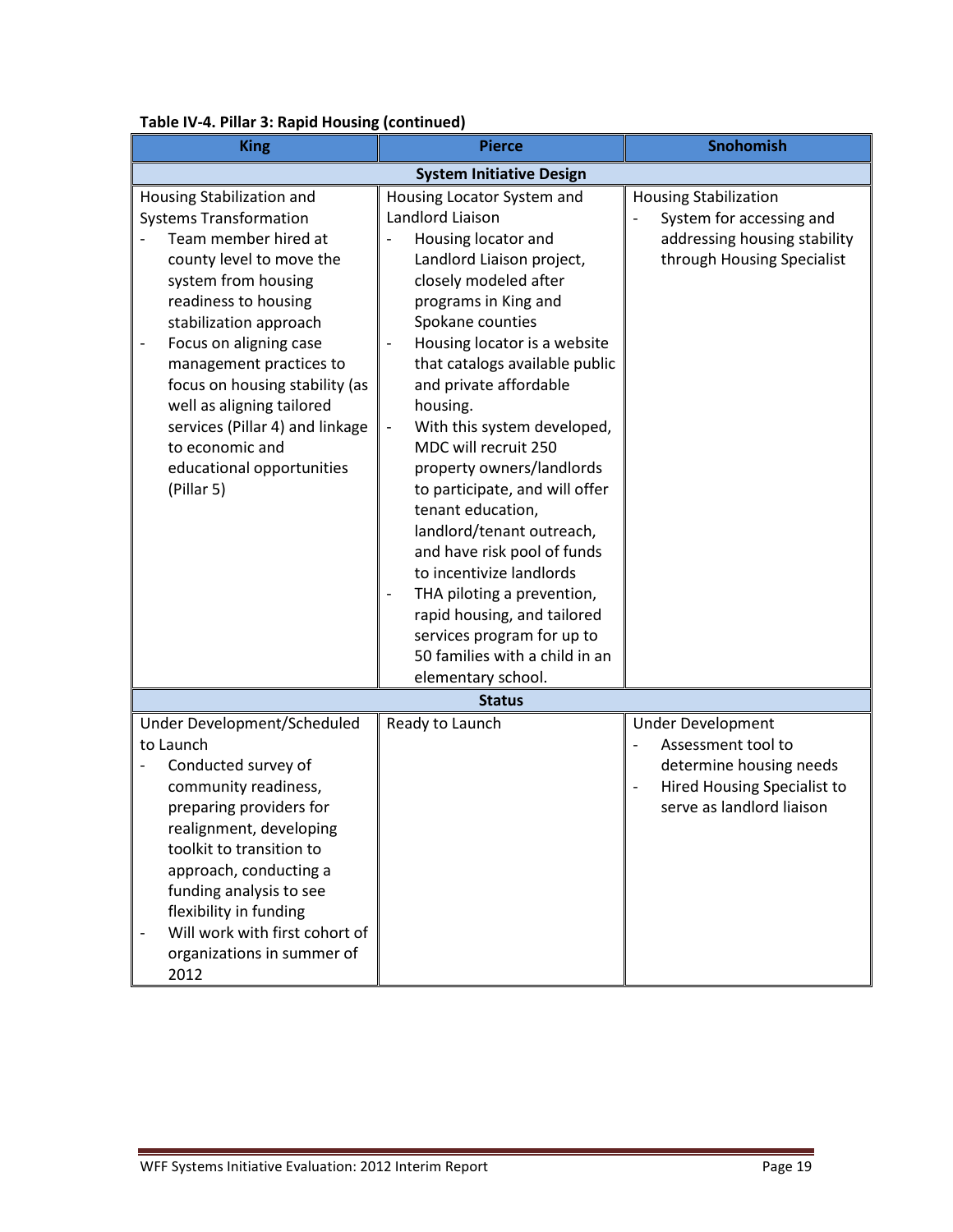In King County, the Ten Year Plan identified that an on-going monthly housing subsidy is the single most critical need for housing support. The plan estimated that only five percent of families will succeed without a subsidy; 15 percent will need a subsidy for up to two years; 20 percent will need subsidy for up to five years; and 60 percent will need a subsidy for more than five years. It is not clear what the basis for these estimates were; data that are now emerging nationally from the HPRP program indicate that programs have had success helping the majority of families exit to permanent homes (with and without subsidies). However, there is relatively little understanding of how families fare 12 months after program exit.

A third factor that has perpetuated a continuum of housing in the three counties has been the resources available for transitional housing, in part due to the Sound Families Initiative. The Sound Families Initiative, implemented by BMGF from 2000 to 2007 in King, Pierce, and Snohomish counties, increased the stock of transitional housing in each of the three counties. Although the Sound Families Initiative officially ended in 2007, some new transitional housing units were still coming on line in the counties due to pre-commitments Sound Families made before wrap-up and because the development pipeline is so long. There has been more emphasis on the ability to transition in place in King County; the two housing authorities (KCHA and SHA) have helped to provide Section 8 vouchers for some of these programs to allow this to happen. Funding for transitional housing through state sources such as the Transitional Housing, Operating and Rent (THOR) program also continues to put focus on the continuum.

Finally, in all three counties there was a philosophical tension between supporting the existing continuum of care and having rapid housing. In King County, providers interviewed noted that "there always will be a need for shelter" and there likely will never be enough affordable housing. Providers expressed the difficulty in leaving the shelter emphasis because there isn't enough affordable housing available. In Pierce County, the overall sentiment was that community organizations providing services for homeless families were doing a good job in housing families. Interviewees substantiated this belief with data from the annual Point-In-Time counts that found only a few families experiencing street homelessness, and the majority of families living in transitional housing arrangements. Overall, interviewees noted that the conventional continuum of care process was sufficiently housing homeless families, and the system needed to focus on economic opportunity activities to help families afford market-rate housing upon program completion. In Snohomish County, at the time of the site visit in 2009, there was a reluctance to move away from the traditional continuum of care approach towards a housing first approach. Providers repeatedly mentioned that the process of moving from emergency shelter through transitional housing to permanent supportive housing was both beneficial and necessary to connect families with the supportive services they needed to maintain permanent housing.

Providers argued that Snohomish County needed more service-enriched housing programs with services onsite to provide stable long-term housing. Providers said they understood the importance of a housing first model, but many believed there were other needs that have to be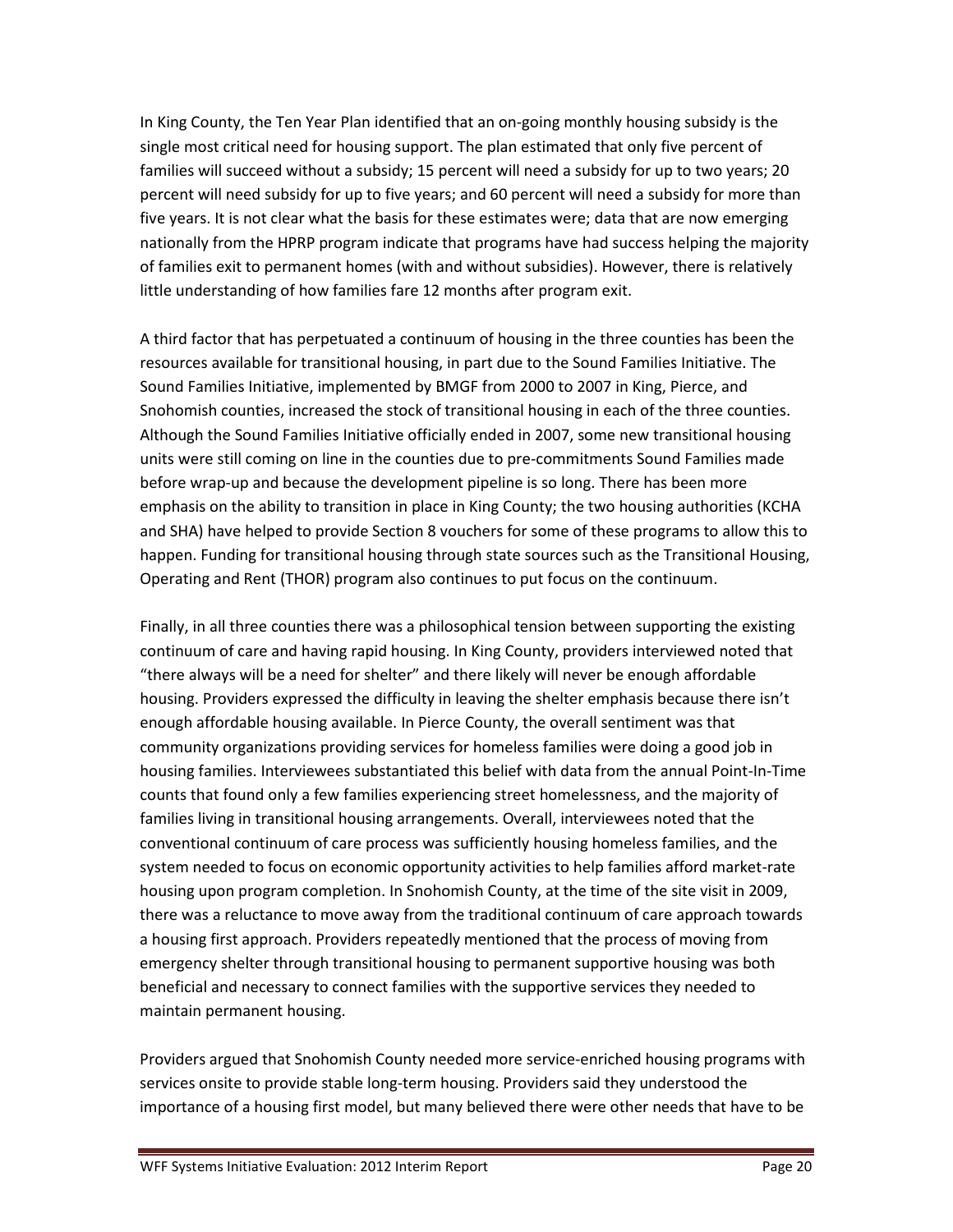addressed before permanent housing is in place. County leaders indicated that this reluctance to embrace a new service model by the primary providers serving families presented a barrier to establishing a successful rapid housing agenda.

# *System Initiative Design*

**King County.** King County's approach to rapid housing weaves together several of the pillars rapid housing, tailored services, economic opportunities, and, to some extent, shelter diversion —into a Housing Stabilization approach. The plans called for a systems transformation approach, aligning emergency shelter and transitional housing programs into some form of interim housing without strict time limits (as with past 90-day shelter limits) but to also align case management practices to focus on the urgent need to shorten families' length of stay in shelter and place families in permanent housing, and then to focus on housing stability. (Alignment of case management practices and the focus on tailoring services is described under both tailored services and economic opportunities).

The approach is viewed as a system change process, in which the county will attempt to align the system (i.e., how families move through the system) and have the funding streams support the realignment (e.g., support shelter/transitional housing together). To guide the process, they have conducted a survey of providers to assess their readiness for change, brought in speakers to examine different models for the housing (i.e., Grand Rapids, Columbus, Chicago), met with providers to discuss realignment, and are in the process of developing a toolkit to help agencies assess their capacity and plan for change. The county team is conducting an analysis of features of the different funding sources (with Building Changes) as well as working on ways to deal with the funding, structural, and attitudinal barriers in the system and in the organizations.

The plan is to move to housing stabilization in June 2012. The county lead will work with a first cohort of agencies, and the next cohort would start six months after that. All currently countyfunded providers have contractually agreed to cooperate and collaborate with the family homeless Initiative process, and the county is working with the Seattle and the suburban cities to include some similar agreement in their upcoming RFPs. Plans are to use a peer learning group model to help programs going through this transition to meet and connect with one another.

**Pierce County.** As of February 2012, Pierce County has launched rapid housing activities that are closely modeled after programs in King and Spokane counties. In January 2012, the non-profit agency Metropolitan Development Corporation (MDC) received a one-year award from Pierce County and Building Changes to implement the county's housing locator and Landlord Liaison Project. The MDC will recruit 250 property managers or landlords to participate in a housing locator system that catalogs available public and private housing in the county. MDC also plans to offer tenant education classes twice a week to help improve clients' understanding of their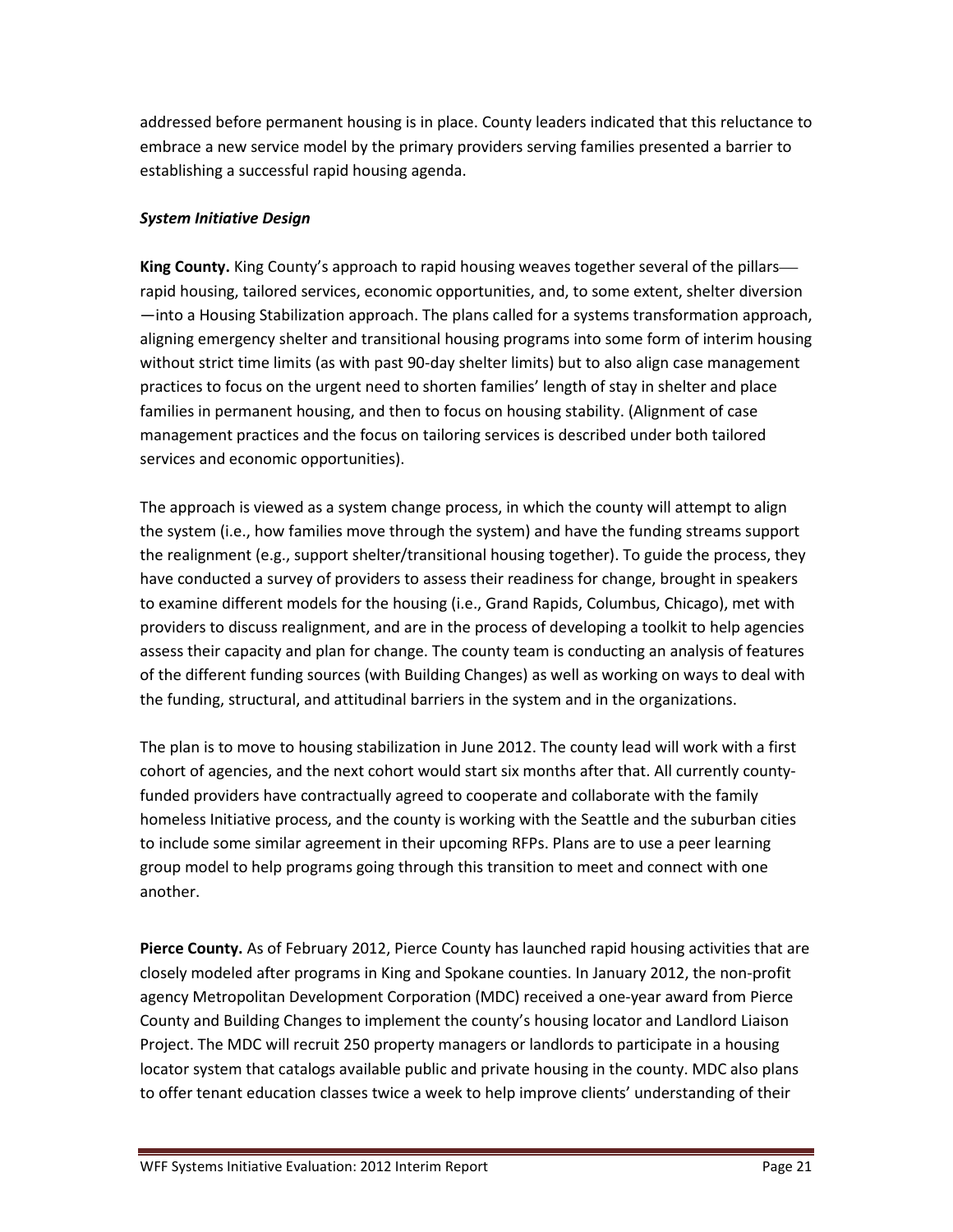rights and responsibilities and provide a certificate of completion to be given to landlords. The program also plans to actively conduct outreach with tenants and landlords, and maintain a risk pool of funds to incentivize landlords to rent to homeless families. In addition, the county launched another rapid housing program in the spring of 2011 with Tacoma Housing Authority. The housing authority received a three-year award from Pierce County and Building Changes to implement a pilot that provides families with prevention, rapid housing and tailored services, and offers Section 8 housing vouchers to up to 50 families that have a child enrolled in McCarver Elementary School.

**Snohomish County.** Using the pilot, Snohomish County has begun to work towards its plan to develop a system for accessing and addressing housing stability, including engaging private sector landlords to provide housing to families at risk of homelessness. Prior to our February 2011 site visit, the county had used infrastructure funds to hire the Housing Consortium to develop a Landlord Liaison Project. However, after launching the *Investing in Families* Pilot Project the county decided a standalone Landlord Liaison Project was not sustainable. Rather, the county has decided to have the Housing Resource Specialist serve as a landlord liaison, performing outreach to landlords and working to develop and nurture relationships with them. The county leads plan to preserve this position of a housing locator/landlord liaison as the pilot expands countywide such that any of the participating provider agencies could reach out to the housing locator to help match families with appropriate housing units. As of October 2011, 29 (63%) of the first 46 families in the pilot project who needed assistance with housing received some type of housing. Nearly half (44%) received some type of permanent housing and only 23% were placed in an emergency shelter or motel. The county leads also are working with the Housing Consortium to explore options for web-based housing locator applications that might facilitate accessing housing for any provider in the system.

### *Challenges*

Each of the counties is facing a key challenge of moving from a continuum of care approach to one that prioritizes rapid housing. This challenges are rooted, in part, in the legacy of the Sound Families Initiative which created a stock of transitional housing linked to supportive services in the three counties; fostered a public-private collaboration involving regional housing authorities; local, state, and federal government agencies; and local non-profit organizations to align funding to support these units; and encouraged providers to think of transitional housing as a "best practice" for serving homeless families. While it provided a valuable resource that did not exist before 2000, Sound Families also fostered a philosophical posture that suggested most families needed this intensity of services and housing before moving into permanent housing.

If the counties are to move away from the one-size-fits-all approach of the existing continuum of care to a model that balances achievable levels of affordable housing development with alternative rapid housing approaches, they are faced with the task of determining how much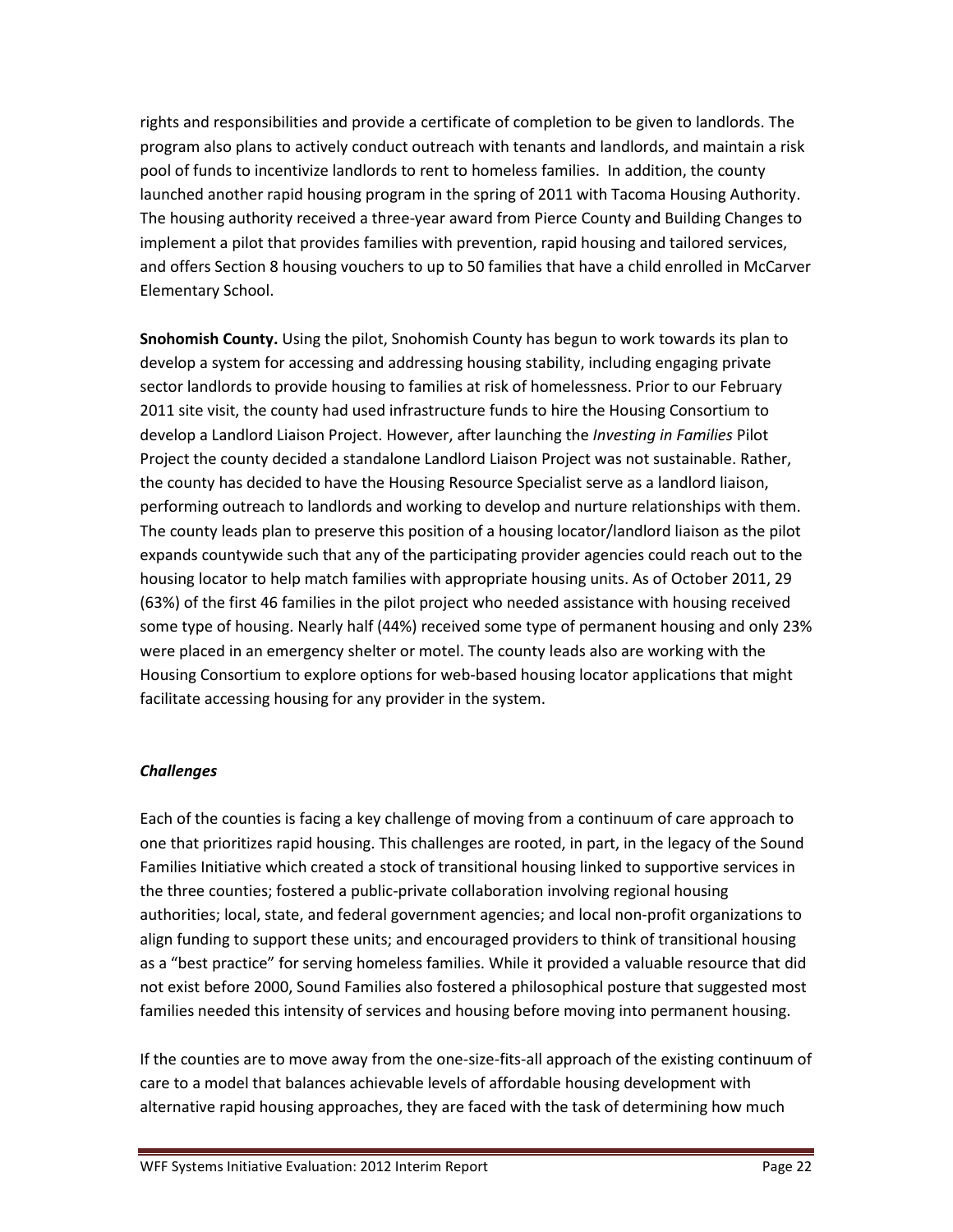transitional housing is actually needed in the community, what funding streams are available, and how much flexibility exists in current funding streams. King County is starting to consider this approach in its plans for establishing an interim housing model. Moreover, moving from a continuum of care mentality to one that focuses on the urgency of permanent housing will require organizations and individuals within the systems to change their philosophical orientations, and will likely require the counties to conduct extensive technical assistance with their provider community.

### **Pillar 4: Tailored Services**

### *Background and Baseline Status*

Tailored services encompass quality case management and services that address families' key needs (e.g., substance abuse, mental illness, domestic violence, and child care). They include housing-related services (e.g., eviction prevention, housing locating, and landlord advocacy) that help families retain or quickly acquire housing; quality case management and specialized services, such as chemical dependency and mental health services; and services that provide access to education, training, workforce development supports and services in other mainstream systems. Essentially, tailored services provide each family with the necessary services at the time in which the family needs those services (BMGF website).

At baseline, all three counties lacked an organized system of services for homeless families. Different homeless providers provided different services, there was no common protocol or definition for case management, and there was a concern that families could be served by multiple case management systems, resulting in repeated assessments or service plans that were not well-aligned with one another. One interviewee in Pierce County described case management as a "fuzzy concept" that may have completely different meanings across agencies. In King County, for example, this lack of consistency has led to a continued call for more attention to building skills and consistency among case managers. In 2007, a Committee to End Homelessness (CEH) Workgroup in King County explored options to enhance case management training in core competencies. This Case Management Standards Workgroup identified 12 core competencies in which case managers need to be skilled and knowledgeable if they are to be effective in helping people obtain and maintain housing. The plan, which had not yet been put into place, was to begin working more closely with local educators to support the inclusion of these standards in local certificate and degree training programs, as well as create a low-cost and accessible brown bag training series to share knowledge and local best practices as it relates to these core competencies.

In addition, all three counties lacked formal agreements between homeless and mainstream service providers. The Snohomish County Landscape Assessment noted that policies and practices of different service systems frequently conflicted or were redundant, slowing the pace of many families to become self-sufficient. Similarly, in Pierce County, the majority of providers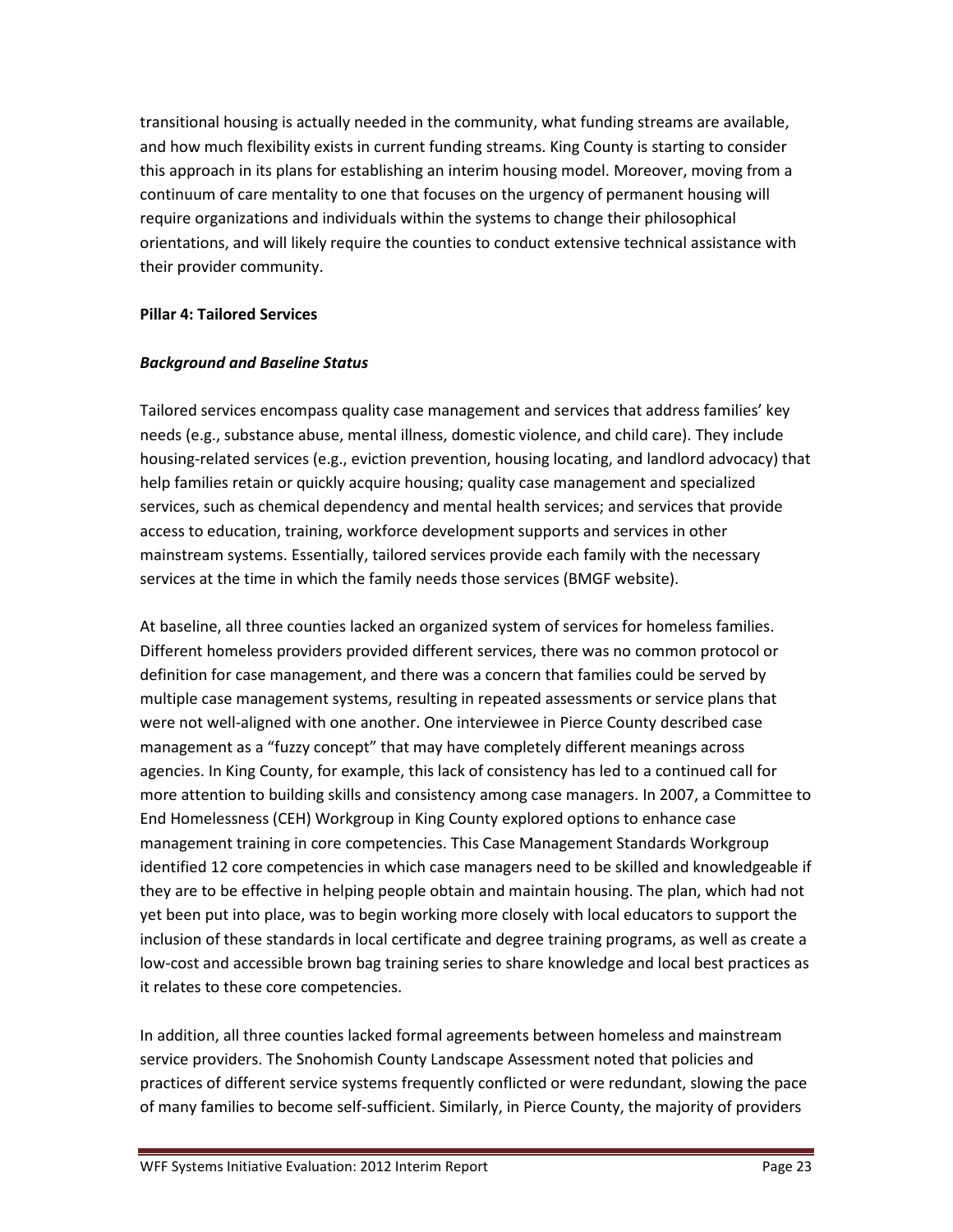believed that they offer tailored services, but recognized that the lack of formal partnerships or memorandums of agreement inhibited their ability to closely coordinate with one another in serving homeless families.

Additionally, many providers in Snohomish County noted that they did not know if families were following up with the services to which they had been referred. The data systems that tracked the services families received were "closed" systems; that is, providers were not able to access assessment information gathered by other organizations or services received by them. This often reportedly led to families receiving only a portion of the services they needed. As one provider noted, "There's no guarantee that one person will get all the pieces they need. Just because they're getting one service, there's no guarantee that they are getting others, because the system is so disjointed." Finally, people whom we interviewed pointed out the need for tighter integration between case management, service receipt, and economic opportunities so that families could move more quickly towards self-sufficiency.

Services noted as particularly difficult to access for families in one or more counties include mental health services for adults in both King and Snohomish counties, as well as substance abuse services, such as in-patient chemical dependency treatment for a family in which the child is not removed from the home; detoxification services; subsidized child care; more physical health services; dental care; and services focused on education and employment. In addition, as noted in the Snohomish County Landscape Assessment, most services were not available until a family becomes homeless and they often end when a family secures permanent housing. To address this issue, the providers argued that Snohomish County needed more service-enriched housing programs with services onsite to facilitate stable long-term housing.

The concept of tailored services was recognized in the counties but not always in practice. In 2008, CEH in King County held a series of stakeholder meetings on the need for tailored services, including a focus on trying to "graduate" households to self-sufficiency. Feedback was received on logistics and ideas for providing timely and effective assessment processes, providing fluid and responsive services that can expand/contract with client need, and focusing on graduating households from services. In 2009, the majority of housing providers in Pierce County reported their services were tailored to the needs of families, but as noted, it was unclear as to what specific services were offered to families and the extent to which they were provided. Agencies did not have a standard protocol for determining what services needed to be provided and how these services should be delivered. Also, the majority of programs did not have formal agreements in place to coordinate service provision among agencies.

### *System Initiative Design*

**King County.** King County is working on tailored services as part of the Housing Stabilization approach. The plans call for reconfiguring case management practices, developing a model assessment tool for case managers, realigning program requirements to support housing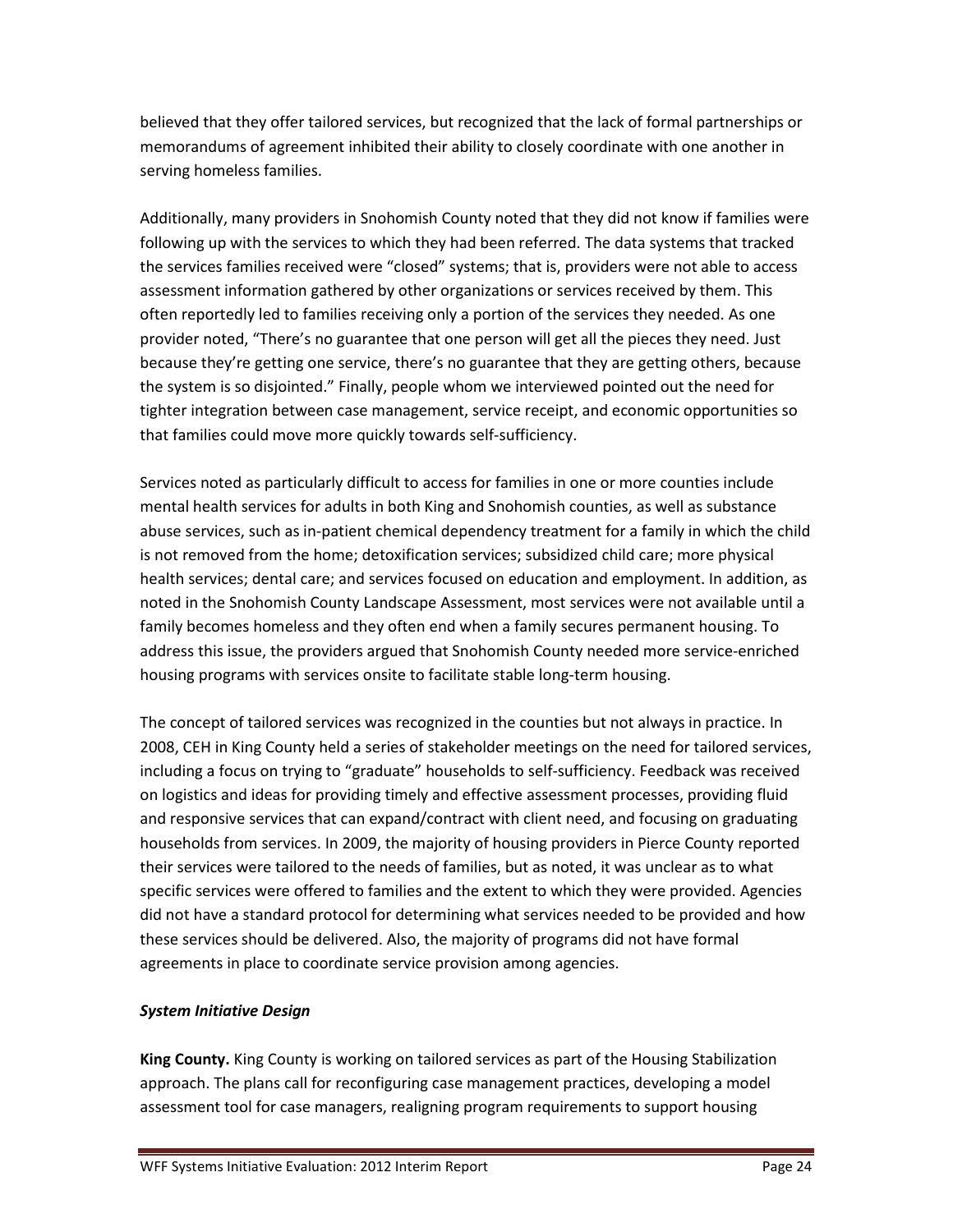stability case management, and exploring opportunities to coordinate housing and employment services funding at the system level. The focus is to align case management practices so that they are focused on housing placement and stability and to tailor service programs to be flexible and responsive to the needs and priorities of families. The toolkit under development is the major activity that will guide these activities. The county also plans on incorporating some professional development in the toolkit and offering web-based and class-based programs with infrastructure funding. Moreover, the coordinated entry process will focus on matching families with providers who offer appropriate levels of services to address their needs, especially regarding domestic violence, mental health, chemical dependency, and permanent supportive housing disability resources. In addition, the county leads are also trying to connect to mainstream services and providing training to foster a peer networking community.

| <b>King</b>                                                                                                                                                                                                                                                                                                                                                                               | <b>Pierce</b>                                                                                                                                                                                                                                                                                                                                                                                                                                                                                                                                    | Snohomish                                                                                                                                                                                                                                                                                                                                                                                                                                                                                                                                                                                                                                                                                                                                                                                                                                      |  |
|-------------------------------------------------------------------------------------------------------------------------------------------------------------------------------------------------------------------------------------------------------------------------------------------------------------------------------------------------------------------------------------------|--------------------------------------------------------------------------------------------------------------------------------------------------------------------------------------------------------------------------------------------------------------------------------------------------------------------------------------------------------------------------------------------------------------------------------------------------------------------------------------------------------------------------------------------------|------------------------------------------------------------------------------------------------------------------------------------------------------------------------------------------------------------------------------------------------------------------------------------------------------------------------------------------------------------------------------------------------------------------------------------------------------------------------------------------------------------------------------------------------------------------------------------------------------------------------------------------------------------------------------------------------------------------------------------------------------------------------------------------------------------------------------------------------|--|
| <b>Baseline Status</b>                                                                                                                                                                                                                                                                                                                                                                    |                                                                                                                                                                                                                                                                                                                                                                                                                                                                                                                                                  |                                                                                                                                                                                                                                                                                                                                                                                                                                                                                                                                                                                                                                                                                                                                                                                                                                                |  |
| No System of Services<br>Differ by provider and<br>fragmented across providers<br>Perception is that they are<br>typically embedded in the<br>system of homeless services<br>and less coordinated for<br>families<br>Case management typically<br>tied to shelter/housing, and<br>varies across providers<br>Lack of some key services for<br>families, such as mental<br>health services | Provider-driven, Uncoordinated<br>Most housing agencies<br>report providing tailored<br>services; about a third<br>report offering the same<br>services to all families<br>Most common tailored<br>$\qquad \qquad -$<br>service is case management<br>but definition varies<br>Services directly provided<br>$\qquad \qquad -$<br>often include housing search<br>assistance, assistance in<br>applying for benefits,<br>budgeting classes, food<br>assistance and clothing<br>Other services referred<br>offsite without formal<br>arrangements | Disorganized and Insufficient to<br>meet demand<br>Reported insufficient<br>availability of some services<br>(e.g., mental health,<br>substance abuse,<br>employment)<br>Services particularly difficult<br>$\overline{\phantom{0}}$<br>to access for certain groups,<br>such as families on the CCM<br>wait list and those in<br>permanent housing<br>Many families were<br>$\overline{\phantom{0}}$<br>reportedly served by<br>multiple case management<br>systems resulting in<br>repeated assessments or<br>service plans not well-<br>aligned with one another.<br>Policies and practices of<br>different service systems<br>frequently conflicted or<br>were redundant<br>Lack of information on<br>whether families receive the<br>services to which they had<br>been referred. Providers<br>could not access data in<br>closed systems |  |

## **Table IV-5. Pillar 4: Tailored Services**

**Table IV-5. Pillar 4: Tailored Services (continued)**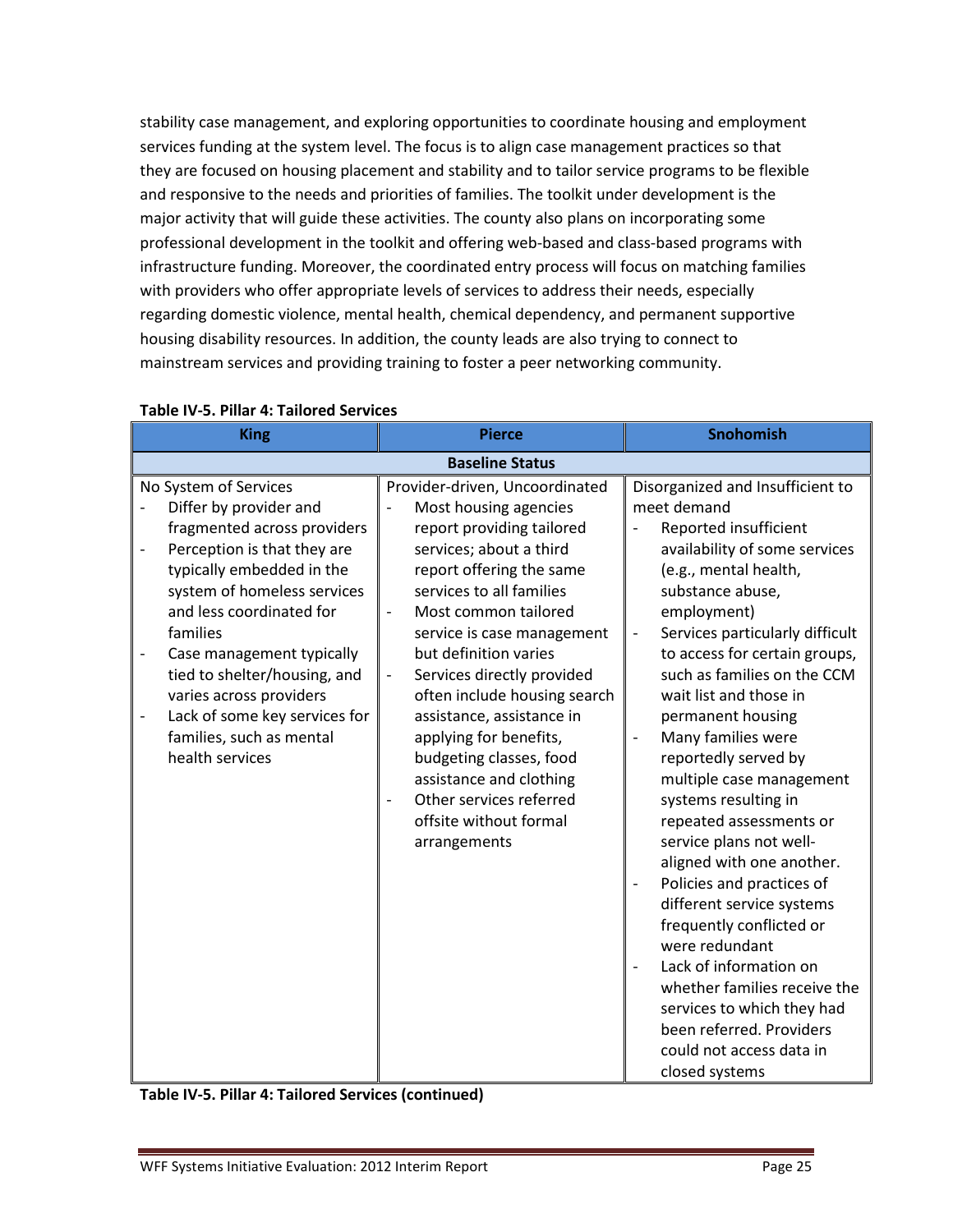| <b>King</b>                                                                                                                                                                                                                                                                                                                                                                                                   | <b>Pierce</b>                                                                                                                                                                                                                                                                                                                                                                                                                                                                                                                                                                                                                                 | Snohomish                                                                                                                                                                                                                                                                                                                                                                                                                                                                                                                                                                                             |  |  |
|---------------------------------------------------------------------------------------------------------------------------------------------------------------------------------------------------------------------------------------------------------------------------------------------------------------------------------------------------------------------------------------------------------------|-----------------------------------------------------------------------------------------------------------------------------------------------------------------------------------------------------------------------------------------------------------------------------------------------------------------------------------------------------------------------------------------------------------------------------------------------------------------------------------------------------------------------------------------------------------------------------------------------------------------------------------------------|-------------------------------------------------------------------------------------------------------------------------------------------------------------------------------------------------------------------------------------------------------------------------------------------------------------------------------------------------------------------------------------------------------------------------------------------------------------------------------------------------------------------------------------------------------------------------------------------------------|--|--|
| <b>System Initiative Design</b>                                                                                                                                                                                                                                                                                                                                                                               |                                                                                                                                                                                                                                                                                                                                                                                                                                                                                                                                                                                                                                               |                                                                                                                                                                                                                                                                                                                                                                                                                                                                                                                                                                                                       |  |  |
| Housing Stabilization and System<br>Transformation<br>Housing-focused, strengths-<br>based services; transforming<br>organizations in this manner<br>Professional development<br>$\qquad \qquad -$<br>for homeless housing<br>programs<br>Peer networking as a way to<br>$\overline{a}$<br>support the change process<br><b>Career Connections to work</b><br>$\qquad \qquad -$<br>with housing case managers | <b>Tailored Services</b><br>Matching families with<br>housing or prevention<br>organizations that specialize<br>in their unique needs<br><b>Using HMIS</b><br>$\circ$<br>Ensuring organizations are<br>$\qquad \qquad -$<br>tailoring their services to the<br>needs of clients;<br><b>County and Building</b><br>O<br><b>Changes conducting</b><br>technical consultations<br>with each agency to<br>help them use CIA data<br>and develop a<br>customized approach to<br>serving families<br>Ensuring families are not<br>$\overline{\phantom{0}}$<br>only referred, but assisted<br>through the entire process<br>of seeking and receiving | <b>Tailored Services</b><br>Develop systems and<br>processes for<br>accessing and<br>$\circ$<br>addressing families'<br>service needs, using the<br>Snohomish County Self-<br><b>Sufficiency Matrix</b><br>making referrals to an<br>$\circ$<br>appropriate<br>generalist/specialist<br>flexible fund to procure<br>$\circ$<br>these services<br>creating a family self-<br>O<br>sufficiency plan and for<br>continued, coordinated<br>case management,<br>Identify one entity to<br>$\circ$<br>provide family<br>counseling and law<br>services for families                                         |  |  |
|                                                                                                                                                                                                                                                                                                                                                                                                               | services<br><b>Status</b>                                                                                                                                                                                                                                                                                                                                                                                                                                                                                                                                                                                                                     |                                                                                                                                                                                                                                                                                                                                                                                                                                                                                                                                                                                                       |  |  |
| Partial Implementation<br><b>Career Connections has</b><br>received SIG funding to work<br>with the housing case<br>managers to do training and<br>additional funding to work<br>with programs on job<br>placement, employment,<br>and education                                                                                                                                                              | Partial Implementation<br><b>Enhancements to the HMIS</b><br>system and integrated<br>housing program profiles<br>completed in April 2011 to<br>aid the system in matching<br>families to providers<br>Staff member, hired in<br>December 2010, has worked<br>with housing programs on<br>organizational assessments;<br>all to be completed by<br><b>March 2012</b><br>Organizational assessments<br>$\overline{\phantom{a}}$<br>will guide development of a<br>technical assistance plan and<br>peer learning opportunities<br>on a tailored service<br>approach                                                                            | Partial Implementation<br>Extensive assessment tool<br>developed that aligns with<br>Snohomish County Self-<br><b>Sufficiency Matrix</b><br>Navigator works with<br>$\qquad \qquad \blacksquare$<br>families to develop a self-<br>sufficiency plan and helps<br>them to access the services<br>Flexible fund to be used by<br>$\overline{\phantom{a}}$<br>the Navigator to help access<br>needed services.<br>Funds to provide mental<br>health and legal services to<br>families<br><b>Under Development</b><br>A plan to align mental<br>health, chemical<br>dependency, and parenting<br>services |  |  |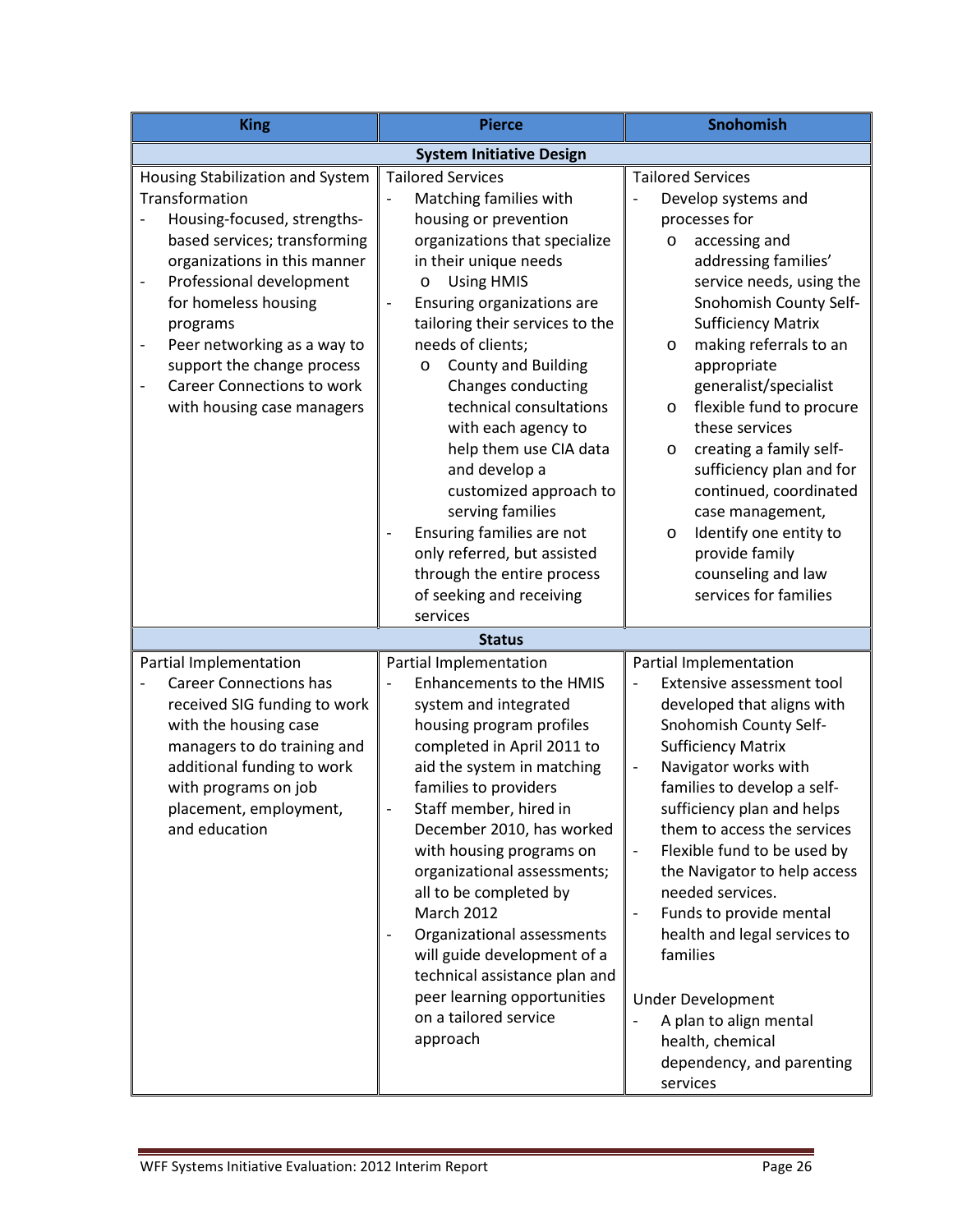**Pierce County.** Pierce County has initiated several of the activities outlined in the Strategic and Implementation plans related to tailored services, although the work is behind the timeline outlined in the plans. Enhancements to the HMIS systems have been completed and include profiles for each organization participating in AP4H. AP4H staff use these profiles to match families to providers that have available housing. A new county staff member, hired in December 2010, is working with Building Changes staff and meeting with local housing providers to prepare them for implementation of tailored services. Organizational assessments are developed to document the services currently provided by the program or via community partnerships, program eligibility requirements, and decision making processes associated with types and levels of services offered to families. The county plans to use these organizational assessments to develop a technical assistance plan that will assist organizations in incorporating a tailored services program model.

**Snohomish County.** Snohomish County has performed activities that align with its plan to develop a system for accessing and addressing families' service needs using the Snohomish County Self-Sufficiency Matrix, and to develop a process for making referrals to an appropriate generalist or specialist Navigator based on those needs. As part of the coordinated entry process, the Navigator administers a detailed assessment tool to each family to identify service needs and determine its position on the Snohomish County Self-Sufficiency Matrix. After completing the assessment, the Navigator works with families to develop a self-sufficiency plan and helps them to access the services they need to work towards achieving the plan. Building Changes funded a SIG grant to WDCSC to provide for a flexible fund to be used by the Navigator to help access needed services. The YWCA also received a SIG grant to provide mental health services to families, including mental health counseling for parents, family and couple counseling, children's therapy, and support groups and life skills classes. Within the first year of the Pilot Project, the county leads convened multiple work groups to discuss maximizing the web of services for families who need to access mainstream services. The county plans to conduct more alignment of mental health, chemical dependency, and parenting services.

# *Challenges*

The movement to tailored services requires more than changing funding streams. Much of the change that needs to take place in the coming years will require providers and case managers to transform their organizations and how they deliver services.

This process is likely going to require technical assistance from Building Changes, the county leads, and perhaps other organizations in order to determine what services are provided by each organization in the system, how they are provided, and how they can best be utilized to serve families in an efficient and effective manner. Building Changes staff has begun working with King County to develop a curriculum for housing providers to prepare its staff for tailored services and with Pierce County in developing an organizational assessment of each housing provider and to develop a plan for each agency to implement a tailored services approach.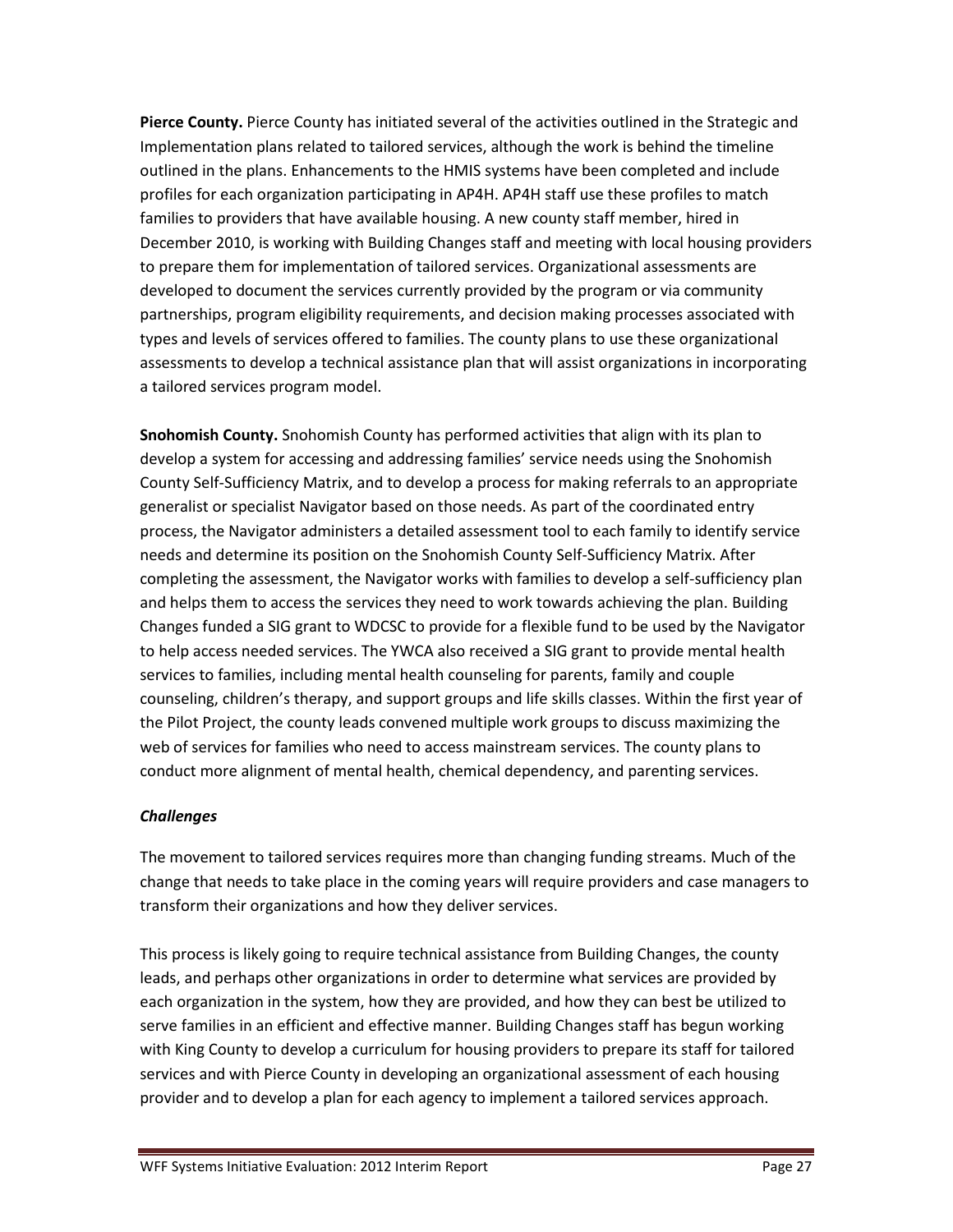### **Pillar 5: Economic Opportunities**

### *Background and Baseline Status*

Economic opportunities involve providing a strong bridge to workforce development systems and progression to long-term, self-sustaining income for homeless families. Increasing economic opportunity for homeless families involves connecting them with education, training, and, eventually, living wage jobs that help families to maintain housing stability and achieve selfsufficiency (BMGF website).

At baseline the major homeless service providers for families across the three counties were already providing education and employment services that included money management, fixing credit, developing resumes, job searching, and interviewing skills. The YWCA in Snohomish County, for example, operated a specialized program called the Displaced Homemaker Program which provided employment services to women, usually 40 years old or older. Those services included resume writing assistance, support groups, interview training, working wardrobe and job search assistance. Housing Hope offered a similar class to low-income residents of Snohomish County called the College of Hope. The College of Hope provided general life skills classes, including creating a budget and understanding credit, as well as more specialized employment-focused classes, such as resume writing and interviewing skills. There were also mainstream providers of services, education, and training to help adults obtain employment. However, the traditional education and employment providers were not systematically linked with the homeless and housing programs, and there were no specific mechanisms to ensure these agencies were serving homeless clients. Without this coordination between housing providers and education and workforce development agencies, there was a key gap in helping homeless families maintain housing stability once they complete housing programs. With this approach to employment and education, homeless providers may develop key programs tailored to their clients' needs, but they have little potential or capacity to be taken to scale. In addition, the lack of coordination between these systems has resulted in a duplication of the services as well as the development of data systems (HMIS and SKIES) that are not compatible with one another.

The lack of coordination between homeless and mainstream education and workforce development agencies may be due to several factors. Some individuals interviewed in King County suggested that there needs to be more receptivity on the part of the homeless and housing providers to embrace workforce development; others suggested that the traditional workforce development services have been geared to serving those easier to employ. In addition, institutional and benefit requirements and regulations made it difficult for families to obtain the education and employment training they may want and need. For example, for families on Temporary Assistance for Needy Families (TANF), DSHS will pay for only certain types of educational programs. As stated by one mother in a family focus group during the 2009 site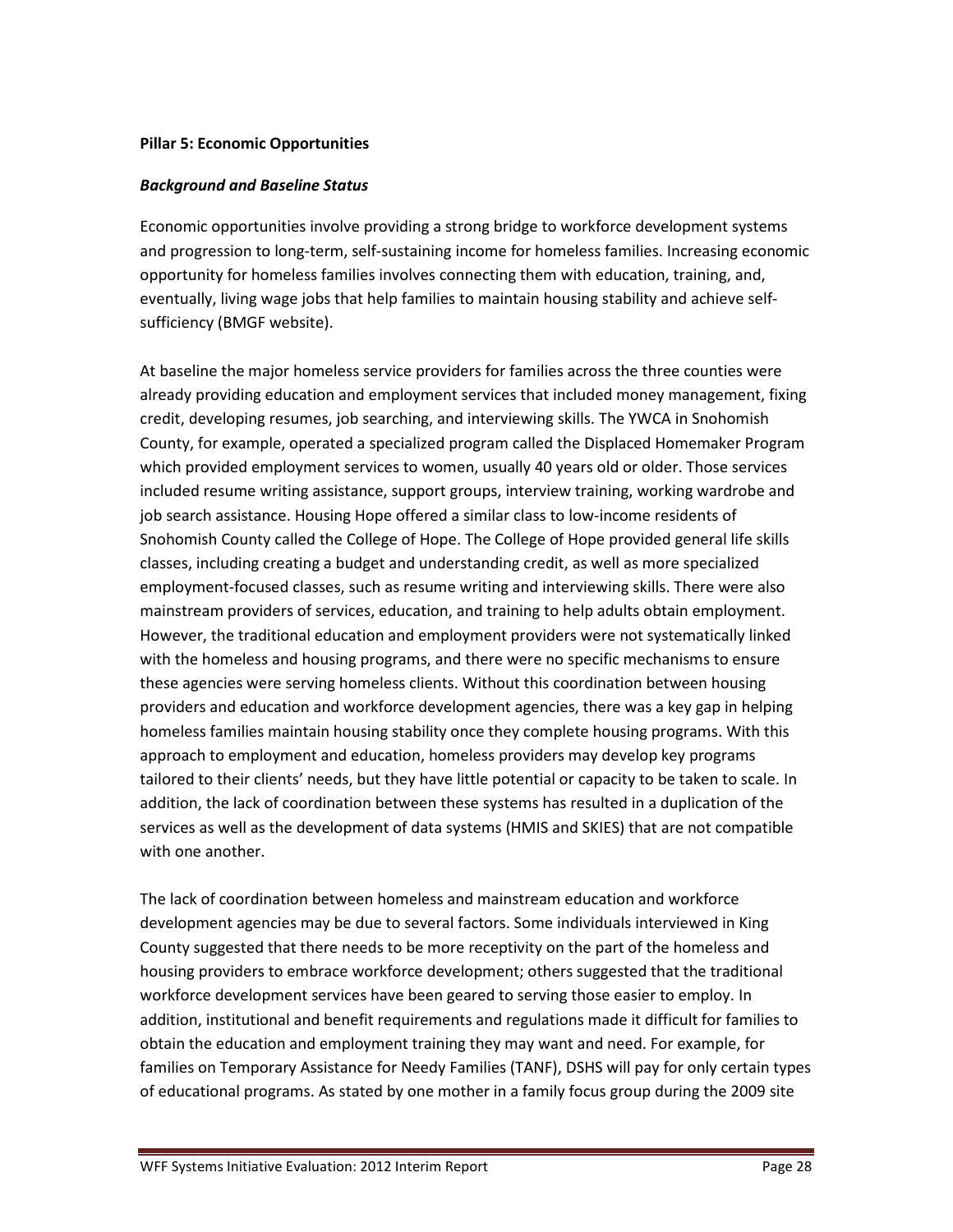visit, "I'm in school for phlebotomy, for a nine-month program. I'm getting retrained. DSHS doesn't approve of a Masters' degree because it's longer than 12 months". Similarly, TANF's WorkFirst has many regulations and case managers may interpret these regulations variably. Some key informants suggest that some case managers may stress jobs over training for families and that working itself may serve as a barrier to getting ahead.

## *System Initiative Design*

**King County.** King County is working on economic services as part of the Housing Stabilization approach. The plan outlines a set of activities designed to maximize linkages to economic and educational opportunities to increase financial security, including tools that will increase client and provider understanding of the economic opportunities available, training opportunities for Housing Stabilization staff and for employment staff, an employment focus as part of the housing stability action plan, and opportunities to coordinate housing and employment services funding at the system level in order to provide packaged resources to families experiencing homelessness. Career Connections has received SIG funding to work with the housing case managers to do training, much like a housing navigator approach, as well as some additional funding to work with programs on job placement, employment, and education.

| <b>King</b>                                                                                                                                                                                                                                                                                                                            | <b>Pierce</b>                                                                                                                                                                                                                                                                                                                                                    | <b>Snohomish</b>                                                                                                                                                                                                                                                                                                                |  |
|----------------------------------------------------------------------------------------------------------------------------------------------------------------------------------------------------------------------------------------------------------------------------------------------------------------------------------------|------------------------------------------------------------------------------------------------------------------------------------------------------------------------------------------------------------------------------------------------------------------------------------------------------------------------------------------------------------------|---------------------------------------------------------------------------------------------------------------------------------------------------------------------------------------------------------------------------------------------------------------------------------------------------------------------------------|--|
| <b>Baseline Status</b>                                                                                                                                                                                                                                                                                                                 |                                                                                                                                                                                                                                                                                                                                                                  |                                                                                                                                                                                                                                                                                                                                 |  |
| Lack of Access to Employment<br>and Education Leading to Self-<br>Sufficiency<br>Many providers have<br>employment services, such<br>as access to job banks,<br>computers<br>Traditional education and<br>employment providers not<br>linked with housing and<br>homeless providers<br>Requirements and<br>regulations are barriers to | Disconnection between<br><b>Education and Employment</b><br>Services and Homeless Service<br>System<br>No specific mechanisms to<br>ensure education and<br>employment agencies were<br>serving homeless clients<br>Connection is believed to be<br>key gap in helping homeless<br>families maintain housing<br>stability once they complete<br>housing programs | Disconnection Between Shelter<br>and Housing Providers and<br><b>WDCSC</b><br>Wide range of services for<br>economic opportunities<br>available to homeless<br>families<br>Services were offered<br>through shelter and housing<br>providers or through the<br><b>WDCSC</b><br>Little coordination between<br>these two systems |  |
| training                                                                                                                                                                                                                                                                                                                               |                                                                                                                                                                                                                                                                                                                                                                  |                                                                                                                                                                                                                                                                                                                                 |  |

### **Table IV-6. Pillar 5: Economic Opportunity**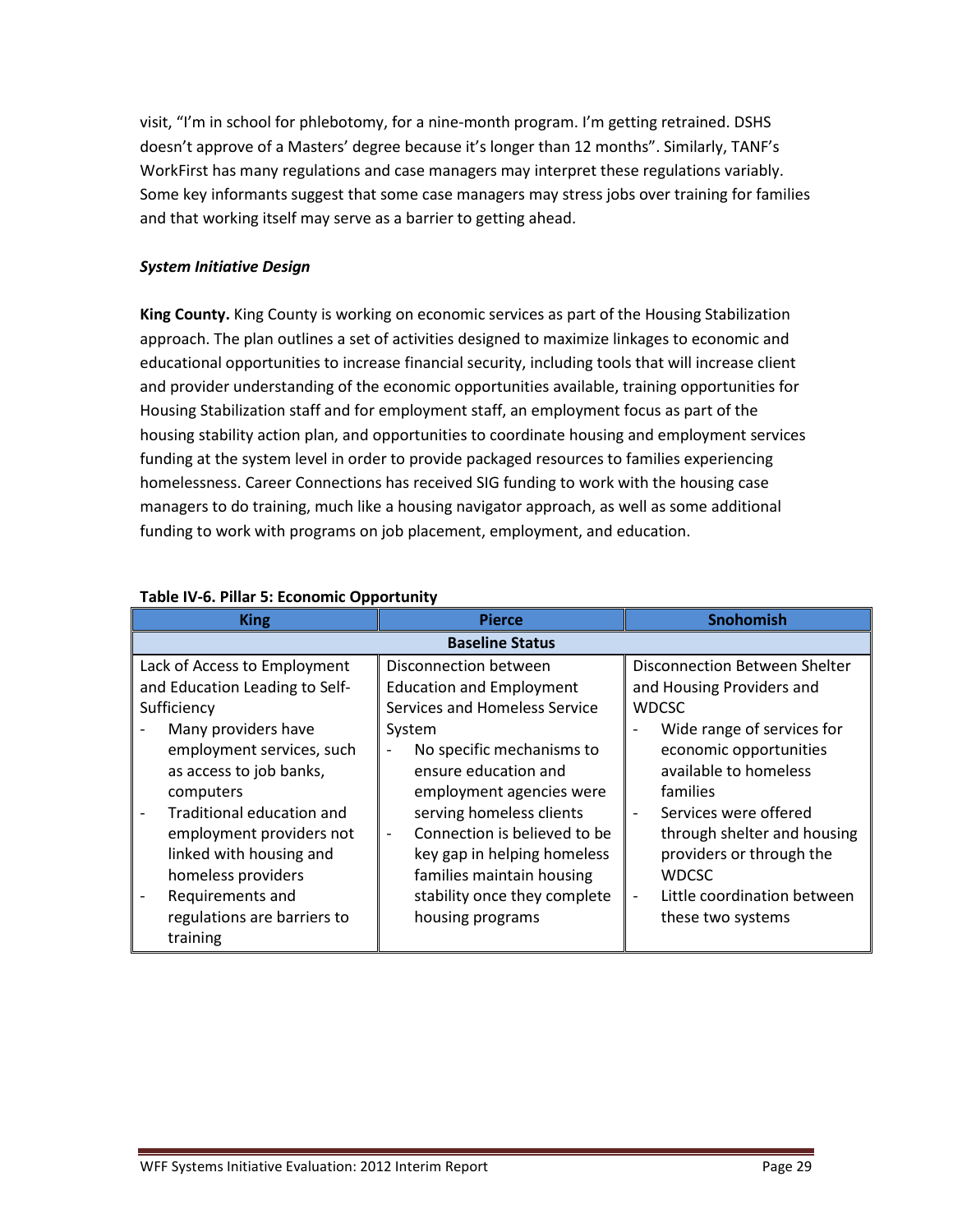| <b>King</b>                                                                                                                                                                                                                                                                                                                                                                                                                                                                                                                           | <b>Pierce</b>                                                                                                                                                                                                                                                                                                                                                                                                                                                                                                                                                                                                                                                                                                                      | Snohomish                                                                                                                                                                                                                                                                                                                                                                                                                                                                                                                                                 |  |
|---------------------------------------------------------------------------------------------------------------------------------------------------------------------------------------------------------------------------------------------------------------------------------------------------------------------------------------------------------------------------------------------------------------------------------------------------------------------------------------------------------------------------------------|------------------------------------------------------------------------------------------------------------------------------------------------------------------------------------------------------------------------------------------------------------------------------------------------------------------------------------------------------------------------------------------------------------------------------------------------------------------------------------------------------------------------------------------------------------------------------------------------------------------------------------------------------------------------------------------------------------------------------------|-----------------------------------------------------------------------------------------------------------------------------------------------------------------------------------------------------------------------------------------------------------------------------------------------------------------------------------------------------------------------------------------------------------------------------------------------------------------------------------------------------------------------------------------------------------|--|
| <b>System Initiative Design</b>                                                                                                                                                                                                                                                                                                                                                                                                                                                                                                       |                                                                                                                                                                                                                                                                                                                                                                                                                                                                                                                                                                                                                                                                                                                                    |                                                                                                                                                                                                                                                                                                                                                                                                                                                                                                                                                           |  |
| <b>Housing Stabilization</b><br>Part of support services plan<br>for housing stability.<br>Designed to maximize<br>linkages to economic and<br>educational opportunities to<br>increase financial security,<br>including tools for<br>understanding, cross-<br>training, preparing clients<br>and assisting with supports;<br>exploring expanded<br>opportunities; expanding<br>support in accessing<br>mainstream system benefits<br>and tax credits; exploring<br>opportunities to coordinate<br>housing and employment<br>services | <b>Engaging Systems to Provide</b><br><b>Economic and Education</b><br>Navigation Services for<br><b>Homeless Families</b><br>Create/enhance intensive<br>employment and education<br>navigation services<br>Build cross-system<br>$\qquad \qquad -$<br>partnerships between<br>homeless housing/services<br>and workforce development<br>providers<br>Develop a cadre of<br>$\blacksquare$<br>employers receptive to<br>working with the target<br>population<br>Provide capacity-building<br>$\overline{\phantom{a}}$<br>training and technical<br>assistance to agencies<br>Evaluate the effectiveness of<br>$\qquad \qquad -$<br>employment and education<br>programs and incorporate<br>learning into program<br>improvements | Developing Unified Outcomes-<br><b>Based System for Employment</b><br>and Education<br>System is to be<br>knowledgeable in and<br>responsive to the obstacles<br>and needs of families<br>experiencing homelessness<br>or at risk of homelessness,<br>utilize U.S. Department of<br><b>Health and Human Services</b><br>funds to provide allied<br>health care training to<br>families in the pilot project<br>and to families receiving<br>TANF, and utilize public and<br>private funds to support the<br>expansion and launch of<br>social enterprises |  |
|                                                                                                                                                                                                                                                                                                                                                                                                                                                                                                                                       | <b>Status</b>                                                                                                                                                                                                                                                                                                                                                                                                                                                                                                                                                                                                                                                                                                                      |                                                                                                                                                                                                                                                                                                                                                                                                                                                                                                                                                           |  |
| Partial Implementation<br><b>Career Connections</b><br>Systems efforts put on hold                                                                                                                                                                                                                                                                                                                                                                                                                                                    | <b>Under Development</b><br>Engaging organizations into<br>the Initiative, including<br>Workforce Central, in<br>developing education and<br>employment-related<br>questions to AP4H's intake<br>and assessment process; a<br>local workforce<br>development provider,<br>WWEE, in developing<br>housing programming<br>Workforce Central initiated<br>a pilot program with PCHA<br>and four non-profit housing<br>providers to coordinate an<br>employment navigator<br>housing agencies to provide<br>career assessment, job<br>training and placement<br>services.                                                                                                                                                              | Pilot/Partial Implementation<br><b>Edmonds Community</b><br>College (ECC) is Creating<br>Access to Careers in<br>Healthcare (CATCH) training<br>program for 18 families in<br>the pilot project who are<br>homeless or at risk of<br>homelessness<br>Two Employment Navigators<br>with an expertise in housing<br>have been hired to achieve<br>two critical outcomes: (1)<br>unsubsidized employment<br>leading to wage progression<br>to living wage jobs and (2)<br>stable, secure and<br>sustainable housing                                          |  |

# **Table IV-6. Pillar 5: Economic Opportunity (continued)**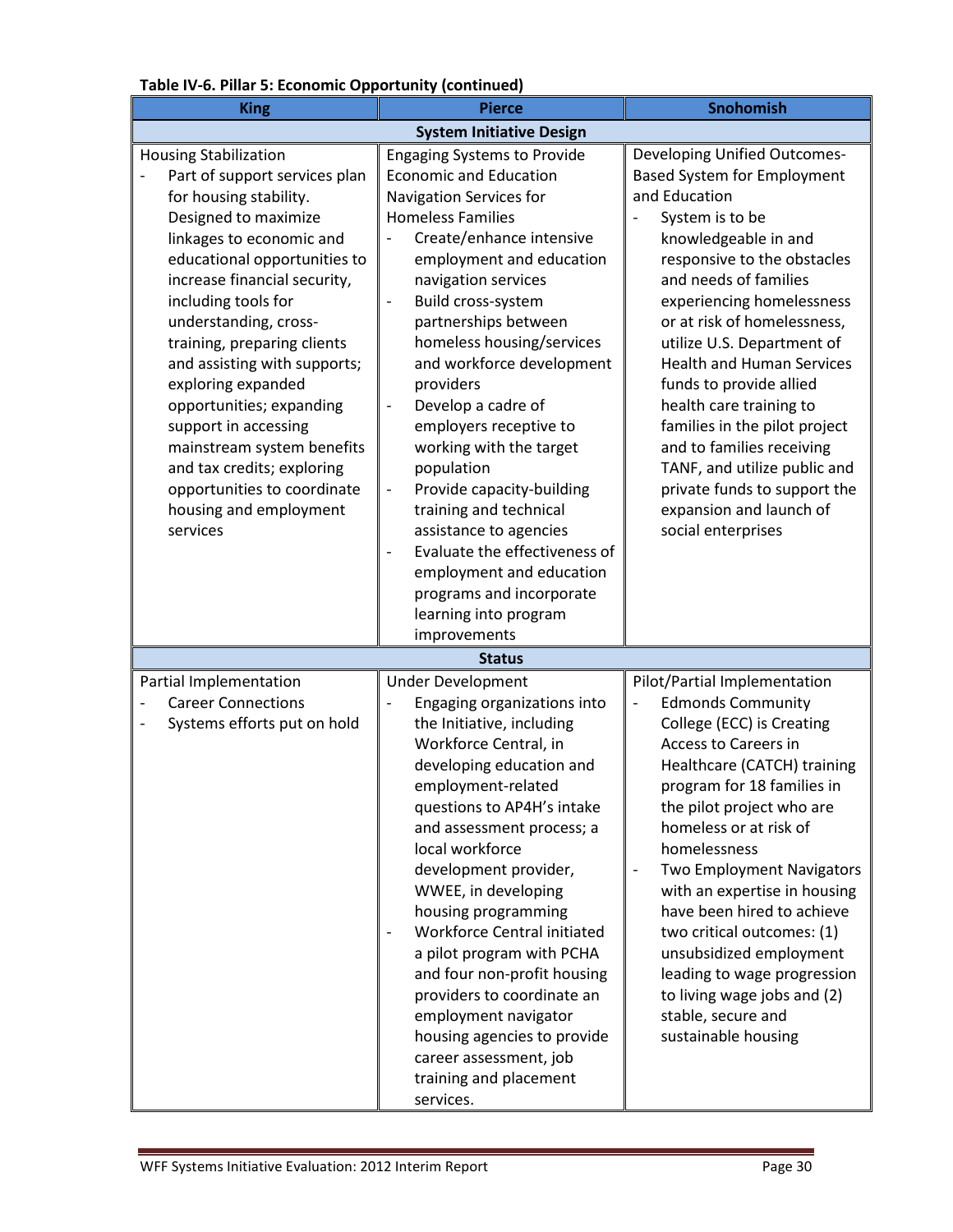**Pierce County.** According to the Implementation plan, the county's primary focus in the early years of the Initiative is to engage education and workforce development agencies in the homeless service system. In doing so, the county has pilot programs in place that focus on improving economic opportunities for homeless families. WWEE, a local workforce development provider, has started to provide transitional housing and rental assistance services to homeless families. WWEE helps to house families and connects them with education and employment opportunities to support housing stability. The Pierce County Housing Authority and four nonprofit housing providers are piloting a program to collaborate with Workforce Central, the local WIA agency, to provide services to homeless families in the county. As part of this program an Employment Navigator from Workforce Central coordinates with the housing agencies to provide career assessment, goal setting, job training, and placement services for their families. Workforce Central also helped develop questions on education and employment-related topics associated with AP4H's intake and assessment process.

**Snohomish County.** Funding has been gathered from multiple funding streams to help the county move forward with plans (e.g., develop and implement a unified, outcomes-based system for employment and education that is responsive to homeless families) to increase homeless families' access to economic opportunities. Everett Community College collaborates with two housing providers to run the "Property Works" program, which provides training and paid internships in property management or building maintenance to families residing in transitional housing. Edmonds Community College provides the Creating Access to Careers in Healthcare training program for families participating in *Investing in Families*. Families participating in this program enroll in a certificate program for health care professions (i.e., Phlebotomy Technician, EKG Technician, Monitor Technician, Nursing Assistant, Restorative Aide) and can receive support services (e.g., career counseling) from the college. In March 2012 YWCA will be certified as a WorkSource connection site in Snohomish County. YWCA staff has been trained on all of the necessary tools needed to provide some services onsite and refer some families to the WorkSource center. They have received a SIG grant to hire two Employment Navigators, who have expertise in housing to work with families to achieve two critical outcomes: (1) unsubsidized employment leading to wage progression to living wage jobs and (2) stable, secure, and sustainable housing.

### *Challenges*

The challenges the counties face in increasing links to economic opportunities are threefold. First, providers need to begin addressing education and employment needs earlier in the process of serving families, rather than waiting for their other service needs to stabilize. This requires a shift in the mentality away from a lengthy continuum of care, and towards the rapid treatment of families.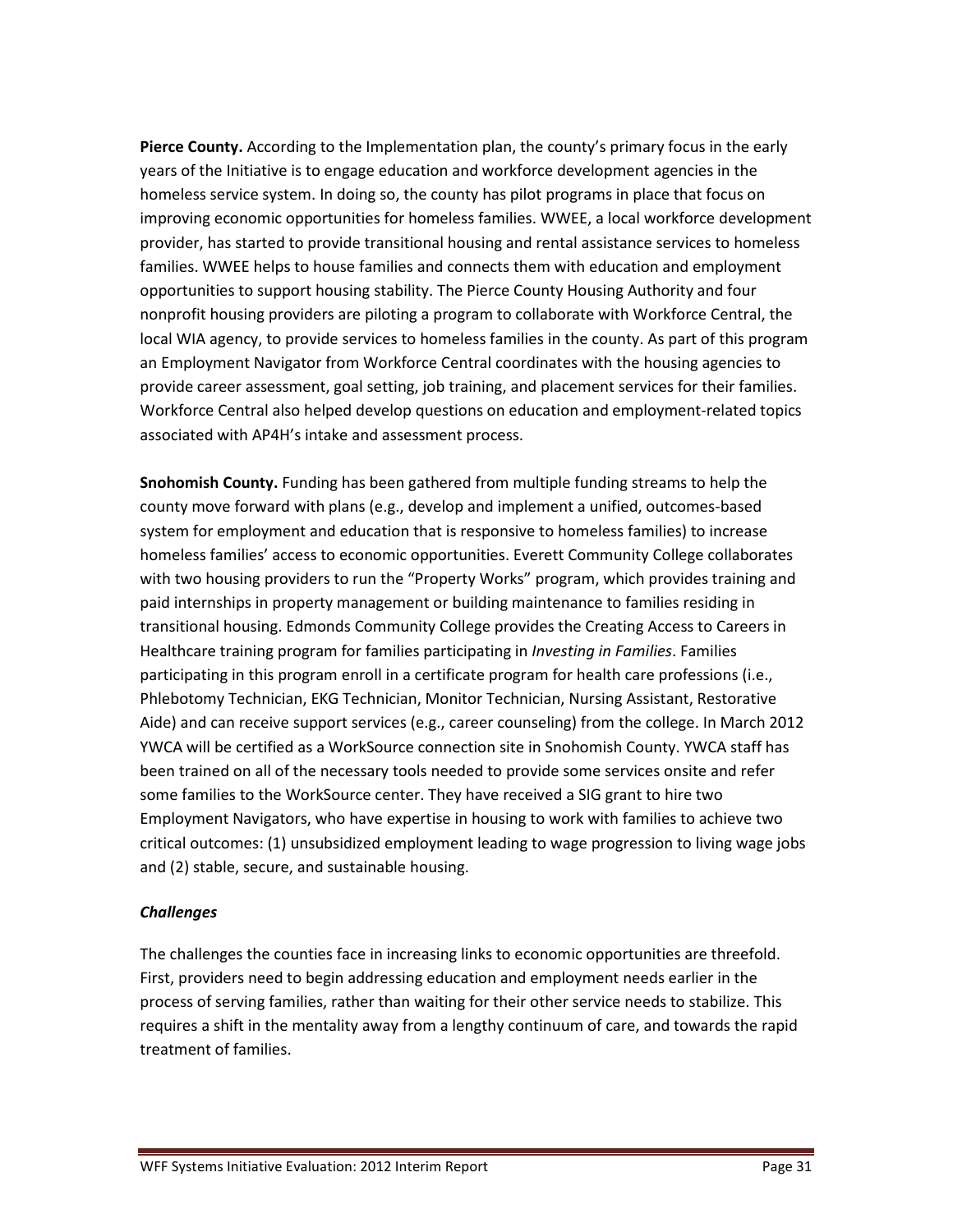Second, providers must engage with mainstream education and employment providers, such as the WorkFirst and WDCs, in order to take advantage of their ability to offer a broad range of services to a large and diverse population. If they are unable to collaborate with these mainstream providers, they are unlikely to be able to meet the demands of the communities. Although a number of housing providers offer education and employment services these programs are generally small and cannot be rolled out countywide.

Finally, the economic climate presents significant challenges for connecting families with economic opportunities. In Washington State, the impact of the recession has been dramatic over the course of the Initiative's implementation. The State unemployment rate, for example, almost doubled from the time the Initiative Strategy was approved (4.6% in October 2007) to 8.8 percent in March 2009 when the MOU for the Initiative was signed. Moreover, this rate has stayed at this level or higher up through January 2012 (Bureau of Labor Statistics, 2007–2012). Additionally, local, state, and federal budgets are strained and mainstream services are facing budget cuts.

# **Progress Toward Outcomes (as of February 2011)**

The Initiative requires the three counties to change how they currently operate. Much of the change that needs to take place in the coming years will require key changes in the attitudes and behavior of a range of actors in the system, including case managers and program directors as well as funders and others. Moving from a continuum of care mentality to one that focuses on the urgency of permanent housing and self-sufficiency will first require organizations and individuals within the systems to change their philosophical orientations. Moreover, the Initiative is requiring the three counties to implement new practices, many of which were not considered before. Considering these factors, we expect it will take a number of years for the counties to achieve the intended outcomes. At this stage in the Initiative, progress towards achieving outcomes is assessed as the extent to which the key partners involved understand and are aware of what is being planned, are increasingly accepting of the changes, and are participating as needed and expected. We assessed these outcomes during its February 2011 site visits to the counties and will do so again in the spring/summer 2012 visit.

# *King County*

**Awareness.** The range of people we interviewed during the February 2011 visit were generally aware of the Initiative and the planning process. However, despite the involvement of many of these individuals in the planning process, they continued to have a number of open questions about each of the pillars. For the most part, individuals with whom we spoke—even those who had been involved in weekly working subgroup planning particular pillars, such as coordinating entry —had lost touch with the specifics of the plans and did not know what the current thinking was on implementation. For example, with respect to coordinated entry, agencies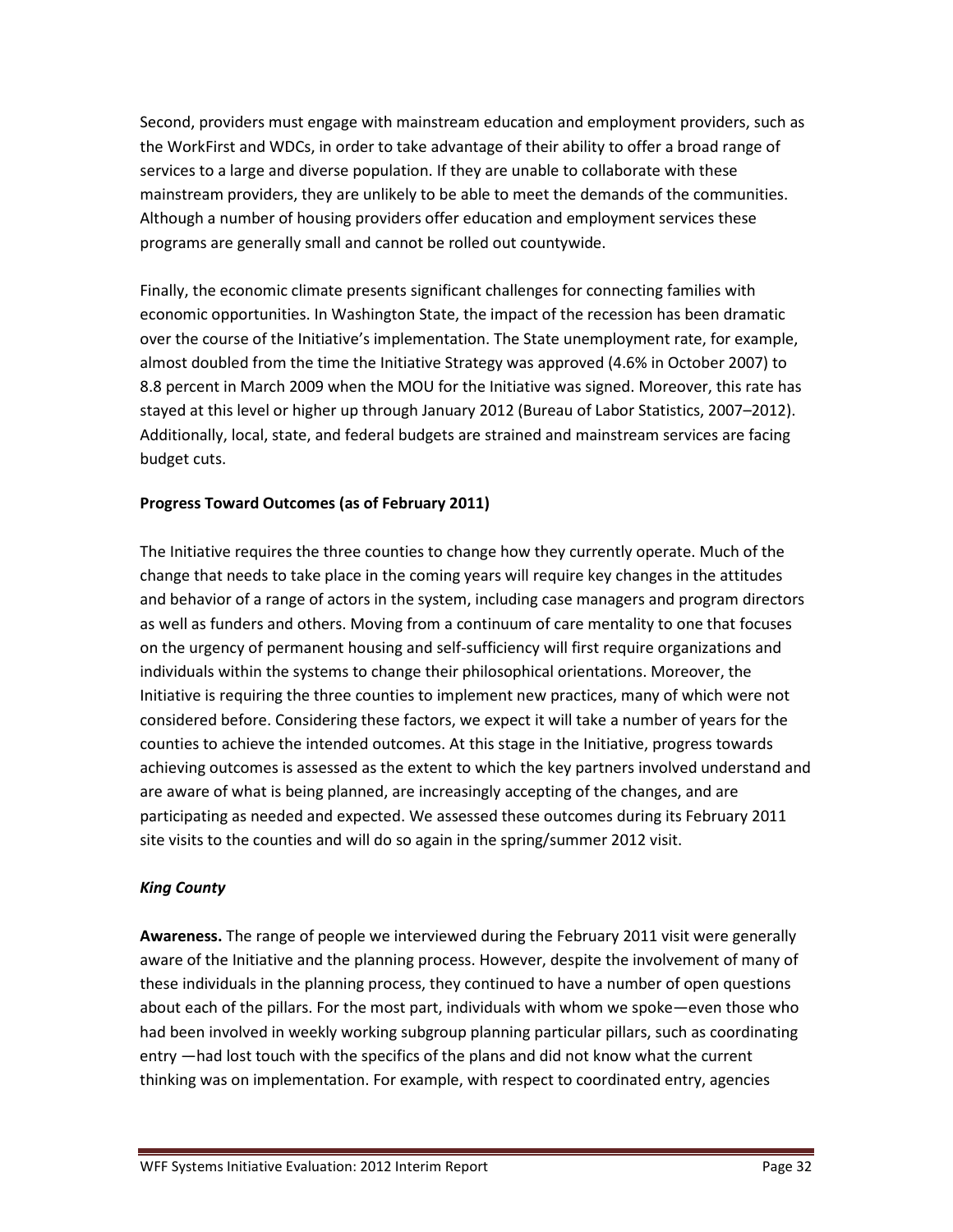wondered whether they would still be able to take in any families on their own, such as immigrant families, and what would happen to families who experience domestic violence.

Providers and others in the system had a number of questions about shelter diversion. Participants in a provider focus group questioned whether some types of shelter diversion (e.g., remaining doubled up on a short-term basis) would be realistic and successful for many families. Other questions raised included how services would be prioritized and targeted appropriately, especially based on the HPRP experience and whether the focus would be on people who are down and out with nothing" or "on people who haven't gotten that far yet."

Several interviewed wondered what the different housing options would be, what the length of stay would be, and what transitional housing would look like in the new system. Regarding case management, one respondent noted the struggles families have after two years of case management in transitional housing, and wondered how much case management can be expected to turn the tides.

With respect to tailored services and economic opportunities, plans were not yet in place or developed at the time of the site visit, so there was no assessment of awareness of these activities. Several interviewed did mention a few challenges the Initiative might face as it tackles the economic opportunities pillar, however, such as whether clients would be ready for the employment piece, the language barriers many families face in trying to obtain employment, and the perception that the work around economic opportunity is already being done in shelters and transitional housing as part of traditional wrap-around services and there may be no need for additional emphasis.

**Acceptance and Participation.** Without exception, the key informants we interviewed saw a need for coordinated entry and assessment. Most interviewed in the system also were looking forward to the change, and several noted the advantage of families not having to go to several agencies for support. Concerns were raised about implementation and logistics. For example, a few providers raised concerns about the volume of families in need and the depth of their problems. One provider noted that based on her knowledge of the number of families turned away at shelters, what would the numbers of families in need of prevention or diversion look like, and what would be the capacity need to be to handle that? One provider raised concerns related to how families ask for help, and whether those families that were comfortable with less formal ways of connecting to resources would be able to navigate a more formal central system. Others were concerned about the logistics of getting people to access the entry points and the lack of transportation as well as issues of access for immigrant refugees and those with limited English skills. Therefore, at the time of our visit, providers were ready for a change, but there continued to be questions concerning what the change would mean for their organizations and clients. (Since that time, King County has conducted a number of activities to inform and engage the community.)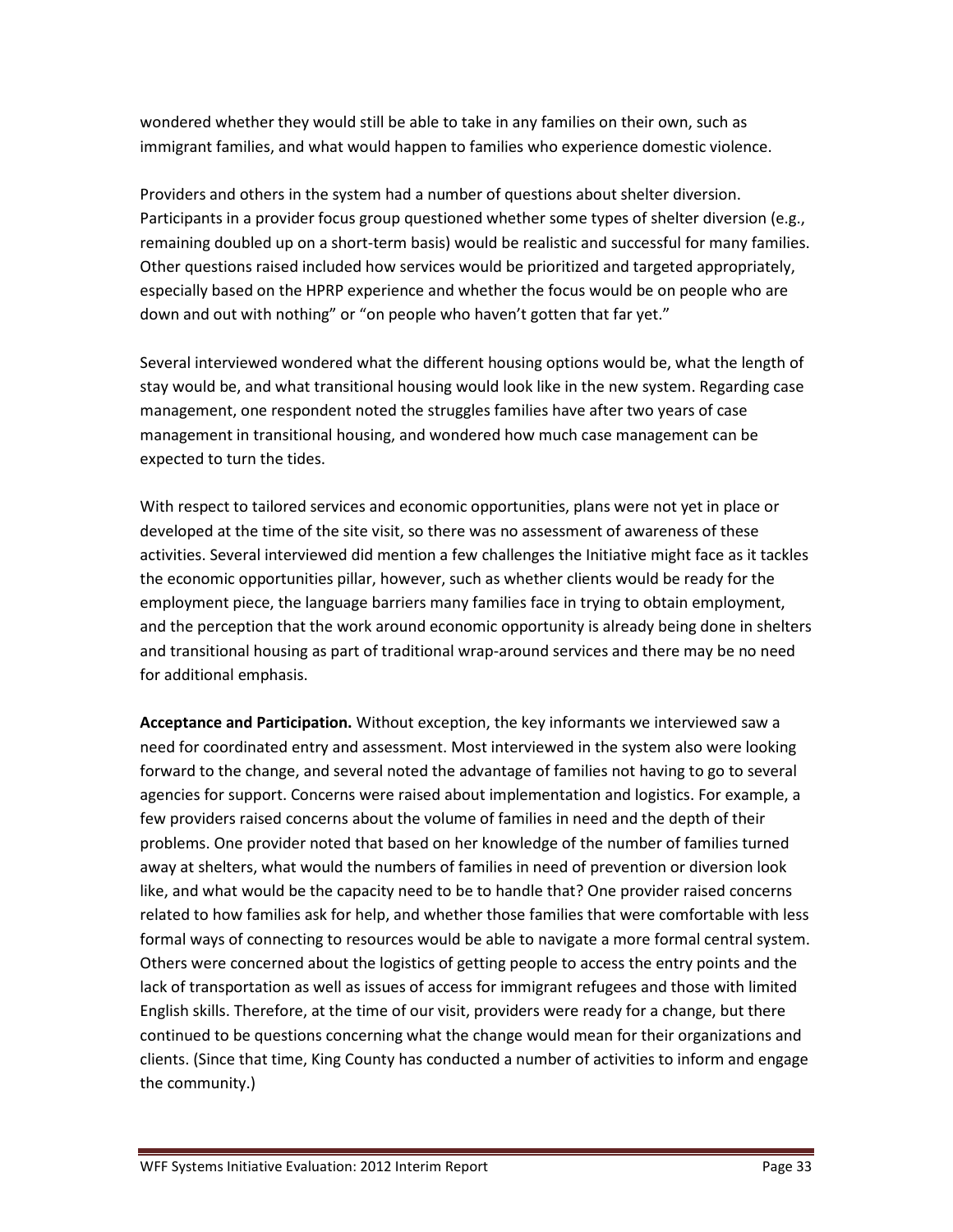There were no data collected on acceptance of the other impending changes during the site visit (as plans for housing stabilization were not yet communicated), but the agencies have since reportedly contractually agreed to any realignment in the system. However, several King County stakeholders questioned the plausibility of housing individuals without increased availability of housing stock.

They noted a belief that rapid housing assumes a vacant supply of housing, which does not exist, (and, from the Foundation's perspective, may or may not be a requirement of the rapid housing approach).

# *Pierce County*

**Awareness.** Data regarding the high volume of calls suggests that families were aware of how and where to seek assistance for both shelter and prevention. Providers also were aware of the new system, and they reported telling any families who contacted them for housing to first seek assistance through AP4H. Nevertheless, there was some confusion about how the system should operate. This is most likely because even though the county and Associated Ministries conducted several training sessions with provider agencies, there were inconsistencies among the staff attending. Also, the county and Associated Ministries' staff reported that they recognized that trainings occurring during the planning and initial implementation phase, and at times mid-course corrections were needed.

**Acceptance/Participation.** Overall, stakeholders at the time reported a spirit of collaboration in working together and with the county for the Initiative. The following is a summary of the reported acceptance and buy-in from providers and other stakeholders for each pillar activity in Pierce County.

In terms of coordinated entry, providers across the board reported that the county made a concerted effort to develop a system with their input. However, several providers, especially those in rural areas of the county, did not think there was a need for coordinated entry. They felt the new system would add an extra unnecessary layer in a family's search for housing assistance since they could generally find resources for them in a short period of time. Interviews with other stakeholders in the community resulted in mixed reviews. The majority stakeholders felt there was a need for coordinated entry, and many saw great potential for coordinated entry. However, some stakeholders felt that the county was over-emphasizing this pillar instead of economic opportunity. In particular, representatives from public housing authorities and workforce development agencies voiced concern about the relevance of the assessment without the incorporation of questions related to service needs, particularly in the areas of employment and education. In general, they were concerned that the new AP4H system would fulfill the county's tracking needs with its ability to track and report how many families are in need of prevention or housing assistance, but would fall short in connecting families to the services they need to achieve housing stability and self-sufficiency.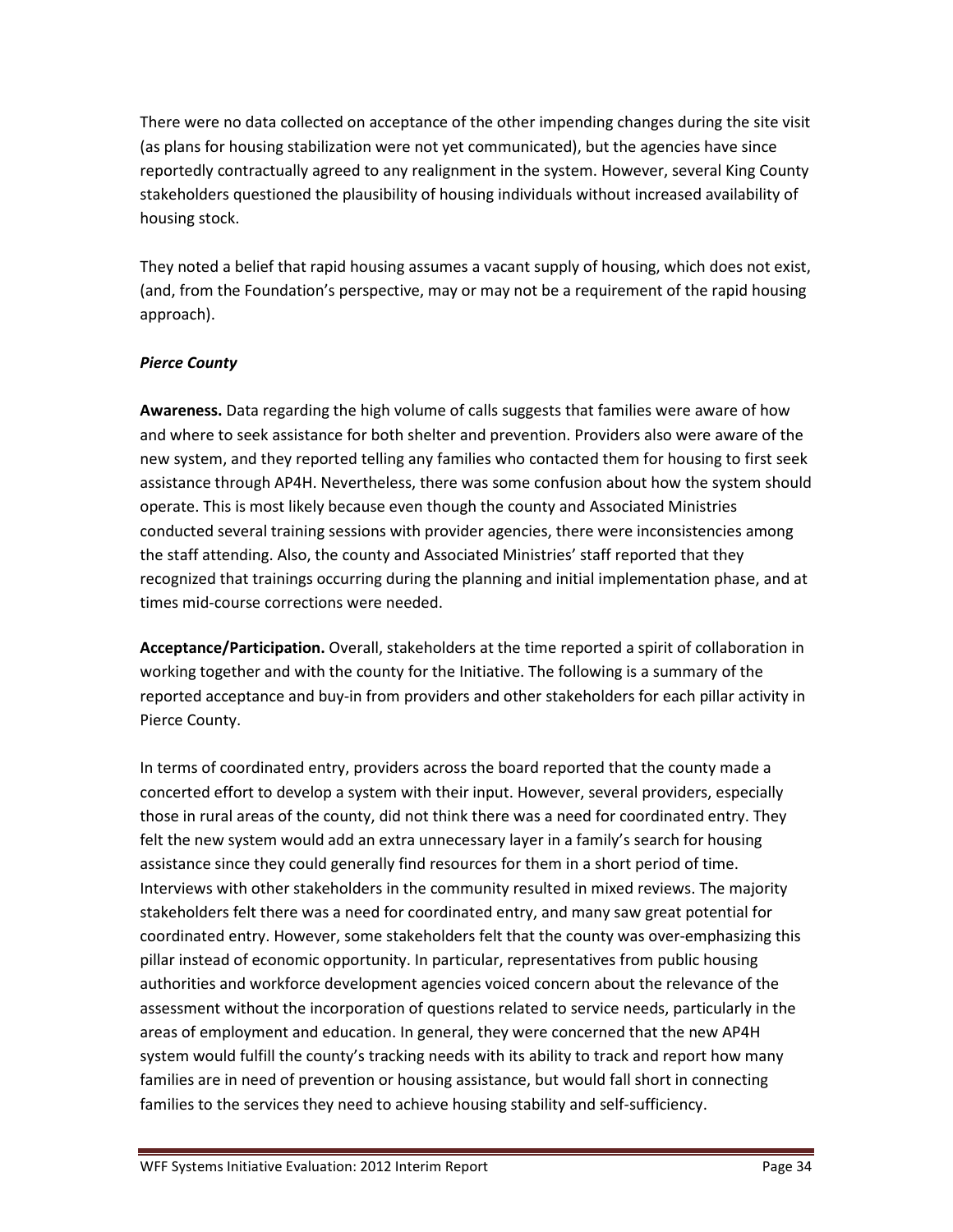System change efforts focused on prevention and economic opportunity were met with considerable support by the majority of stakeholders interviewed. Several interviewees noted these pillars represented a significant paradigm shift for serving homeless families, and could have the largest impact on ending family homelessness. Providers were especially supportive of the prevention activity, noting that prior prevention assistance most likely caught families when it was too late (i.e. requirements that families needed an eviction notice), and that families needed more than just financial assistance. However, while providers were supportive of additional resources for prevention activities in the community, a few were apprehensive about Associated Ministries delivering these services since the agency did not have prior experience with offering this assistance.

In terms of economic opportunity, housing providers, in particular, viewed education and employment as the critical link to housing stability for families. In fact, one of the local housing authorities reported that the primary challenge in Pierce County is not the lack of available housing, but that families' lack the employment-related skills and history to attain market-rate housing. Moreover, interviews with local employment agencies revealed enthusiasm about the Initiative providing opportunities for collaboration with housing providers. These collaborations will help employment agencies develop a better understanding of how to provide services for homeless families, a population that has largely been neglected in their current service offerings. It should be noted that while providers overall were enthusiastic about economic opportunity activities, a few voiced concern that the Initiative may fall short, especially in the current economic climate, and not place families into living wage jobs to support their entrance into market-rate housing.

In terms of rapid housing, it is unclear whether the community will be responsive to rapid housing efforts that will need to occur with this pillar. The overall sentiment is that rapid housing is not a high priority pillar for homeless families in the county. In fact, the county's Implementation plan does not have details for how this pillar will be implemented. Also, according to interviews, the general belief is that the organizations providing services to families who experience homelessness are currently doing a good job housing them in shelter or transitional housing units. During interviews, numerous stakeholders thought the Initiative should place more emphasis, and therefore funding, on having well-functioning prevention and economic opportunity programs that will help alleviate the housing challenges at-risk and homeless families encounter.

Finally, in terms of tailored services, the county plans to incorporate tailored service requirements in their providers' contract renewals in 2012, to allow them to subsequently monitor providers' performance against these requirements. The county leads believe that providers are not fully aware of this change, and they anticipate negative reactions from providers once the process is in place.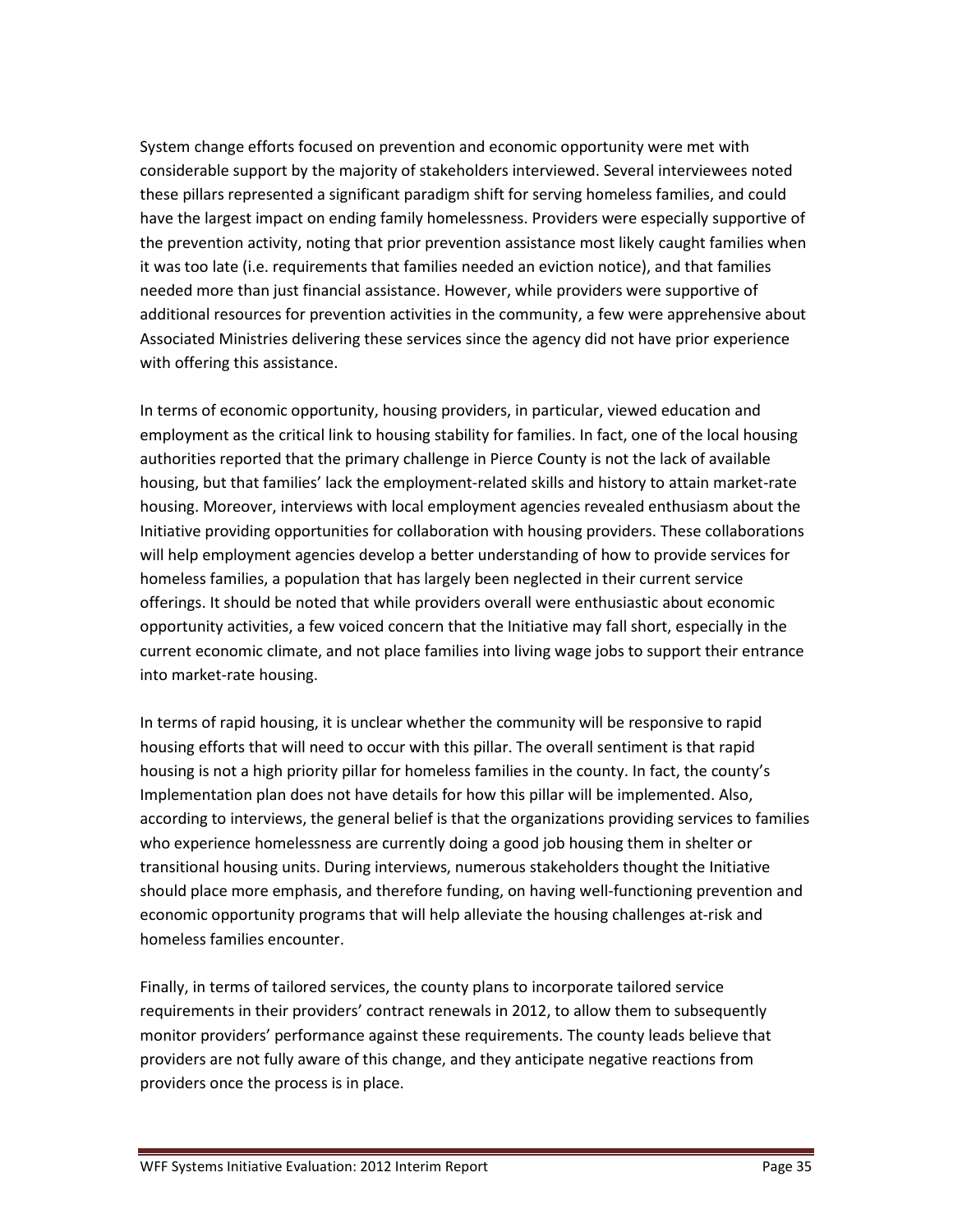# *Snohomish County*

The county indicated the selection of WDCSC as the lead fiscal agent was rooted in a commitment to all five pillars, rather than regarding the initiative as a homelessness program. Moreover, they wanted to "send a strong message that moving families to self-sufficiency whenever possible was [the] top priority." Together, WDCSC and the county launched *Investing in Families* through a community planning process involving housing and service providers and other relevant groups and attempting to come to a consensus on the direction of the Initiative. Throughout this process, providers in Snohomish County expressed frustration with the Initiative. The frustration stemmed from several early decisions or actions, including how the Gates Foundation initially announced the project by not providing details on the restrictions; the Initiatives focus on families to the exclusion of single adults and youth; and the county's choice of WDCSC as the lead agent rather than a provider who solely focused on homelessness. This frustration resulted in some providers withdrawing from the planning process and publically criticizing the Initiative. While the input from providers did produce many useful ideas, WDCSC (with support from the county) determined they would have to be more directive if the project was to move forward.

**Awareness.** As of February 2011, the providers felt that they were not as involved in the development of the Implementation Plan as they were in the earlier two phases. Moreover, they did not seem to understand that the coordinated entry system that was being tested in the pilot project would not be rolled out countywide. It seems that many believe that if the process is successful, more Navigators will be hired as coordinated entry roles out countywide despite the communication efforts of the county leads.

Although some providers were aware of efforts to include prevention and diversion activities in the pilot project and to enroll families who were at risk of homelessness, none were aware of specific prevention plans. There were limited prevention resources available in the county and awareness of prevention resources varied across the providers. Similarly, most providers seemed unaware of how economic opportunities and tailored services would be implemented in the pilot project and whether any of the families they served would be included in those efforts. Representatives from community behavioral health departments and the public school districts, however, seemed very eager to be involved in the Initiative and to collaborate with housing providers to better identify and serve families who are homeless or at risk of homelessness, but none spoke of specific involvement thus far.

**Acceptance/Participation.** As of February 2011, the pilot project had not officially launched so none of the providers were directly participating in the project. The providers seemed supportive of the Initiative generally, but almost all said that they had too many unanswered questions to know for sure how things were going to play out. They were also frustrated by how long it was taking for the plan to take effect ("2  $\frac{1}{2}$  years of planning is a heck of a long time").